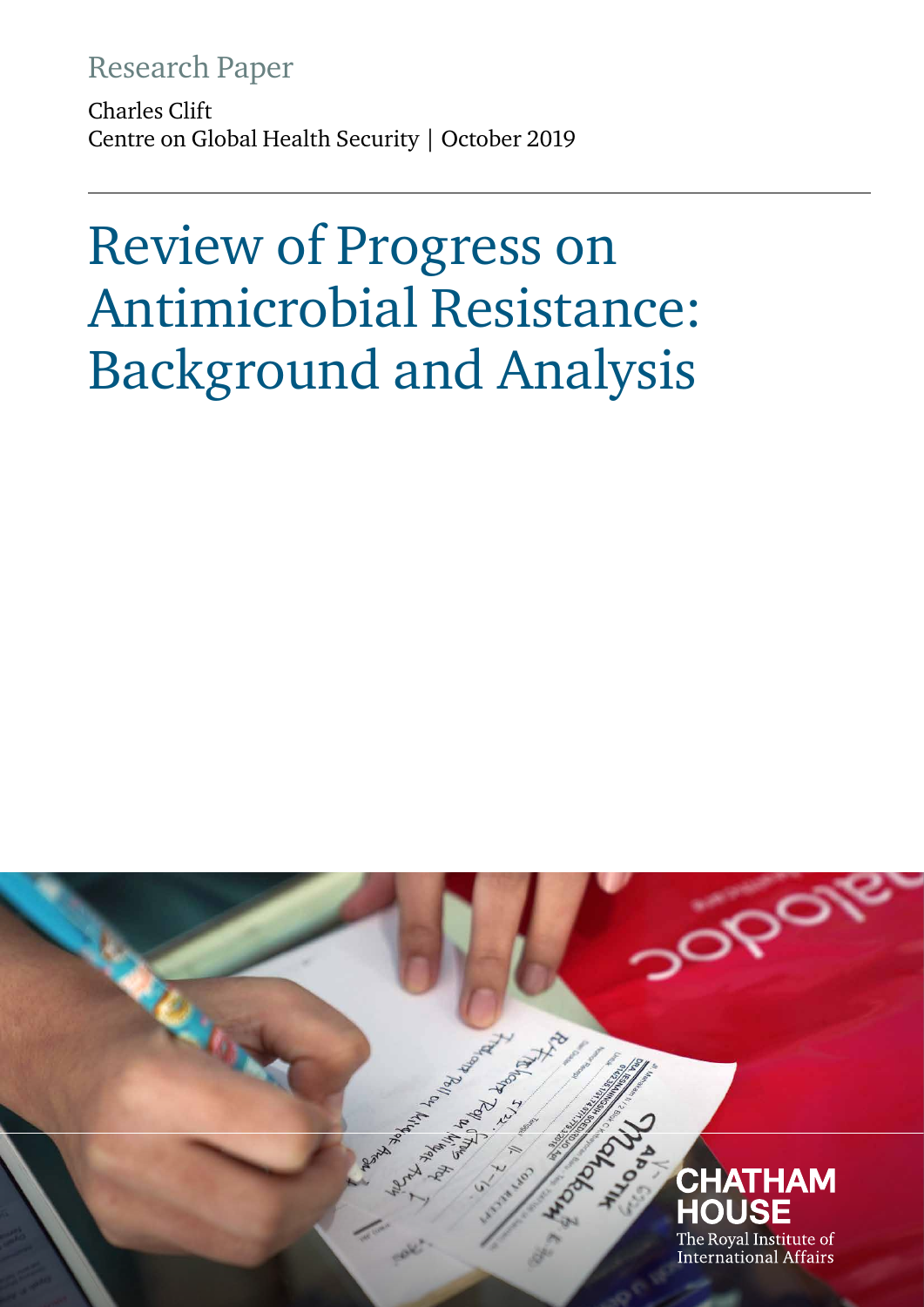# **Contents**

|                | Summary                       | 2  |
|----------------|-------------------------------|----|
| 1              | Introduction                  | 3  |
| $\overline{2}$ | <b>Assessment of Progress</b> | 10 |
| 3              | <b>Final Comments</b>         | 44 |
|                | Annex 1                       | 45 |
|                | Annex 2                       | 46 |
|                | About the Author              | 51 |
|                | Acknowledgments               | 52 |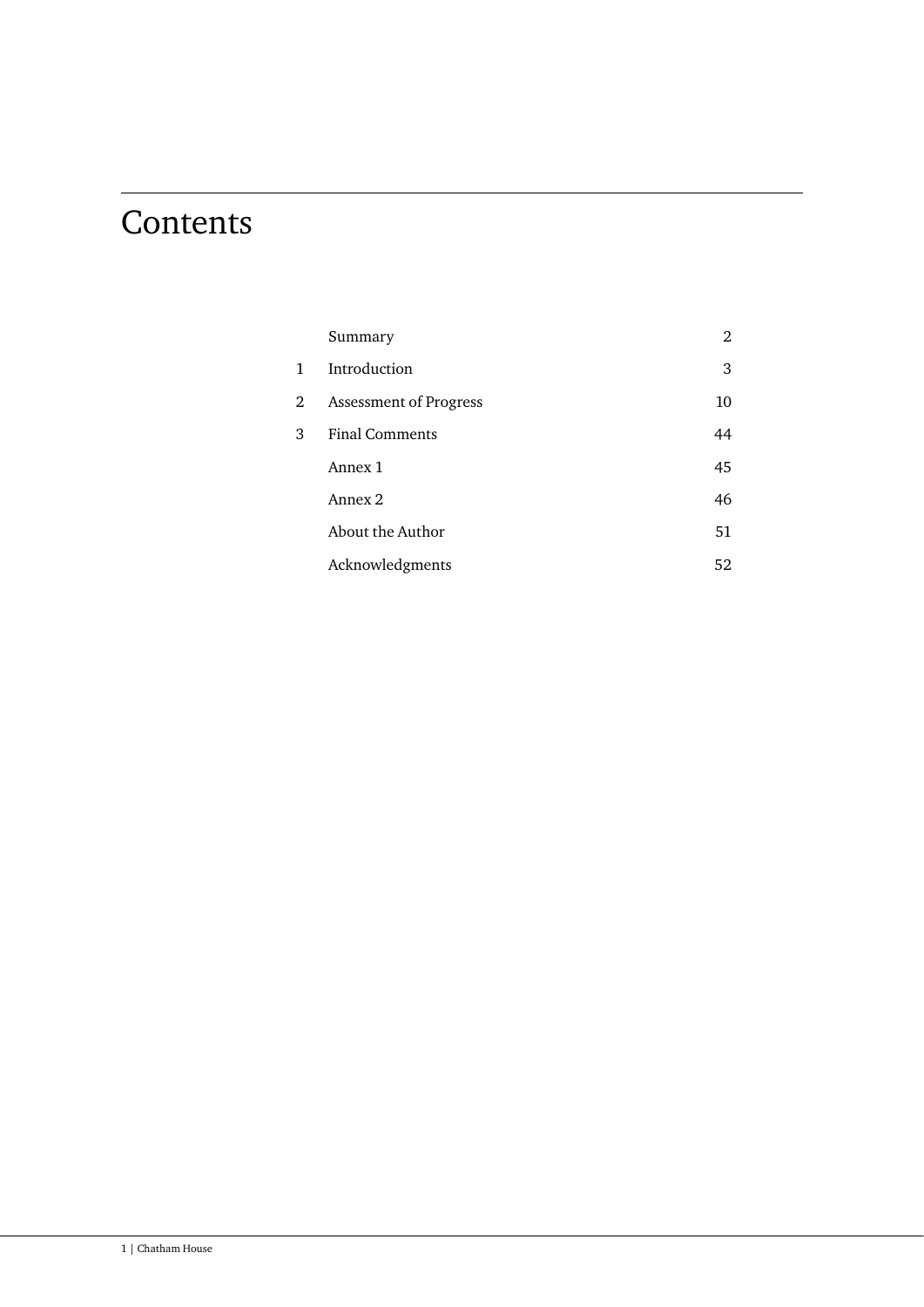# Summary

- The 2016 Review on Antimicrobial Resistance has had a global impact: as an advocacy tool, in raising the profile of antimicrobial resistance (AMR) on the international agenda, and in helping to stimulate a number of new initiatives, in particular relating to the funding of earlystage research.
- However, there has been very little progress on the review's central and most expensive recommendations for transforming research and development incentives for antibiotics, vaccines and diagnostics.
- There have been significant advances in reducing antibiotic use in agriculture, particularly in highincome countries, but there is a long way to go in low- and middle-income countries (LMICs).
- There has been greater investment in awareness raising but questions remain about its impact and effectiveness in changing behaviour.
- Proposals to restrict over-the-counter sales of antibiotics, as recommended by the Review, have foundered in the face of poor living conditions and access to healthcare in LMICs.
- A major reason for the use of antibiotics in LMICs is the prevalence of unhygienic conditions in the community and in healthcare facilities, which contribute to infection and limit the impact of messages about awareness and infection prevention and control.
- Providing quality healthcare to all and moving towards universal health coverage in LMICs will be crucial in addressing the problems of both adequate access to antibiotics and in restricting over-the-counter sales.
- A greater emphasis on investments in water, sanitation and housing will be central to reducing reliance on antibiotics in LMICs in the longer term. This agenda should inform the operations of governments and funding agencies such as the International Monetary Fund (IMF) and the World Bank.
- Investments have been made in improving surveillance of antibiotic use and resistance, particularly for humans, but more effort is required to create surveillance systems that provide data sufficiently accurate to influence policy and action. This applies also to antibiotics and resistant genes circulating in the environment.
- The emerging innovations in the global governance of AMR need to lead to action rather than more words.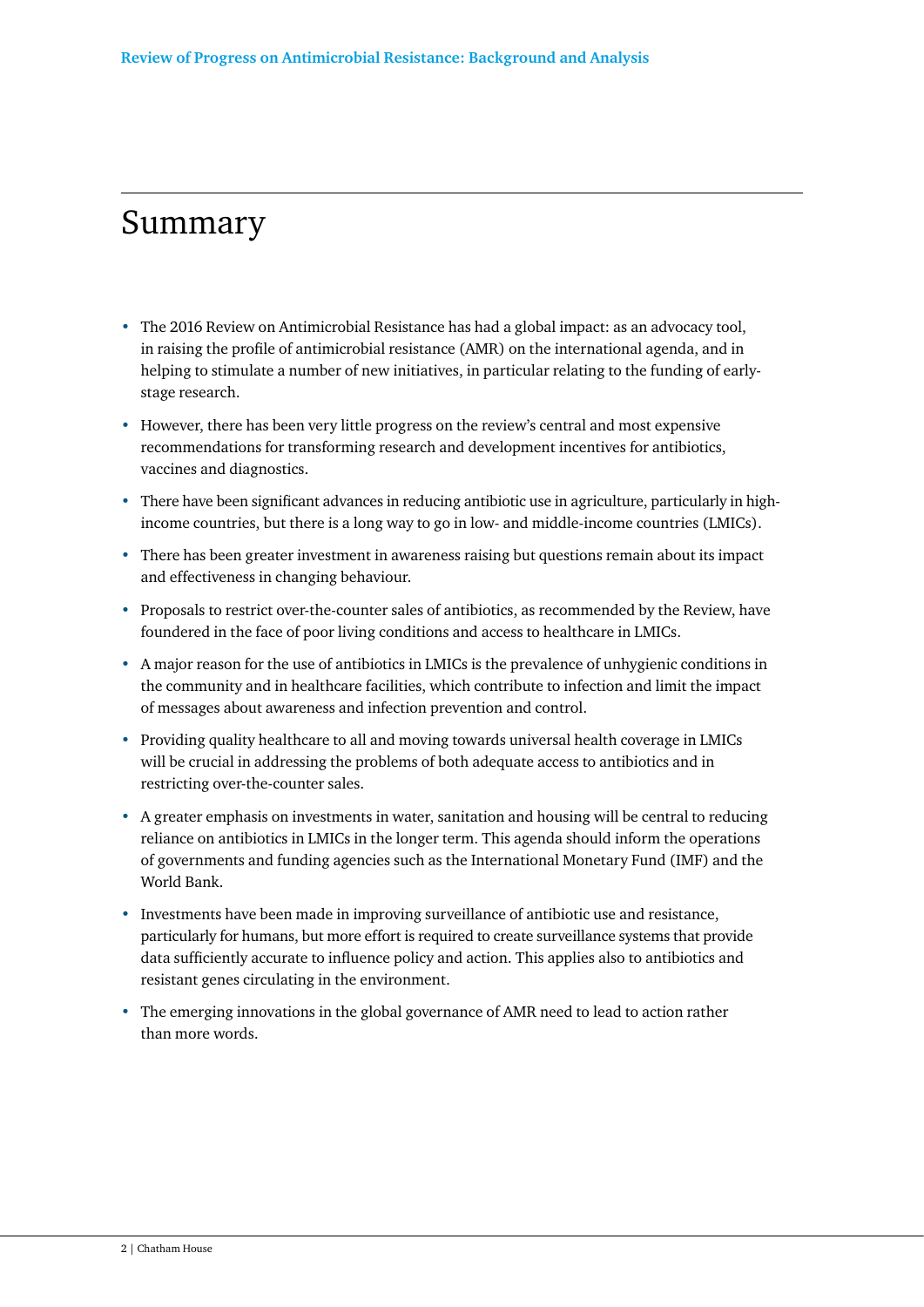# 1. Introduction

The Review on Antimicrobial Resistance (AMR Review), chaired by Lord Jim O'Neill, was commissioned by the then UK Prime Minister David Cameron, in July 2014, and supported by the UK government and Wellcome. The establishment of the Review reflected a renewed concern at the highest political levels in the UK about antimicrobial resistance (AMR), catalysed by the sustained advocacy of Dame Sally Davies, England's chief medical officer. The choice of Jim O'Neill, an economist who had spent much of his career at Goldman Sachs, was surprising to some but reflected the view that tackling the AMR crisis was not just a scientific and medical challenge but also an economic and social one that would benefit from someone capable of thinking 'outside the box'. Moreover, a key factor was the feeling that Jim O'Neill, who had coined the acronym BRIC (for Brazil, Russia, India and China), could be instrumental in building connections with emerging economies, which were perceived as critical players if AMR was to be addressed globally. This perspective is reflected in the Review's emphasis on the potential leadership role of the G20 group of countries, alongside that of the UN and G7.1

The final report of the Review was published in May 2016 and has had a global impact in terms of motivating political leaders and decision-makers to take more seriously the threat posed by AMR.<sup>2</sup>

The Review set out why AMR is such a huge threat as antimicrobial drugs – used to treat bacterial, viral, fungal and parasitic infections – become less effective and too few new ones are developed. It found that not enough was being done to reduce unnecessary use of antimicrobials in human healthcare and in animals and plants, nor to curb their presence in the environment. The Review estimated that if no action is taken AMR could cause the deaths of 10 million people worldwide every year by 2050, with a cumulative economic impact of around \$100 trillion lost from global GDP.

The purpose of this report is to assess progress against the recommendations of the Review and to identify opportunities for further action and key obstacles that need to be overcome. There may be a need to reappraise current priorities – those expressed in the Review and in other policy pronouncements – to reflect, in light of experience to date, what adjustments might be made to current policies. The analysis presented in this research paper is based on a review of the available literature, on interviews with selected experts in their fields, and the views expressed at a Chatham House expert roundtable held in May 2019 (see Annex 1 for the list of participants).

While the framework for this research paper focuses on the recommendations of the Review, it is important to recognize that actions to date in this area have been influenced by outputs from multiple sources. Notably, the World Health Organization's Global Action Plan on Antimicrobial Resistance, published in 2015 after extensive consultations including with the Food and Agriculture Organization (FAO) and the World Organisation for Animal Health (OIE), provided the framework for global actions and the development of national action plans.<sup>3</sup> Prior to that there had been a number of

<sup>&</sup>lt;sup>1</sup> O'Neill, J. (2018), 'Two years on: an update on achievement towards the recommendations of the antimicrobial resistance report', *Journal of Applied Microbiology* 125(2), pp. 308–312, https://doi.org/10.1111/jam.13933 (Note: All URLs accessed 10 September 2019). 2 AMR Review (2016), *Tackling Drug-Resistant Infections Globally: Final report and recommendations,* London: AMR Review, https://amr-review.org/sites/default/files/160525\_Final%20paper\_with%20cover.pdf.

<sup>3</sup> World Health Organization (2015), *Global Action Plan on Antimicrobial Resistance*, Geneva: WHO, https://www.who.int/antimicrobialresistance/global-action-plan/en/.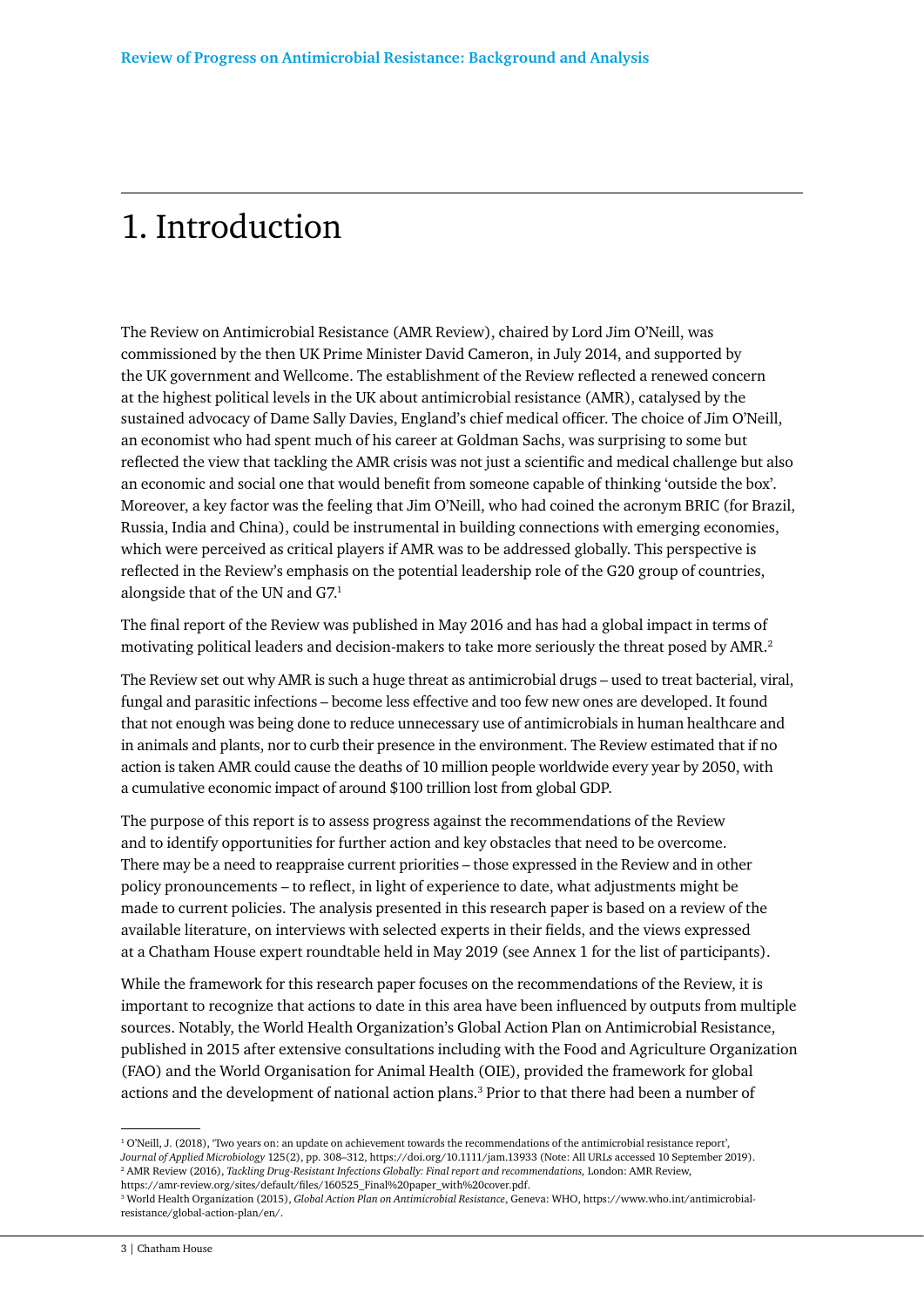global, regional and national initiatives beginning in 2009.4 As far back as 2001, the World Health Organization (WHO) published a global strategy on containing AMR, responding to a 1998 World Health Assembly resolution, which presaged many of the recommendations reflected in subsequent plans and reports, including the AMR Review.5

# **The Review on Antimicrobial Resistance**

The AMR Review made 10 main recommendations covering the broad range of actions it considered were required to address the imminent threat posed by AMR (see Box 1). It also made a total of 29 sub-recommendations (see Annex 2).

Apart from its final report, the Review published eight separate reports in 2014–16 on different aspects of tackling the AMR crisis. These reports were informed by many supporting documents commissioned by the Review.<sup>6</sup>

#### **Box 1: AMR Review recommendations**

- 1. A massive global public awareness campaign;
- 2. Improve hygiene and prevent the spread of infection;
- 3. Reduce unnecessary use of antimicrobials in agriculture and their dissemination in the environment;
- 4. Improve global surveillance of drug resistance in humans and animals;
- 5. Promote new, rapid diagnostics to cut unnecessary use of antibiotics;
- 6. Promote the development and use of vaccines and alternatives;
- 7. Improve the numbers, pay and recognition of people working in infectious disease;
- 8. Establish a Global Innovation Fund for early-stage and non-commercial research;
- 9. Better incentives to promote investment for new drugs and existing ones; and
- 10. Build a global coalition for real action via the G20 and the UN.

# Overall impact

The Review made an impact well before the publication of its final report in May 2016. Its first report in December 2014 contained the estimates of deaths and economic costs noted above, which have since been widely used to justify urgent action to tackle AMR.<sup>7</sup> While the estimates have been queried, $8$  the number of times the figures have been quoted is a testament to the large advocacy impact the Review has achieved. For example, a Google search for '10 million deaths globally 2050 drug-resistant' on 30 September 2019 produced 5.92 million results. In its January 2016 declaration on combating AMR the pharmaceutical, biotechnology and diagnostics industries cited the 2014 Review report as a key influence on their initiative.<sup>9</sup> In its major report on the economic impact

<sup>4</sup> World Health Organization (2014*), Additional global, regional and national strategies and plans to address antimicrobial resistance*, Geneva: WHO, https://www.who.int/antimicrobial-resistance/global-action-plan/General\_and\_national\_plans\_amr\_Dec\_2014.pdf?ua=1.

<sup>5</sup> World Health Organization (2001), *WHO Global Strategy for Containment of Antimicrobial Resistance*, Geneva: WHO, https://www.who.int/ drugresistance/WHO\_Global\_Strategy\_English.pdf.

<sup>6</sup> AMR Review (n.d.), 'Publications', https://amr-review.org/Publications.html.

<sup>7</sup> AMR Review (2014), *Antimicrobial Resistance: Tackling a crisis for the health and wealth of nations,* London: AMR Review, https://amr-review.org/sites/ default/files/AMR%20Review%20Paper%20-%20Tackling%20a%20crisis%20for%20the%20health%20and%20wealth%20of%20nations\_1.pdf. <sup>8</sup>*Independent* (2016), 'British study's claim 10 million people a year could die because of antibiotic resistance dismissed as 'unreliable'' 17 December 2016, https://www.independent.co.uk/news/science/antimicrobial-resistance-superbugs-death-toll-new-study-flawedassumptions-british-amr-review-david-a7481396.html.

<sup>9</sup> AMR Industry Alliance (2016), 'Declaration by the Pharmaceutical, Biotechnology and Diagnostics Industries on Combating Antimicrobial Resistance', January 2016, https://www.amrindustryalliance.org/wp-content/uploads/2017/12/AMR-Industry-Declaration.pdf.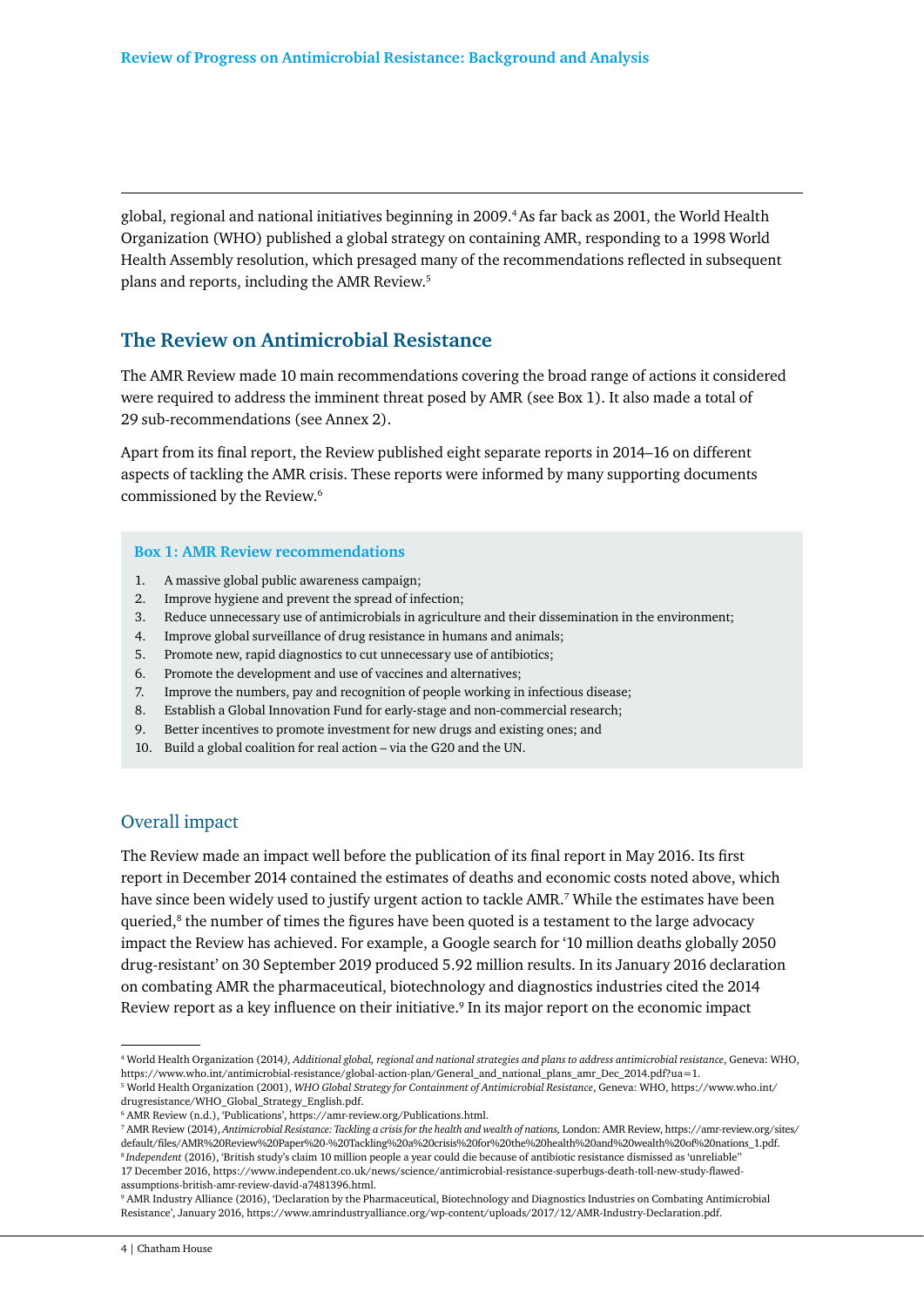of AMR, the World Bank referred often to the analysis and recommendations in the Review's report and background papers – all of which it described as 'remarkable'.10 Most recently the report of the UN's Interagency Coordination Group on Antimicrobial Resistance (IACG) referred to the estimates.<sup>11</sup>

While the advocacy impact of the Review's estimates of AMR costs is clear, it is more difficult to trace the relationship between the report, and its recommendations, and subsequent political impact internationally. The commissioning of the Review by the UK government was, in itself, evidence of the already increased political profile of the threat posed by AMR. The advocacy activities of the Review team and chair and its series of reports leading up to its final report performed an important function in mobilizing actors around the world and focusing attention on concrete measures that could or should be taken to address AMR. The Review came in the wake of a series of actions taken nationally and internationally seeking to address the issue. Key events and reports between 2000 and 2016 are noted in Box 2.

#### **Box 2: Key developments in the fight against AMR since 2000**

- **2000** WHO published *Global Principles for the Containment of Antimicrobial Resistance in Animals Intended for Food*. 12
- **2001** WHO published its *Global Strategy for Containment of Antimicrobial Resistance*. 13
- **2003** First joint FAO/OIE/WHO Expert Workshop on Non-Human Antimicrobial Usage and Antimicrobial Resistance.14
- **2005** ReAct formed in Sweden.15
- **2009** Sweden, as president of the European Union (EU), made antimicrobial development a priority and the European Centre for Disease Prevention and Control (ECDC) and the European Medicines Agency (EMA) published a technical report on the AMR challenge.16
- **2009** The Transatlantic Taskforce on Antimicrobial Resistance (TATFAR) was established by the EU and the US (later including Canada and Norway).
- **2009** The Global Antibiotic Resistance Partnership (GARP) was founded.
- **2011** The European Commission published its first action plan against AMR17 and established the Joint Programming Initiative on Antimicrobial Resistance (JPIAMR), bringing together EU nations to combat AMR.<sup>18</sup>
- **2011** Health ministers in WHO's South-East Asia Region adopted the Jaipur Declaration committing them to tackling AMR.<sup>19</sup>

<sup>10</sup> World Bank (2017), *Drug-Resistant Infections: A Threat to Our Economic Future*, Washington DC: World Bank, http://documents.worldbank.org/ curated/en/323311493396993758/pdf/final-report.pdf.

<sup>11</sup> Interagency Coordination Group on Antimicrobial Resistance (2019), *No Time to Wait: Securing the future from drug-resistant infections*, April 2019, https://www.who.int/antimicrobial-resistance/interagency-coordination-group/final-report/en/.

<sup>12</sup> World Health Organization (2000), *Global Principles for the Containment of Antimicrobial Resistance in Animals Intended for Food*, Geneva: WHO, https://apps.who.int/iris/bitstream/handle/10665/68931/WHO\_CDS\_CSR\_APH\_2000.4.pdf?sequence=1.

<sup>13</sup> World Health Organization (2001), *WHO Global Strategy for Containment of Antimicrobial Resistance*, Geneva: WHO, https://www.who.int/ drugresistance/WHO\_Global\_Strategy\_English.pdf.

<sup>14</sup> World Health Organization (2004), 'Joint FAO/OIE/WHO Expert Workshop on Non-Human Antimicrobial Usage and Antimicrobial Resistance: scientific assessment', Geneva: WHO, https://apps.who.int/iris/handle/10665/68883.

<sup>15</sup> ReAct (n.d.), https://www.reactgroup.org/about-us/.

<sup>16</sup> ECDC/EMEA (2009), *The bacterial challenge: time to react*, Stockholm: ECDC/EMA, https://ecdc.europa.eu/sites/portal/files/media/en/ publications/Publications/0909\_TER\_The\_Bacterial\_Challenge\_Time\_to\_React.pdf.

<sup>17</sup> European Commission (2011), *Action plan against the rising threats from Antimicrobial Resistance*, COM (2011) 748, https://ec.europa.eu/ health/amr/sites/amr/files/communication\_amr\_2011\_748\_en.pdf.

<sup>18</sup> Joint Programming Initiative on Antimicrobial Resistance (n.d.), https://www.jpiamr.eu/about/.

<sup>19</sup> Jaipur Declaration on Antimicrobial Resistance (2011), Jaipur: SEARO, http://www.searo.who.int/entity/antimicrobial\_resistance/rev\_jaipur\_ declaration\_2014.pdf?ua=1.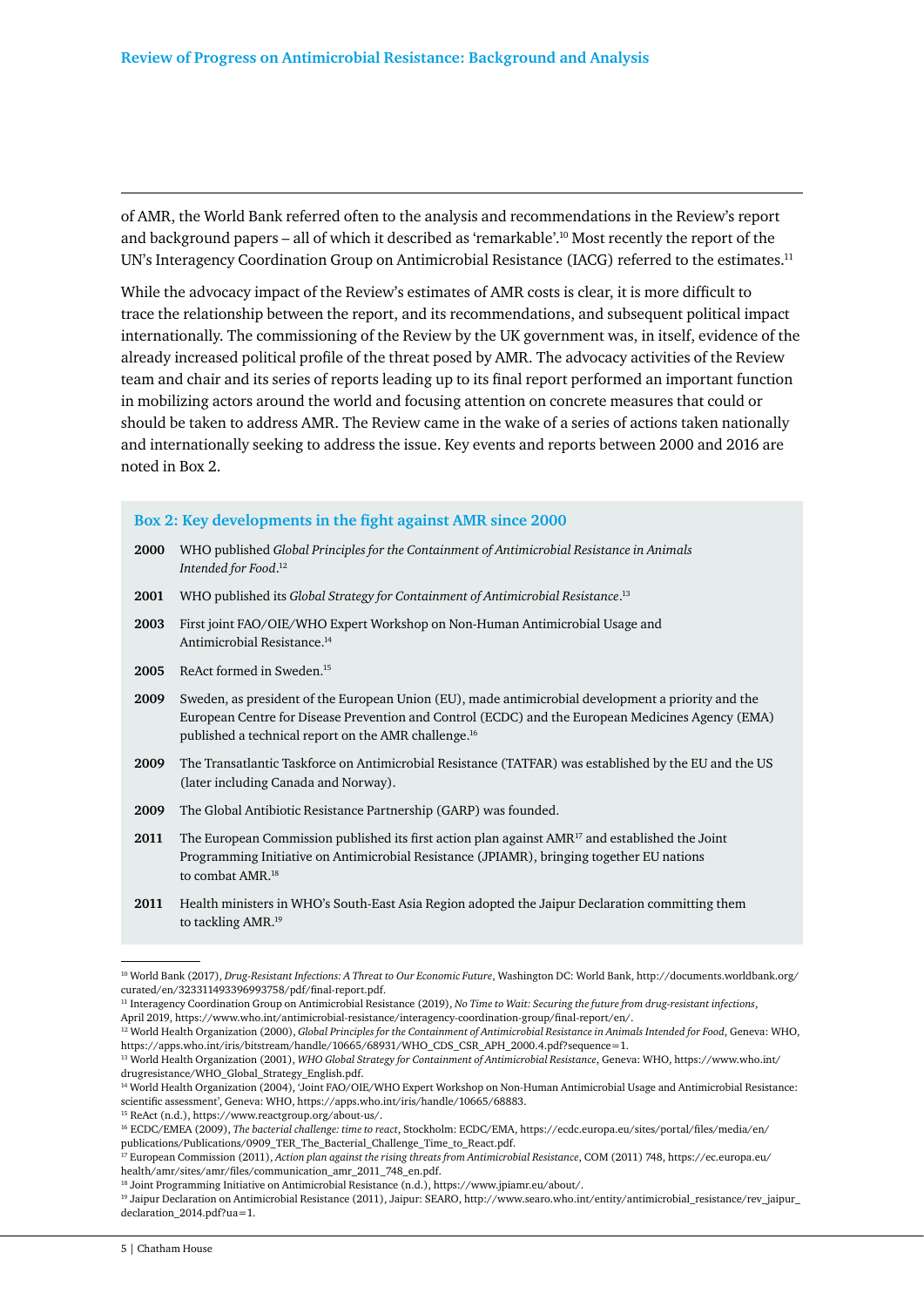- **2012** Indian doctors met in Chennai, resulting in the Chennai Declaration, a roadmap for tackling the challenge of AMR.<sup>20</sup>
- **2012** WHO published a report on *The evolving threat of antimicrobial resistance: Options for action*. 21
- **2012** The European Commission commits funding to the Innovative Medicines Initiative's New Drugs for Bad Bugs project.<sup>22</sup>
- **2013** The UK government published Volume 2 of the Chief Medical Officer's 2011 Annual Report, which called for action in the UK and globally to combat AMR23 and in the US, the Centers for Disease Control and Prevention (CDC) published a major report on the threat from AMR.<sup>24</sup>
- **2014** The US President's Council of Advisors on Science and Technology published a report on combatting AMR<sup>25</sup> and the US National Strategy for Combating Antibiotic Resistant Bacteria was released.<sup>26</sup>
- 2014 Seven UK research councils launched the AMR cross-council initiative.<sup>27</sup>
- **2015** WHO, OIE and FAO member states agreed on the Global Action Plan on Antimicrobial Resistance.
- **2016** The pharmaceutical, biotechnology and diagnostics Industries signed the Davos Declaration on combating antimicrobial resistance.

In 2013, WHO established the Strategic and Technical Advisory Group on Antimicrobial Resistance, chaired by Dame Sally Davies, which at its first meeting recommended that WHO should lead in developing a global action plan to address AMR.<sup>28</sup> In 2014, the World Health Assembly approved a resolution on AMR that called, *inter alia*, for WHO to develop a draft global action plan to combat AMR.<sup>29</sup> This resolution was based on a draft proposed by the UK and Sweden.<sup>30</sup> All this activity culminated in agreement on the Global Action Plan on Antimicrobial Resistance in 2015.

Against that background, it is difficult to differentiate the influence of the AMR Review on events subsequent to its publication from that of the Global Action Plan or other initiatives. In reality the Review was one element of a collective effort by key players – including the UK and like-minded governments such as Sweden, Wellcome (which co-funded the AMR Review),

25 President's Council of Advisors on Science and Technology (2014), *Combating Antibiotic Resistance*, Washington DC: PCAST, https://www.cdc.gov/drugresistance/pdf/report-to-the-president-on-combating-antibiotic-resistance.pdf.

<sup>26</sup> The White House (2014), *National Strategy for Combating Antibiotic Resistant Bacteria*, Washington D.C.: White House,

https://www.cdc.gov/drugresistance/pdf/carb\_national\_strategy.pdf.

<sup>20</sup> Ghafur, A., Mathai, D., Muruganathan, A., Jayalal, J. A., Kant, R., Chaudhary, D., Prabhash, K., Abraham, O. C., Gopalakrishnan. R., Ramasubramanian, V., Shah, S. N., Pardeshi, R., Huilgol, A., Kapil, A., Gill, J., Singh, S., Rissam, H. S., Todi, S., Hegde, B. M. and Parikh, P. (2013), 'The Chennai Declaration: a roadmap to tackle the challenge of antimicrobial resistance', Position Paper, *Indian Journal of Cancer*, 50(1), pp. 71–73, doi: 10.4103/0019-509X.104065.

<sup>21</sup> World Health Organization (2012), *The evolving threat of antimicrobial resistance: options for action*, Geneva: WHO, https://apps.who.int/iris/ handle/10665/44812.

<sup>22</sup> Kostyanev, T., Bonten, M. J. M., O'Brien, S., Steel, H., Ross, S., François, B., Tacconelli, E., Winterhalter M., Stavenger, R. A., Karlén, A., Harbarth, S., Hackett, J., Jafri, H. S., Vuong, C., MacGowan, A., Witschi, A., Angyalosi, G., Elborn J. S., deWinter, R. and Goossens, H. (2016), 'The Innovative Medicines Initiative's New Drugs for Bad Bugs programme: European public–private partnerships for the development of new strategies to tackle antibiotic resistance', *Journal of Antimicrobial Chemotherapy*, 71(2), pp. 290–295, https://doi.org/10.1093/jac/dkv339. <sup>23</sup> Department of Health (2013), 'Chief Medical Officer annual report 2011: Infections and the rise of antimicrobial resistance', London: Department of Health, https://www.gov.uk/government/publications/chief-medical-officer-annual-report-volume-2.

<sup>24</sup> Centers for Disease Control and Prevention (2013), *Antibiotic Resistance Threats in the United States*, Washington D.C.: CDC. https://www.cdc.gov/drugresistance/pdf/ar-threats-2013-508.pdf.

<sup>27</sup> Medical Research Council (n.d.), 'Our strategy for tackling antimicrobial resistance', https://mrc.ukri.org/research/spotlights/antimicrobialresistance/how-is-the-mrc-involved/.

<sup>&</sup>lt;sup>28</sup> World Health Organization (2013), 'Strategic and Technical Advisory Group on Antimicrobial Resistance (STAG-AMR) Report of the first meeting Geneva, 19-20 September 2013', Geneva: WHO, https://www.who.int/antimicrobial-resistance/publications/amr\_stag\_ meetingreport0913.pdf?ua=1.

<sup>29</sup> World Health Organization (2014), 'Antimicrobial resistance' Resolution WHA67.25, http://apps.who.int/gb/ebwha/pdf\_files/WHA67/ A67\_R25-en.pdf.

<sup>30</sup> Shallcross, L. and Davies, S. (2014), 'The World Health Assembly resolution on antimicrobial resistance', *Journal of Antimicrobial Chemotherapy*, 69(11), pp. 2833–85, https://doi.org/10.1093/jac/dku346.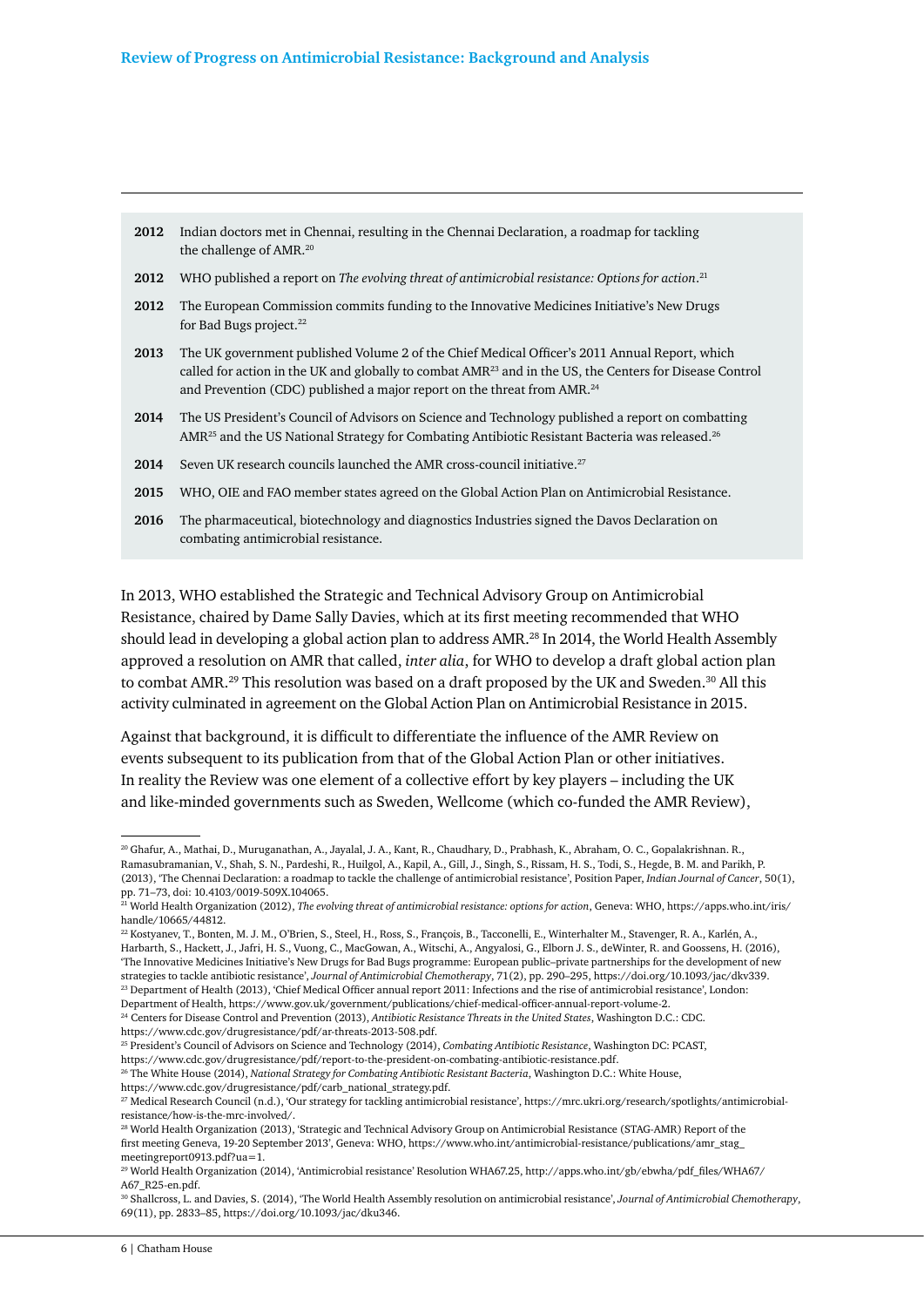and many other groups and individuals – who sought to mobilize action at the highest level by influencing governments and others such as the UN, WHO, the European Commission, the G20, G7 and other international organizations.

Therefore, although this paper's assessment of progress in tackling AMR is framed by the recommendations of the Review it does not necessarily seek to link specific actions to the Review itself.

#### Political impact

The Review, and the lobbying efforts of the UK and other governments, certainly played a role in raising the international political profile of AMR. These efforts were reflected in the declaration on AMR from G7 health ministers in October 2015, which specifically referred to the Review's estimate of 700,000 AMR-related deaths annually,<sup>31</sup> and in the first reference to AMR by the G20 in the Antalya G20 summit communique in November 2015.32 Following publication of the Review, the UN Political Declaration on AMR was agreed in September 2016.33 It reflected many of the themes identified in the Review including, for instance, 'the importance of delinking the cost of investment in research and development on antimicrobial resistance from the price and volume of sales' and the need to mobilize predictable and sustainable funding to address all aspects of AMR.

As host of the 2017 G20 meeting, Germany made AMR one of its priorities and undertook substantial preparatory work along with others to seek agreement on the appropriate use of antibiotics as well as to coordinate on incentives for improved research and development (R&D).<sup>34</sup> One major input was the commissioning of the Boston Consulting Group (BCG) to make proposals for new incentives and financing for R&D. These proposals drew heavily on many of those in the Review.<sup>35</sup> A second was a report from the Organisation for Economic Co-operation and Development (OECD) and the Tripartite agencies (the FAO, the OIE and WHO) on tackling AMR and ensuring sustainable R&D that drew substantially on the analysis in the AMR Review and the BCG report.<sup>36</sup> G20 health ministers met in Berlin in May 2017 and produced a declaration in which AMR was one of the three key priorities, along with crisis management and health system strengthening.<sup>37</sup>

However, compared with all this comprehensive preparatory work, the G20 leaders' declaration in July 2017 in Hamburg was decidedly muted. The one concrete proposal was to call for the establishment of an international R&D Collaboration Hub, but when it came to the detailed proposals put forward by BCG and the OECD/Tripartite for stimulating R&D the declaration simply said 'we will further examine practical market incentive options'.38

<sup>31</sup> G7 (2015), 'Declaration of the G7 Health Ministers', 8–9 October 2015, Berlin, http://www.g8.utoronto.ca/healthG8/2015-berlin.pdf. 32 G20 (2015), 'G20 Leaders' Communiqué Antalya', 16 November 2015, http://www.g20.utoronto.ca/2015/151116-communique.html#annex.

<sup>33</sup> United Nations (2016), 'Political Declaration of the High-Level Meeting of the General Assembly on Antimicrobial Resistance', A/71/L.2, 22 September 2016, https://digitallibrary.un.org/record/842813?ln=en.

<sup>34</sup> Federal Government (2017), 'The G20 Presidency 2017 at a glance', https://www.g20germany.de/Webs/G20/EN/G20/Agenda/ agenda\_node.html.

<sup>35</sup> Boston Consulting Group (2017), *Breaking through the Wall A Call for Concerted Action on Antibiotics Research and Development*, Berlin: BCG/ Federal Ministry of Health, https://www.bundesgesundheitsministerium.de/fileadmin/Dateien/5\_Publikationen/Gesundheit/Berichte/GUARD\_ Follow Up Report Full Report final.pdf.

<sup>36</sup> OECD, WHO, FAO, OIE (2017), *Tackling antimicrobial resistance: Ensuring sustainable R&D*, Final note prepared by OECD, WHO, FAO and OIE, 29 June 2017, https://www.oecd.org/els/health-systems/G20-AMR-Final-Paper-2017.pdf.

<sup>37</sup> G20 (2017), 'Berlin Declaration of the G20 Health Ministers', 19–20 May 2017, https://www.bundesgesundheitsministerium.de/fileadmin/ Dateien/3\_Downloads/G/G20-Gesundheitsministertreffen/G20\_Health\_Ministers\_Declaration\_engl.pdf.

<sup>38</sup> G20 (2017), 'G20 Leaders' Declaration. Shaping an interconnected world', 7–8 July 2017, https://www.oecd.org/els/health-systems/G20 leaders-declaration.pdf.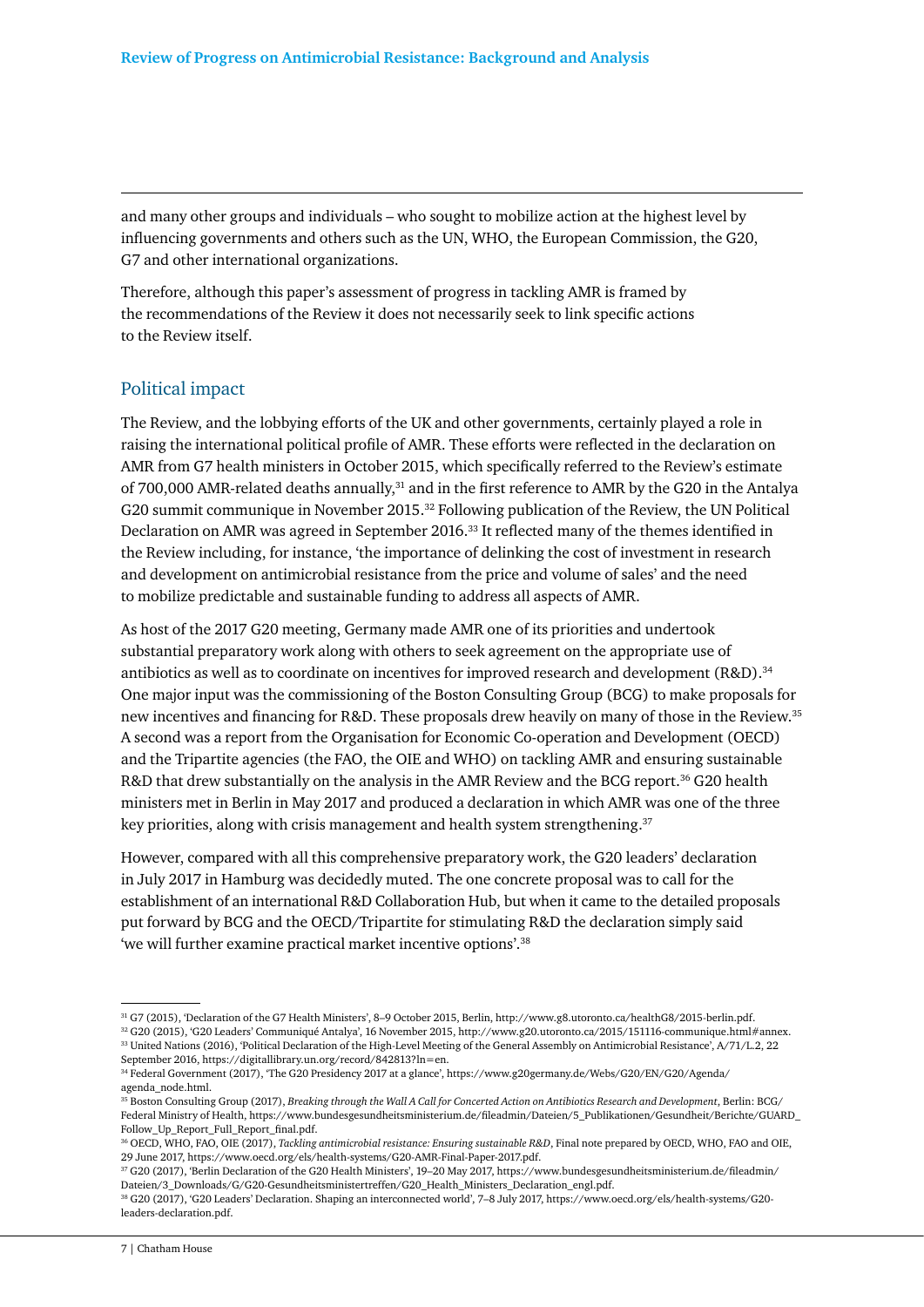The outcome of the 2017 G20 summit seems to mark a turning point in the global political commitment to take concrete action on AMR. In 2018, the G7 communique contained just one sentence on AMR: 'We will prioritize and coordinate our global efforts to fight against antimicrobial resistance, in a 'one health' approach'.39 There was no meeting of G7 health ministers at that time. The 2018 G20 communique was similarly brief and repeated the 2017 Hamburg conclusion 'to further examine practical market incentives'.<sup>40</sup> The G20 health ministers devoted considerable space to AMR but offered no new proposals.41 In 2019, G7 health ministers made only passing and unspecific reference to AMR.42 While the G20 summit called for strengthened efforts to combat AMR and for 'interested G20 members and (the) Global AMR R&D Hub to analyse push and pull mechanisms to identify (the) best models for AMR R&D and to report back to relevant G20 Ministers.<sup>143</sup>

Overall it can be said that, to the extent that statements made by the G7 and G20 are important in moving things forward, these peaked in 2017 and there was clearly a political impediment in moving, in respect of R&D, from 'examining practical market incentives' to actually proposing concrete steps to make these a reality.

# It appears that the threat, in spite of many warnings, is not perceived to be sufficient to merit the exceptional policy action many consider necessary.

This lack of forward momentum may be compared with the political impetus that resulted in the G7 summit in Okinawa in 2000, which gave birth to the Global Fund to Fight AIDS, Tuberculosis and Malaria.44 The Global Fund has disbursed to date more than \$40 billion, which is the amount the Review estimated would be needed over a decade to address AMR.45 Current political and economic circumstances are very different from those that prevailed in 2000 but it is apparent that the pressure arising from civil society, key governments, individuals and WHO, allied with the obvious severity of the AIDS pandemic and millions of lives immediately at risk, is what resulted in effective action at the level of the G7 in 2000 and the mobilization of large-scale financial resources.<sup>46</sup> While many of these elements are present in the case of AMR, they have so far failed to generate financial commitments on the scale that the Review and many others believe is required. It appears that the threat, in spite of many warnings, is not perceived to be sufficient to merit the exceptional policy action many consider necessary.

45 The Global Fund (n.d.), 'Financials', https://www.theglobalfund.org/en/financials/.

46 Liden, J. (2013), *The Grand Decade for Global Health: 1998–2008,* Working Group on Governance, Paper 2, London: The Royal Institute of International Affairs, https://www.chathamhouse.org/sites/default/files/public/Research/Global%20Health/0413\_who.pdf.

<sup>39</sup> G7 (2018), 'The Charlevoix G7 Summit Communique', 9 June 2018, https://www.consilium.europa.eu/en/press/press-releases/2018/06/09/ the-charlevoix-g7-summit-communique/pdf.

<sup>40</sup> G20 (2018), 'G20 Leaders' declaration: Building consensus for fair and sustainable development', 1 December 2018, http://www.g20.utoronto. ca/2018/buenos\_aires\_leaders\_declaration.pdf.

<sup>41</sup> G20 (2018), 'Declaration G20 Meeting of Health Ministers', 4 October 2018, http://www.g20.utoronto.ca/2018/2018-10-04-health.pdf.

 $^{42}$  G7 (2019), 'G7 Health Ministers' Declaration', 16–17 May 2019, https://www.elysee.fr/en/g7/2019/05/17/g7-ministers-commit-to-improvingaccess-to-health-care-for-all.

<sup>43</sup> G20 (2019), 'G20 Osaka Leaders' Declaration', 29 June 2019, http://www.g20.utoronto.ca/2019/2019-g20-osaka-leaders-declaration.html. 44 Global Fund (2017), 'Japan and the Global Fund', Geneva: Global Fund, https://www.theglobalfund.org/media/1493/donor\_japan\_report\_ en.pdf?u=636918787320000000.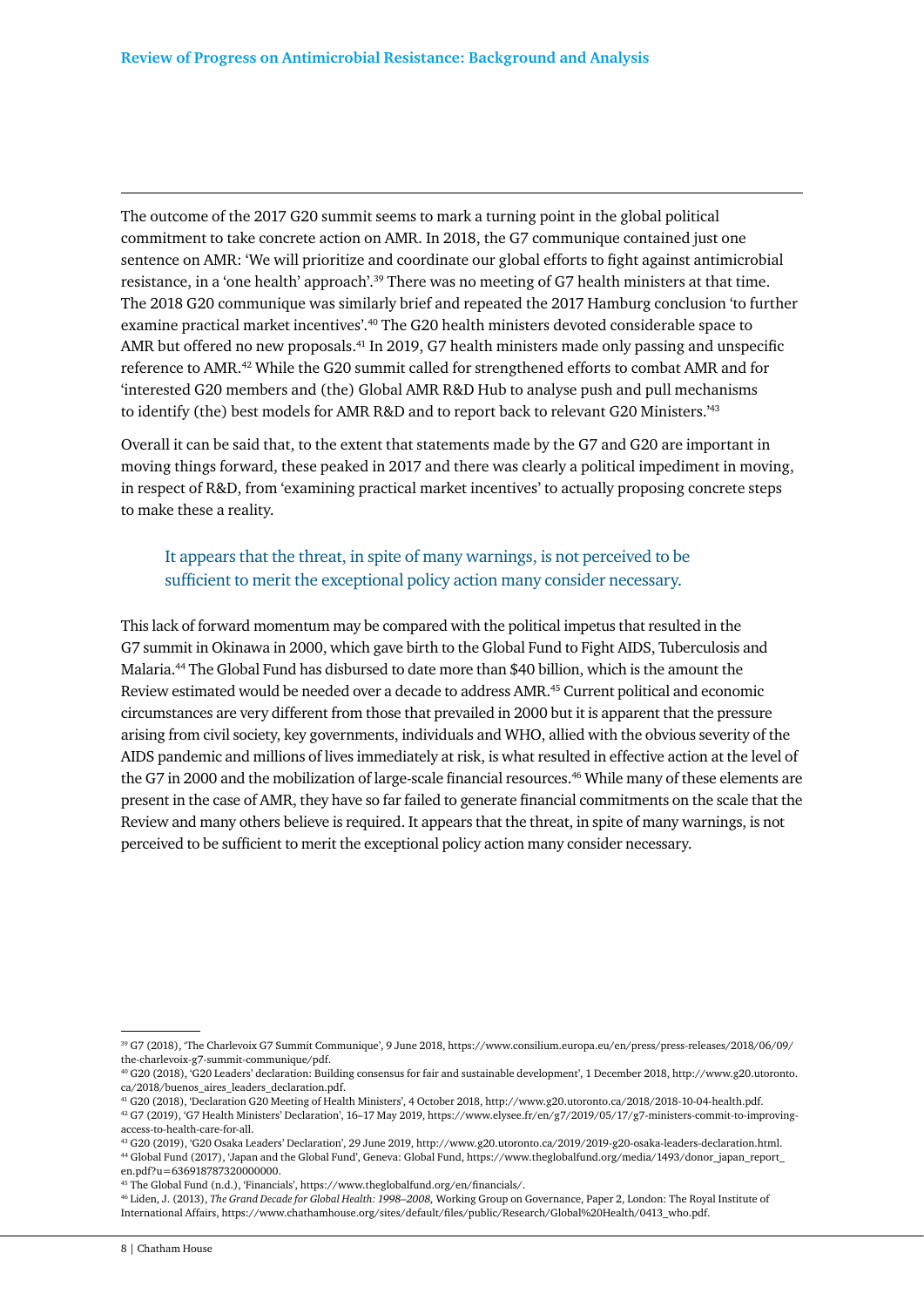# **Methodology**

This paper is based on a review of available literature and other materials documenting developments in the AMR field, particularly since 2016. It is supplemented by the insights of the participants at the May 2019 Chatham House roundtable and interviews with other stakeholders. The draft of this paper was peer reviewed by participants at the roundtable and other experts.

An original objective of this report was to produce a scorecard assessing progress against each of the main recommendations and participants at the roundtable were asked to rate progress on a scale from one to five, where one is 'poor' and five is 'excellent'. The average outcome against all recommendations was 1.8 – between 'poor' and 'fair'. The variation between recommendations was from 1.5 to 2.7. The scores (based on 15 returns) are presented in Table 1.

#### **Table 1: Roundtable scores**

| Recommendation                                                                                     | Score |
|----------------------------------------------------------------------------------------------------|-------|
| A massive global public awareness campaign                                                         | 2.5   |
| Improve hygiene and prevent the spread of infection                                                | 1.7   |
| Reduce unnecessary use of antimicrobials in agriculture and their dissemination in the environment | 2.1   |
| Improve global surveillance of drug resistance in humans and animals                               | 2.1   |
| Promote new, rapid diagnostics to cut unnecessary use of antibiotics                               | 1.6   |
| Promote the development and use of vaccines and alternatives                                       | 1.6   |
| Improve the numbers, pay and recognition of people working in infectious disease                   | 1.5   |
| Establish a Global Innovation Fund for early-stage and non-commercial research                     | 2.5   |
| Better incentives to promote investment for new drugs and existing ones                            | 1.7   |
| Build a global coalition for real action - via the G20 and the UN                                  | 2.7   |
| All                                                                                                | 1.8   |

Source: Compiled by the author.

It is clear that roundtable participants rated overall progress as less than 'fair'. On the other hand, there was some cause for optimism in respect of recommendations one, eight and 10. However, the lack of variation in the average scores for each recommendation, along with the difficulty in assigning scores to diverse sub-recommendations (see Annex 2), limits the value that can be extracted from a scorecard produced by a small group of experts. In most of the very diverse areas covered by the Review there are positive developments of various kinds but, for the most part, these have thus far fallen well short of what the Review recommended. Thus, participants seemed to agree with the conclusion of a recent UN report on the implementation of the 2016 political declaration:

Despite early progress, critical challenges remain in terms of the development of national action plans and the establishment of a coordinated response at the global level.<sup>47</sup>

The following section seeks to document progress in each of the recommendation areas of the Review and to identify the challenges and opportunities for making further progress.

<sup>47</sup> United Nations (2019), *Follow-up to the political declaration of the high-level meeting of the General Assembly on antimicrobial resistance*, A/73/869, New York: United Nations, 10 May 2019, https://undocs.org/en/A/73/869.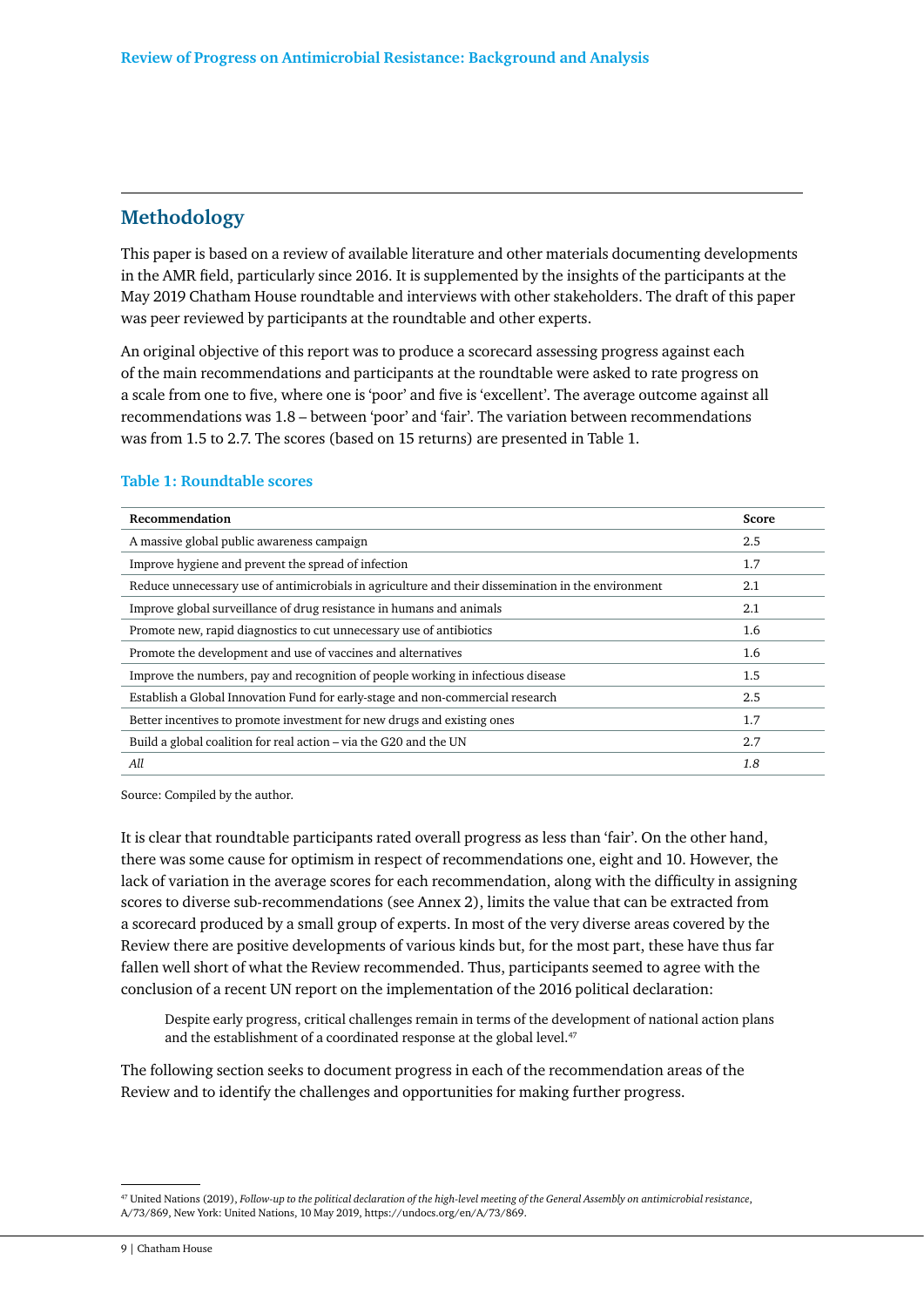# 2. Assessment of Progress

# **A massive public awareness campaign**

The Review recommended that an appropriate global body should establish an internationally coordinated public campaign to improve understanding and support positive behaviour change. Prior to the Review, the EU had already mounted in 2008 an Antibiotic Awareness Day (EAAD) on 18 November. In 2010, the US and Canada synchronized their campaigns with the EU, and in 2012 Australia and WHO Europe joined the EAAD. In 2014 New Zealand joined, and in 2015 WHO initiated the World Antibiotic Awareness Week around the 18 November as part of its Global Action Plan.

Other relevant awareness initiatives include:

- The Antibiotic Guardian campaign, launched in 2014 in the UK, asks health leaders, health professionals and the public to make one simple pledge that they can take forward. It has since been expanded to some European countries.<sup>48</sup>
- The e-Bug project was established in 2006 to educate children and young people across Europe about microbiology, hygiene and the spread, treatment and prevention of disease.49
- WHO published guidance in 2018 for a competency framework on health workers' education and training, recognizing the variability in quality and uneven coverage of initiatives to strengthen education and training of health workers on AMR.<sup>50</sup>

While these initiatives all predate the Review, they have developed considerably since 2016. Participation in WHO's campaign increased from 83 countries in 2016 to 131 in 2017 (but fell back to 116 in 2018).51 The campaign has evolved since 2015 in the use of different messages, media and techniques. A new initiative launched in India is the Superheroes against Superbugs programme (See Box 3).

While the recommendation of the Review did not focus explicitly on non-human use, the WHO campaign now involves the FAO52 and OIE53 and an interactive joint platform has been established to share country activities.<sup>54</sup> In agriculture, international organizations, the private sector, civil society and governments have invested significant resources in awareness-raising campaigns directed to the full value chain – from farmers to consumers. In particular, the OIE recognizes World Antibiotics Awareness Week each year with high-profile activities. The OIE has dedicated significant resources to its 'We Need You' campaign that promotes better stewardship and reduction of unnecessary use by all stakeholders in the value chain.

<sup>48</sup> Antibiotic Guardian (n.d.), https://antibioticguardian.com/.

<sup>49</sup> E-Bug (n.d.), http://www.e-bug.eu/.

<sup>50</sup> World Health Organization (2018), *WHO competency framework for health workers' education and training on antimicrobial resistance*, Geneva: WHO, https://apps.who.int/iris/bitstream/handle/10665/272766/WHO-HIS-HWF-AMR-2018.1-eng.pdf?ua=1.

<sup>51</sup> World Health Organization (2019), *World Antibiotic Awareness Week 2018: Monitoring & Evaluation Report* Geneva: WHO, http://www.searo. who.int/entity/antimicrobial\_resistance/waaw-2018-monitoring-and-evaluation-report.pdf?ua=1.

<sup>52</sup> Food and Agriculture Organization (2018), 'World Antibiotic Awareness Week, 12-18 November 2018', http://www.fao.org/antimicrobialresistance/world-antibiotic-awareness-week/en/.

<sup>53</sup> World Organisation for Animal Health (n.d.), 'We Need You', https://oie-antimicrobial.com/.

<sup>54</sup> World Health Organization (2018), http://apps.who.int/world-antibiotic-awareness-week/activities/en#/grid-content.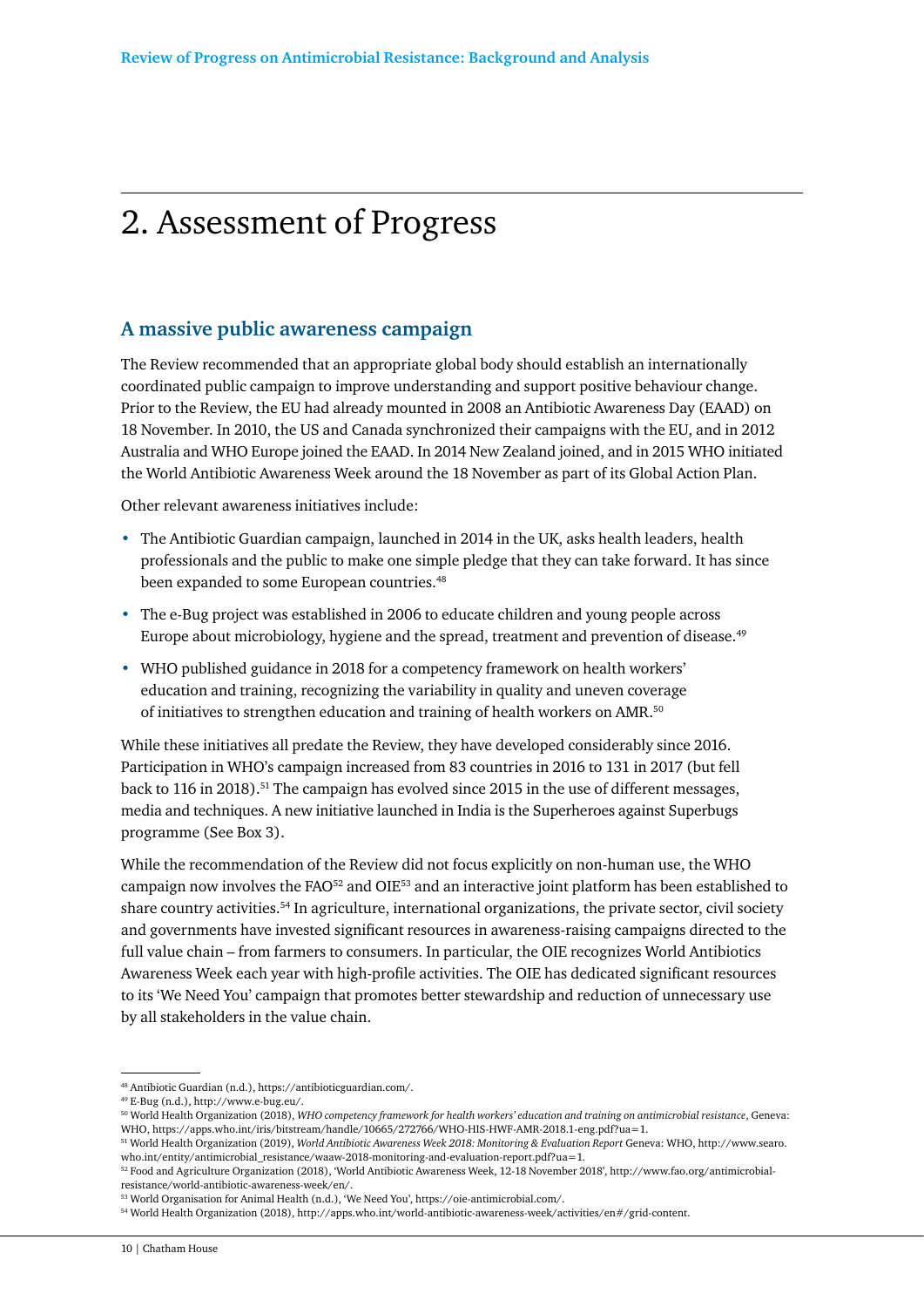#### **Box 3: Superheroes against Superbugs**<sup>55</sup>

The 'Superheroes against Superbugs' programme is an initiative of India's Department of Biotechnology and Wellcome. It aims to involve schoolchildren as partners in creatively engaging with the public on AMR. In India, about 50 per cent of antibiotic prescriptions are inappropriate and 64 per cent of antibiotics sold are unapproved. Approximately, 58,000 newborns in India die each year because of infections caused by antibiotic-resistant bacteria. The programme aims to create a platform to initiate conversations about the dangers of antibiotic resistance between the children and various community groups.

A pilot programme introduced concepts related to microbes, infections, antibiotics and resistance using interactive games and creative activities. Children were encouraged to explore mediums such as comics and short animated films to initiate and sustain a dialogue on antibiotic resistance. They were encouraged to develop comic-book stories based on different problems related to antibiotic resistance, such as using antibiotics for viral infections or without a doctor's consultation, use of antibiotics in poultry and dairy, and the importance of sanitation and hygiene.

However, the views of participants at the roundtable, as well as other evidence, indicate that there are difficulties in making the connection between undertaking a campaign, the impact on awareness and the link between increased awareness and behaviour change. A recent review of campaigns in 60 countries concluded that:

many questions regarding how best to conduct and evaluate these campaigns remain unanswered. [Awareness campaigns] should move beyond long-standing but problematic messages (e.g. 'complete the course'), towards accurate and locally adapted communication. Involvement of experts in health communication and social marketing seems crucial.56

A systematic review of studies of public understanding of AMR in Europe, Asia and North America found an incomplete understanding of antibiotic resistance – most thought it referred to changes in the human body. While many understood that excessive use caused resistance, they thought it was unlikely to affect them. Whereas the public thought that they should trust clinicians to prescribe antibiotics appropriately, clinicians still felt that patients expected to be prescribed antibiotics.57

The EU has conducted regular surveys on the impact of awareness campaigns. Findings of the latest survey in 2018 included the following:

- Around one-third of Europeans have taken antibiotics in the last year, ranging from 47 per cent in Italy to 20 per cent in Sweden. This is down from 40 per cent in 2009.
- Nearly half (48 per cent) of Europeans thought that antibiotics kill viruses, varying from 22 per cent in Sweden to 71 per cent in Greece.
- Most Europeans (85 per cent) were aware that using antibiotics unnecessarily makes them become ineffective and that it is necessary to complete the course of treatment (84 per cent), although the validity of this message is now questioned.<sup>58</sup>
- The majority of respondents (66 per cent) did not remember getting any information about not taking antibiotics unnecessarily, for example for a cold.

<sup>55</sup> India Alliance (2018), 'Grassroots Comics for Antibiotic Resistance: Superheroes Against Superbugs', https://www.indiaalliance.org/news/252. 56 Huttner, B., Saam, M., Moja, L., Mah, K., Sprenger, M., Harbarth, S. and Magrini, N. (2019), 'How to improve antibiotic awareness campaigns: findings of a WHO global survey', *BMJ Glob Health,* 4(3), pp. 1–9, doi:10.1136/ bmjgh-2018-001239.

<sup>57</sup> McCullough, A. R., Parekh, S., Rathbone, J., Del Mar, C. B. and Hoffmann T. C. (2016), 'A systematic review of the public's knowledge and beliefs about antibiotic resistance'*, Journal of Antimicrobial Chemotherapy*, 71(1), pp. 27–33, doi:10.1093/jac/dkv310.

<sup>58</sup> Llewelyn, M. J., Fitzpatrick, J. M., Darwin, E., Tonkin-Crine, S., Gorton, C., Paul, J., Peto, T. E. A., Yardley, L., Hopkins, S. and Walker, A. S. (2017), 'The antibiotic course has had its day', *BMJ*, 358(8118), https://doi.org/10.1136/bmj.j3418.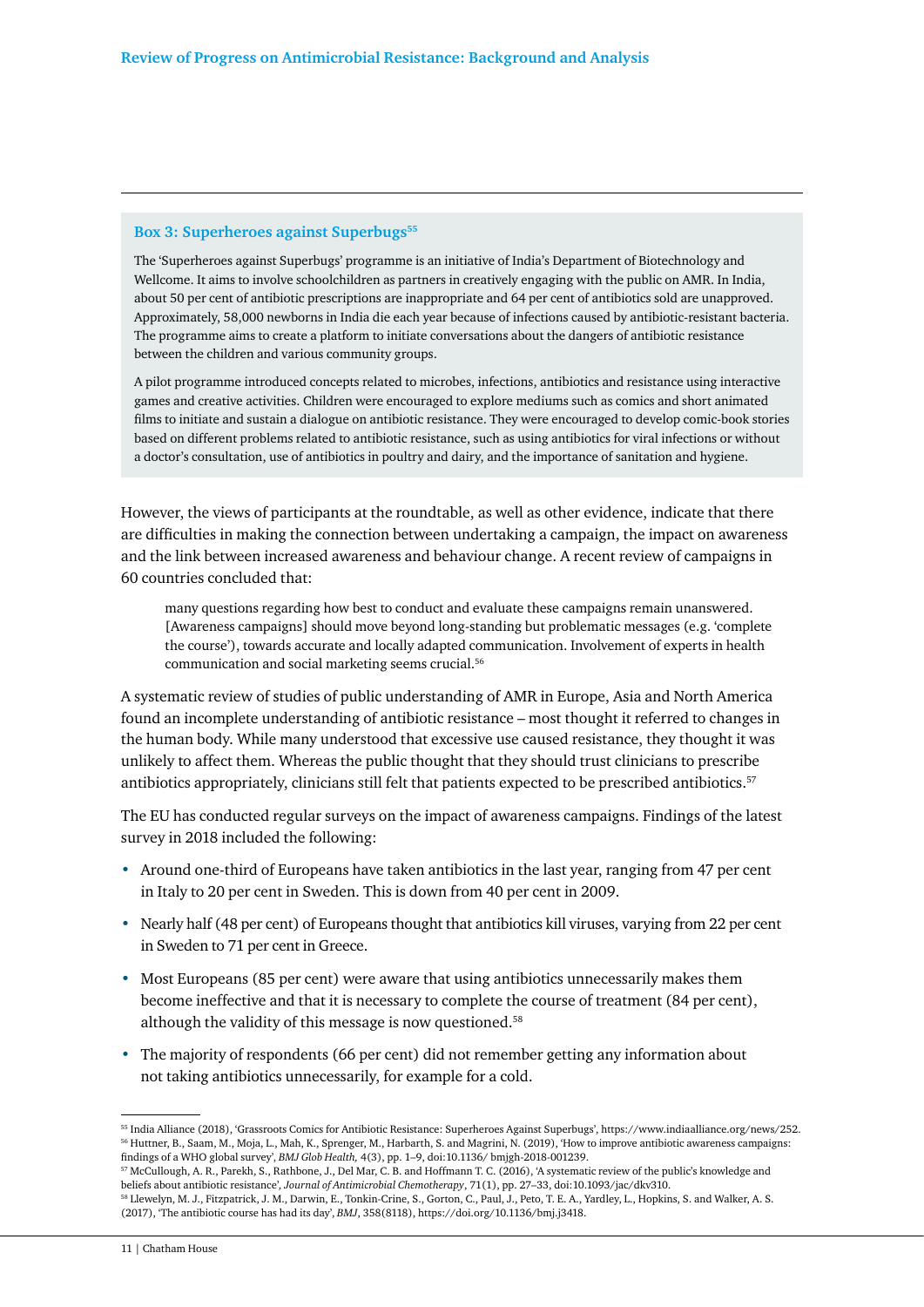- A doctor was the most likely source of such information, followed by television news or other programmes or a television advertisement. Eighty-six per cent of respondents said they were much more likely to go to a doctor to get trustworthy information on antibiotics than to rely on any other source of information.
- Seven in 10 Europeans said the information that they obtained about the unnecessary use of antibiotics did not change their views about using them.59

These findings illustrate the difficulties in establishing the efficacy of public awareness campaigns in reducing unnecessary use of antibiotics, even in high-income countries. It is disappointing also that awareness does not seem to translate easily into changing use behaviour. Evaluations of campaigns in some high-income countries suggest there is some impact on antibiotic prescribing and consumption, although the benefits are likely to be seen in countries that are considered high prescribers and only if campaigns use specific behavioural and social marketing techniques to target specific populations.<sup>60</sup>

There is also a concern that awareness, even if increased, does not readily translate into appropriate behaviour change in the use of antibiotics because of the complexity of the factors that affect use. For example, some studies have highlighted a perverse response where raising awareness among those with little prior knowledge can result in increased demand for antibiotics, for instance in the UK.<sup>61</sup> In low- and middle-income countries (LMICs) such problems are compounded by cultural, language and access issues. This led one study in Laos to conclude:

The continued high level of antibiotic use among participants and villagers with already 'desirable' attitudes, together with widespread poverty and the generally low access to public healthcare, even in our peri-urban setting, suggest that solutions to problematic forms of antibiotic use do not necessarily reside in the domain of awareness raising, but rather in more fundamental areas like access to healthcare and medicine. Our case does not render awareness-raising activities obsolete, but it does suggest that they can, at best, be only a small facet of AMR-related behavioural policies.<sup>62</sup>

Similar complexities were revealed in a study in Thailand.63 A multi-country study in six LMICs found that, despite high levels of AMR awareness among health professionals, antibiotics were nevertheless widely used as 'band aids' to protect patients from unhygienic conditions in community and clinical settings. It concluded that 'simply increasing awareness of AMR will be insufficient to change prescribing and dispensing without local information on which antibiotics do work well, without investment in infrastructure that allows antimicrobials to be released from their "band aid"

<sup>59</sup> Kantar (2018), 'Special Eurobarometer 478', Brussels: Kantar, http://ec.europa.eu/commfrontoffice/publicopinion/index.cfm/survey/ getsurveydetail/instruments/special/surveyky/2190.

<sup>60</sup> Huttner, B., Goossens, H., Verheij, T. and Harbarth, S. (2010), 'Characteristics and outcomes of public campaigns aimed at improving the use of antibiotics in outpatients in high-income countries', *The Lancet Infectious Diseases,* 10(1), pp. 17–31, https://doi.org/10.1016/S1473- 3099(09)70305-6; Goossens, H., Guillemot, D., Ferech, M., Schlemmer, B., Costers, M., van Breda, M., Baker, L. J., Cars, O. and Davey, P. G. (2006), 'National campaigns to improve antibiotic use', *European Journal of Clinical Pharmacology,* 62(5), pp. 73–9, https://doi.org/10.1007/ s00228-005-0094-7.

<sup>61</sup> Roope, L. S. J., Tonkin-Crine, S., Butler, C. C., Crook, D., Peto, T., Peters, M., Walker, A. S. and Wordsworth, S. (2018), 'Reducing demand for antibiotic prescriptions: evidence from an online survey of the general public on the interaction between preferences, beliefs and information, United Kingdom, 2015', *Euro Surveillance,* 23(25), https://doi.org/10.2807/1560-7917.ES.2018.23.25.1700424.

<sup>62</sup> Haenssgen, M. J., Xayavong, T., Charoenboon, N., Warapikuptanun, P. and Khine Zaw, Y. (2018), 'The Consequences of AMR Education and Awareness Raising: Outputs, Outcomes, and Behavioural Impacts of an Antibiotic-Related Educational Activity in Lao PDR', *Antibiotics,* 7(4), 95, https://doi.org/10.3390/antibiotics7040095.

<sup>&</sup>lt;sup>63</sup> Charoenboon, N., Haenssgen, M. J., Warapikuptanun, P., Xayavong, T. and Zaw, Y. K. (2019), 'Translating antimicrobial resistance: a case study of context and consequences of antibiotic-related communication in three northern Thai villages', *Palgrave Communications,* 5, Article number: 23, https://doi.org/10.1057/s41599-019-0226-9.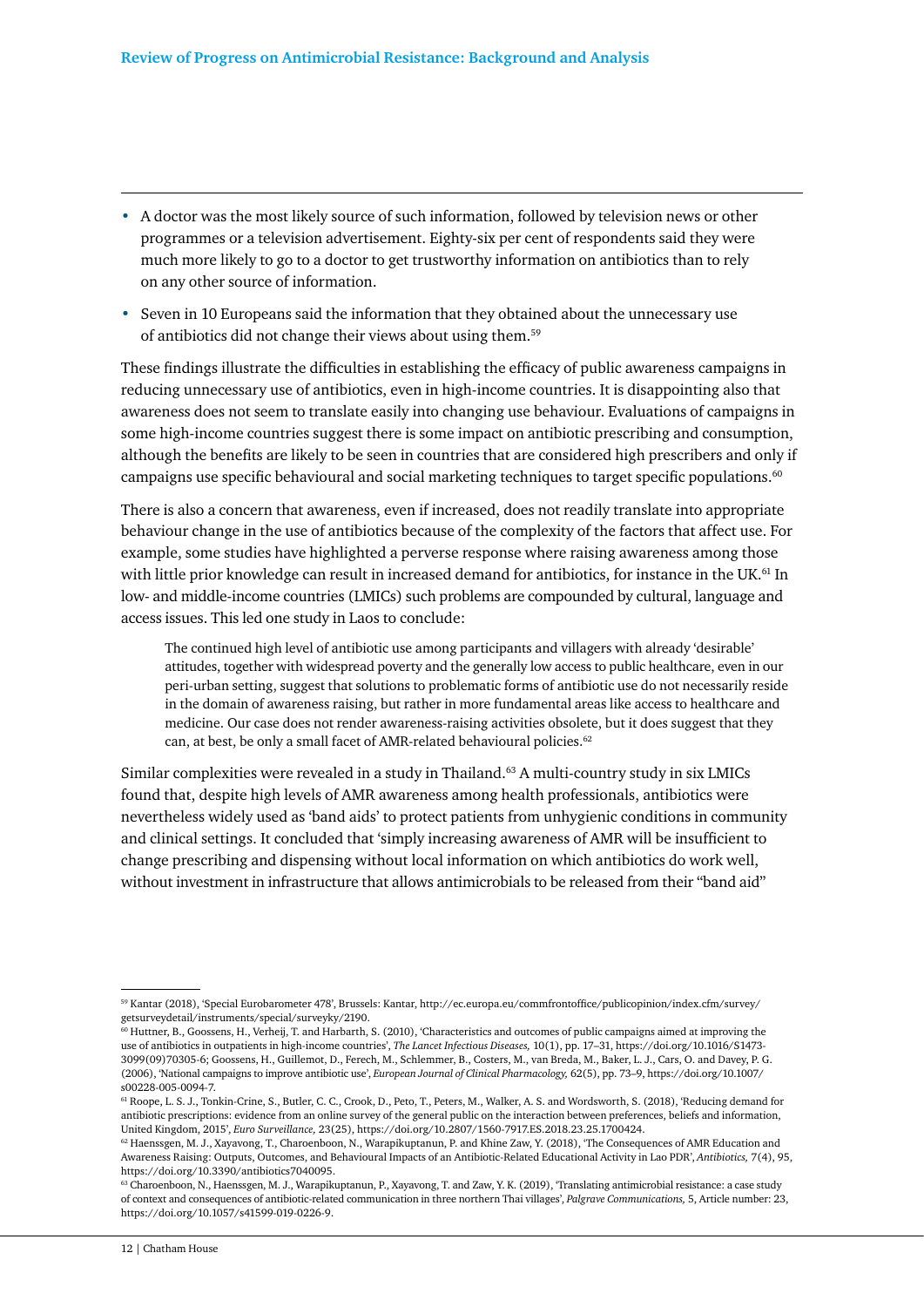role, and without active regulation of pharmaceutical representatives.'64 Another study characterizes antibiotic overuse as a quick fix in the absence of effective measures to resolve underlying structural problems in healthcare systems, housing, water and sanitation, and agriculture.65

There is more evidence, mainly from high-income countries, that strategies that focus specifically on the clinician–patient relationship in the community where most antibiotics are prescribed have the most success in reducing antibiotic consumption. Such strategies include:

- Shared decision-making between patients and clinicians, which has been shown to have some effect on use;<sup>66</sup>
- Delayed prescribing or reconsultation if symptoms do not resolve; $67$
- Incorporating computerized decision support systems in clinicians' prescribing software;<sup>68</sup>
- Financial incentives for clinicians the introduction of a Quality Premium in the UK to reward reduced prescribing and apparently reduced consumption overall by 3 per cent and by more in younger patients;<sup>69</sup>
- As used in Australia and the UK, letters sent to high prescribers pointing out that their prescribing greatly exceeded the average for their local area; $70$
- Greater use of diagnostic tests (C-reactive Protein) in conjunction with interactive communication materials.71

The Review did not focus in detail on the issue of stewardship – how to reduce unnecessary or inappropriate use in clinical settings. However, it did recommend that regulations be introduced and enforced to prevent the sale of antibiotics without a prescription or, at least, clinical input.

The latest WHO analysis of self-assessment by countries reveals that 123 countries (80 per cent of the sample) have policies in place to regulate the sale of antimicrobials, including the requirement of a prescription for human use, but in low-income countries only 53 per cent of countries have these policies; 102 countries (66 per cent) have developed a plan to do this but only seven countries globally have reached full implementation level. However, nearly 27 per cent of responding countries have guidelines in place to enable appropriate use of antimicrobials or to optimize antibiotic use

<sup>64</sup> Pearson, M. and Chandler, C. (2019), 'Knowing antimicrobial resistance in practice: a multi-country qualitative study with human and animal healthcare professionals', *Global Health Action*, 12(1), https://doi.org/10.1080/16549716.2019.1599560.

<sup>65</sup> Denyer, W. L. and Chandler, C. (2019), 'Quick fix for care, productivity, hygiene and inequality: reframing the entrenched problem of antibiotic overuse', *BMJ Global Health*, 4(4), doi:10.1136/ bmjgh-2019-001590.

<sup>66</sup> Coxeter, P., Del Mar, C. B., McGregor, L., Beller, E. M. and Hoffmann, T. (2015), 'Interventions to facilitate shared decision making to address antibiotic use for acute respiratory infections in primary care', *Cochrane Database of Systematic Reviews,* Issue 11, Art. No.: CD010907, https://doi.org/10.1002/14651858.CD010907.pub2.

<sup>67</sup> Spurling, G. K. P., Del Mar, C. B., Dooley, L., Foxlee, R. and Farley, R. (2017), 'Delayed antibiotic prescriptions for respiratory infections', *Cochrane Database of Systematic Reviews*, Issue 9, Article number:CD004417, doi: 10.1002/14651858.CD004417.pub5.

<sup>68</sup> Gonzales, R., Anderer, T., McCulloch, C. E., Maselli, J. H., Bloom, F. J., Graf, T. R., Stahl, M., Yefko, M., Molecavage, J. and Metlay, J. P. (2013), 'Cluster Randomized Trial of Decision Support Strategies for Reducing Antibiotic Use in Acute Bronchitis', *JAMA Intern Med,* 173(4), pp. 267–273, doi:10.1001/jamainternmed.2013.1589.

<sup>69</sup> Bou-Antoun, S., Costelloe, C., Honeyford, K., Mazidi, M., Hayhoe, B. W. J., Holmes, A., Johnson, A. P. and Aylin, P. (2018), 'Age-related decline in antibiotic prescribing for uncomplicated respiratory tract infections in primary care in England following the introduction of a national financial incentive (the Quality Premium) for health commissioners to reduce use of antibiotics in the community: an interrupted time series analysis', *Journal of Antimicrobial Chemotherapy*, 73(10), pp. 2883–2892, https://doi.org/10.1093/jac/dky237.

<sup>70</sup> World Health Organization (2018), 'Nudge vs Superbugs', https://www.who.int/campaigns/world-antibiotic-awareness-week/world-antibioticawareness-week-2018/features-from-around-the-world/nudge-vs-superbugs.

<sup>71</sup> Little, P., Stuart, B., Francis, N., Douglas, E., Tonkin-Crine, S., Anthierens, S., Cals, J., Melbye, H., Santer, M., Moore, M., Coenen, S., Butler, C., Hood, K., Kelly, M., Godycki-Cwirko, M., Mierzecki, A., Torres, A., Llor, C., Davies, M., Mullee, M., O'Reilly, G., der Velden, A., Geraghty, A., Goossens, H., Verheij, T. and Yardley, L. (2013), 'Effects of internet-based training on antibiotic prescribing rates for acute respiratory-tract infections: a multinational, cluster, randomised, factorial, controlled trial', *Lancet*, 382(9899), pp. 1175–82. https://doi.org/10.1016/S0140- 6736(13)60994-0.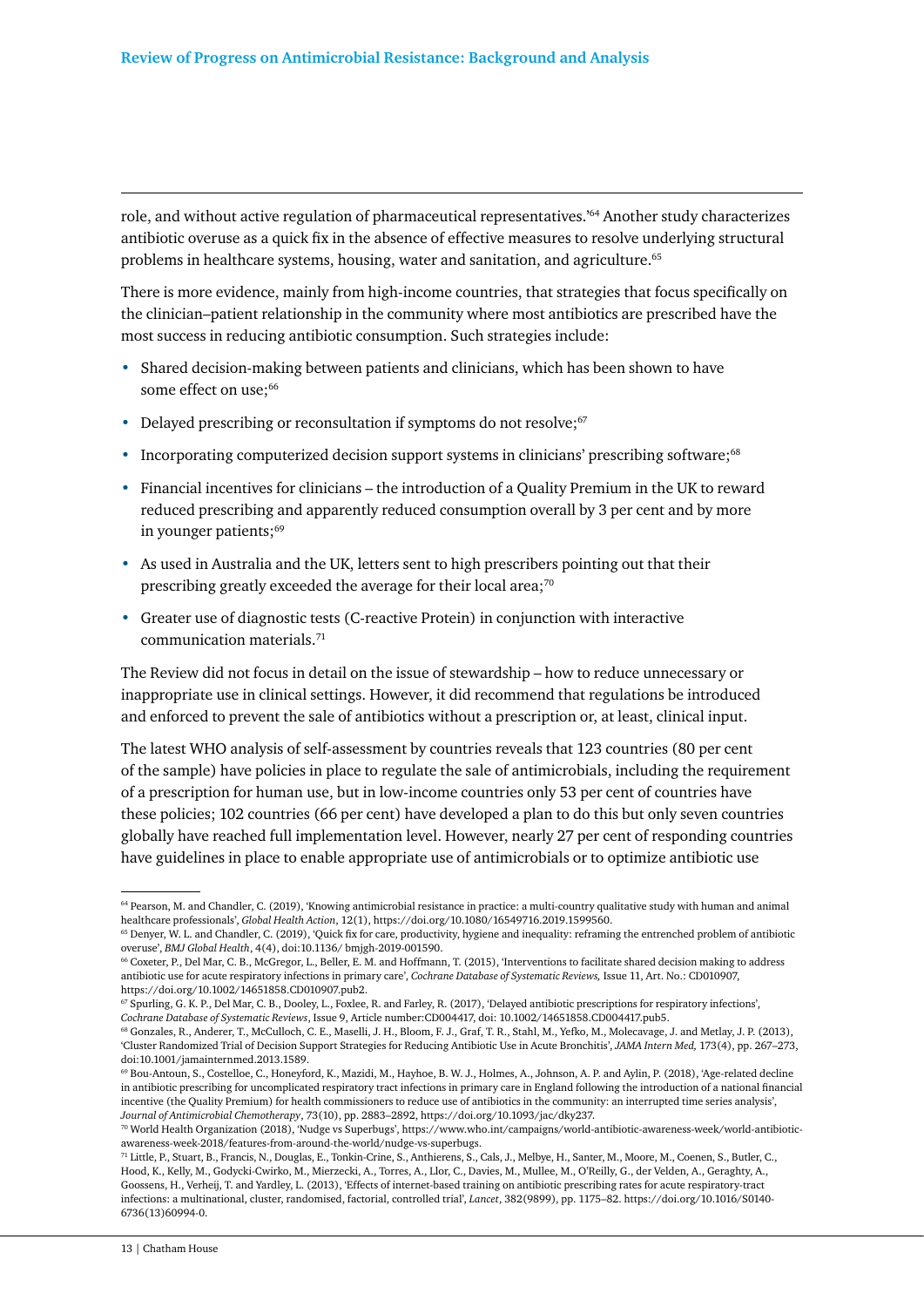in human health facilities.72 In agriculture, regulatory procedures are much weaker. Just over half of reporting LMICs have laws or regulations in place, and a smaller proportion regulate the use of antibiotics for growth promotion.73 It should be noted that the two regulatory systems are interrelated. It is difficult to convince farmers to have a veterinarian involved in antibiotic use when they can walk down the street to a pharmacy and buy antibiotics for their personal use.

A recent review of studies in 24 countries found that about three in four antibiotic requests and three in five consultations in community pharmacies resulted in the supply of antibiotics without a prescription.74 Other studies in Tanzania,75 China76 and India77 give essentially similar results. Even in Europe, a recent study estimates that 7 per cent of antibiotic use in 2016 was without a prescription, with rates up to 20 per cent in one country.<sup>78</sup> A review of studies in the US also found widespread non-prescription use.79 Box 4 describes the experience of Tanzania in seeking to improve the quality of antimicrobial dispensing.

#### **Box 4: Accredited drug dispensing outlets in Tanzania**

The goal of the accredited drug dispensing outlet (ADDO) programme in Tanzania, instituted in 2003, is to improve access to affordable, quality medicines and pharmaceutical services in retail drug outlets in areas where there are few or no registered pharmacies. To achieve this goal, the ADDO model combines developing the capacity of owners, dispensers and institutions that regulate or work in retail drug shops.

A recent study concluded that the ADDO programme has brought about positive changes in knowledge of dispensing practices. Despite this knowledge, its translation to appropriate dispensing practice was problematic. Dispensers are influenced by customer demand, habit ('*mazoea'*), inappropriate prescriptions from health facilities and the need to make a profit. Although the majority of dispensers reported that they had intervened in situations where customers asked for antibiotics unnecessarily, they tended to give in to clients' requests.<sup>80</sup>

While the programme has increased rural Tanzanian's access to antimicrobials and ADDOs are viewed as an integral part of the healthcare system, overall use of antimicrobials remains suboptimal. This stems not only from poor dispensing practices in ADDOs, but also from poor prescribing and antimicrobial availability in public facilities as well as inappropriate consumer demand that is rooted in poor understanding. To improve how the community uses antimicrobials, multi-pronged interventions to increase appropriate practices in both ADDOs and public health facilities need to be combined with active monitoring of those practices.  $^{81}$ 

81 Chalker, J. C., Vialle-Valentin, C., Liana, J., Mbwasi, R., Semali, I. A., Kihiyo, B., Shekalaghe, E., Dillip, A., Kimatta, S., Valimba, R., Embrey, M., Lieber, R., Rutta, E., Johnson, K. and Ross-Degnan, D. (2015), 'What roles do accredited drug dispensing outlets in Tanzania play in facilitating access to antimicrobials? Results of a multi-method analysis', *Antimicrobial Resistance and Infection Control,* 4(33), Doi: 10.1186/s13756-015-0075-2.

<sup>72</sup> World Health Organization (2018), *Monitoring global progress on addressing antimicrobial resistance: analysis report of the second round of results of AMR country self-assessment survey 2018,* Geneva: WHO, https://www.who.int/antimicrobial-resistance/publications/Analysis-report-of-AMR-country-se/en/.

<sup>73</sup> United Nations (2019), *Follow-up to the political declaration of the high-level meeting of the General Assembly on antimicrobial resistance*. 74 Auta, A., Hadib, M. A., Ogaa, E., Adewuyic E. O., Abdu-Aguyed, S. N., Davies, A., Strickland-Hodge, B. and Morgang, D. J. (2019), 'Global access to antibiotics without prescription in community pharmacies: A systematic review and meta-analysis', *Journal of Infection*, 78(1), pp. 8–18, https://doi.org/10.1016/j.jinf.2018.07.001.

<sup>75</sup> Horumpende, P. G., Sonda, T. B., van Zwetselaar, M., Antony, M. L., Tenu, F. F., Mwanziva, C. E., Shao, E. R., Mshana, S. E., Mmbaga, B. T. and Chilongola, J. O. (2018), 'Prescription and non-prescription antibiotic dispensing practices in part I and part II pharmacies in Moshi Municipality, Kilimanjaro Region in Tanzania: A simulated clients approach', *PloS One,* 13(11), https://doi.org/10.1371/journal.pone.0207465. 76 Chang, J., Ye, D., Lv, B., Jiang, M., Zhu, S., Yan, K., Tian, Y. and Fang ,Y. (2017), 'Sale of antibiotics without a prescription at community pharmacies in urban China: a multicentre cross-sectional survey', *Journal of Antimicrobial Chemotherapy*, 72(4), pp. 1235–1242, https://doi.

org/10.1093/jac/dkw519. 77 Jaganathan, M., Vallish, B. N., Mayathevar, B. and Mahato, K. (2016), 'Non-prescription sale of antibiotics in pharmacies across Puducherry, India', *International Journal of Basic & Clinical Pharmacology*, 5(6), pp. 2403–2406, http://dx.doi.org/10.18203/2319-2003.ijbcp20164096. 78 European Commission (2017), *Antimicrobial resistance and causes of non-prudent use of antibiotics in human medicine in the EU,* Brussels:

European Commission, https://ec.europa.eu/health/amr/sites/amr/files/amr\_arna\_report\_20170717\_en.pdf. 79 Grigoryan, L., Germanos, G., Zoorob, R., Juneja, S., Raphael, J. L., Paasche-Orlow, M. K. and Trautner, B. W. (2019), 'Use of Antibiotics Without

a Prescription in the U.S. Population: A Scoping Review', *Ann Intern Med,* 174(4), pp. 257–263, doi: 10.7326/M19-0505. 80 Dillip, A., Embrey, M., Shekalaghe, E., Ross-Degnan, D., Vialle-Valentin, C., Kimatta, S., Liana, J., Rutta, E., Valimba, R. and Chalker, J. (2015), 'What motivates antibiotic dispensing in accredited drug dispensing outlets in Tanzania? A qualitative study', *Antimicrobial Resistance and Infection Control,* 4(30), https://doi.org/10.1186/s13756-015-0073-4.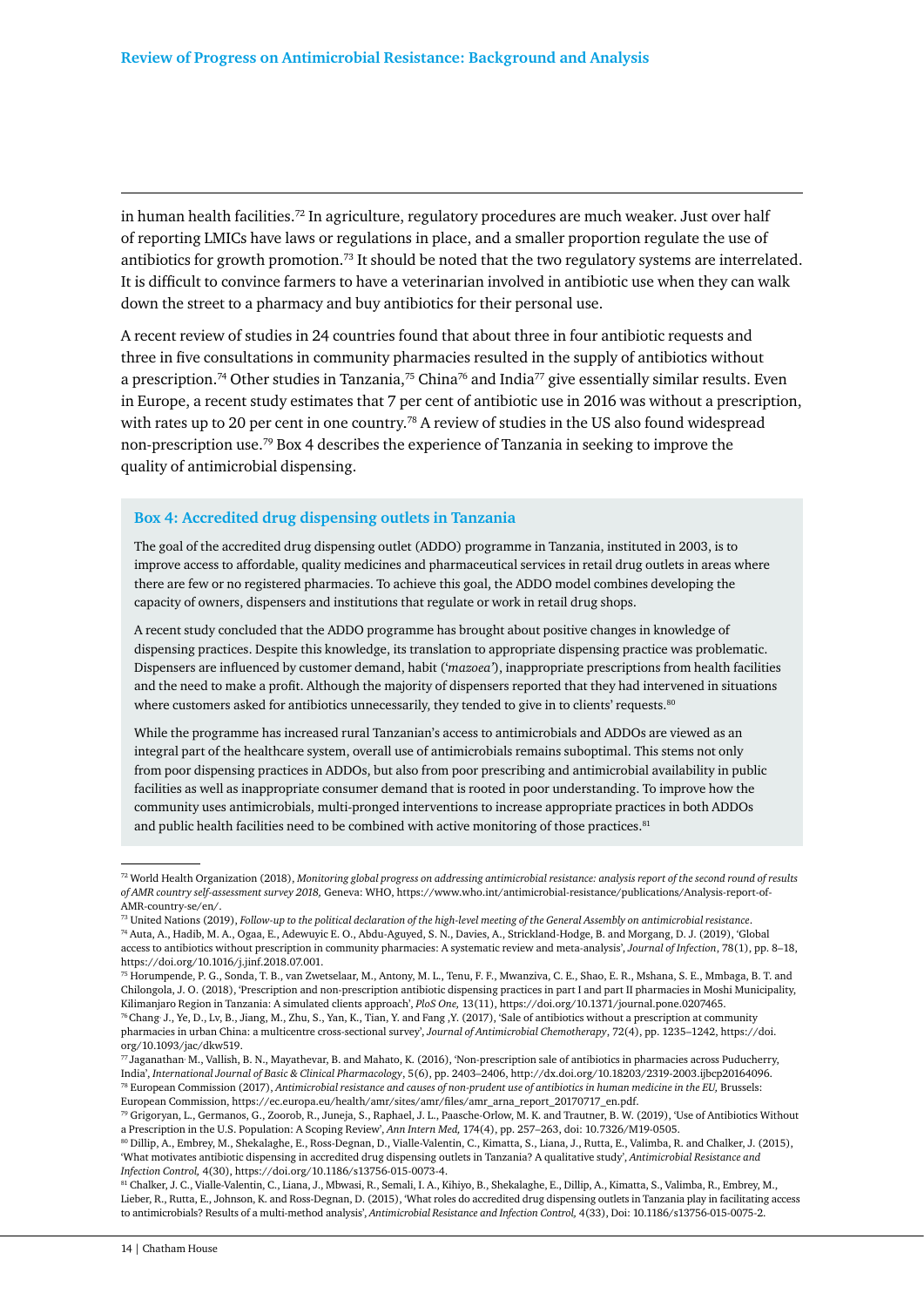#### Conclusion

While resources have flowed into awareness campaigns, as recommended by the AMR Review, there is very limited evidence regarding their impact on antibiotic use, in countries at all levels of development. How to tailor messages to local circumstances, and the appropriate content of those messages, is not well established. Participants at the roundtable felt there needs to be a clearer focus on the factors that influence the behaviour of potential and actual patients, doctors and other prescribers and on what interventions could cause changes in behaviours that lead to inappropriate use. People (including health professionals, veterinarians and farmers) need suggestions about specific things they can do to achieve impact such as, for example, the specific recommendations put forward as part of WHO's hand hygiene initiative. Social and behavioural scientists need to be involved as well to help bring about behaviour change. Participants also said more resources need to be put into assessing impact.

Achieving sustainable change requires the involvement of groups in civil society (including, for example, consumers, professional societies and investors) to create the demand and pressure for change. Incorporating more guidance on AMR in general and professional education was also considered very important for sustainable impact.

The analysis also suggests that the realities of access to healthcare in most LMICs makes the enforcement of regulations on prescribing, and the translation of awareness into behaviour change, highly problematic. One reason is the inadequacies of the healthcare systems for much of the population and the consequent incentives for patients and sellers of antibiotics to go outside the system. Another is that antibiotics are often used as a 'quick fix' in the absence of effective measures to resolve underlying structural problems in healthcare systems, housing, water and sanitation, and agriculture that contribute to infections.

This is not just a question of regulating inappropriate use but also of recognizing that lack of access to quality antibiotics is a major concern, responsible for millions of deaths annually. Regulation is therefore important, but it is necessary to address the inadequacies in healthcare systems to bring about sustainable change in appropriate use and access. $82$  Providing quality healthcare to all and moving towards universal health coverage will be crucial in addressing both the problems of adequate access to antibiotics and in restricting non-prescription sales.

# **Improve hygiene and prevent the spread of infection**

The Review recommended that healthcare systems embed infection prevention and control (IPC) as a top priority at all levels, using defined healthcare-associated infection (HCAI) reduction goals as the basis for targets, incentives and other performance management measures.

The latest UN progress report suggests that 97 countries out of 158 for which data are available (i.e. 61 per cent) are implementing infection prevention and control programmes, but the percentages vary from 77 per cent in high-income countries to 44 per cent in low-income countries.83 WHO analysis of country self-assessments reports that 58 per cent of responding countries say they have taken action to reduce the incidence of infection through sanitation, hygiene and infection prevention measures.

<sup>82</sup> Bloom, G., Merrett, G. B., Wilkinson, A., Lin, V. and Paulin, S. (2017), 'Antimicrobial resistance and universal health coverage', *BMJ Global Health,* 2(4), http://dx.doi.org/10.1136/bmjgh-2017-000518.

<sup>83</sup> United Nations (2019), *Follow-up to the political declaration of the high-level meeting of the General Assembly on antimicrobial resistance*.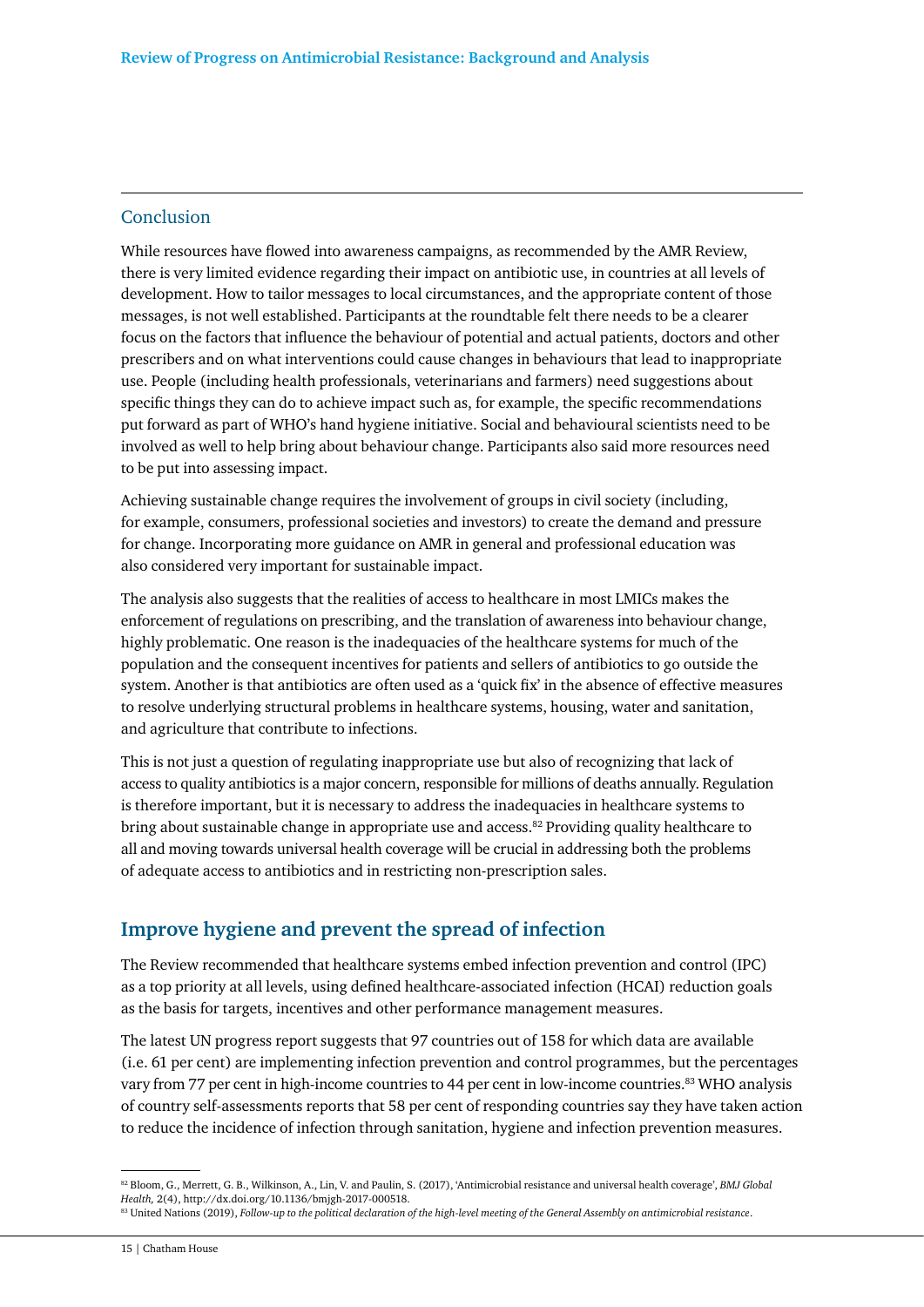Of these countries, 25 per cent have reached the highest level of implementation.84 WHO issued updated guidelines on IPC programmes in healthcare facilities in 201685 and specific technical guidelines in 2017 on the prevention and control of emerging threats from resistant bacteria in healthcare facilities.86

However, an estimated 900 million people in LMICs still use healthcare facilities with no water service and 1.5 billion use facilities with no sanitation services. It is likely that many more people are served by healthcare centres lacking hand-hygiene facilities and safe waste management. Water and sanitation services are more likely to be available in hospitals than in other types of other healthcare facilities, and in urban areas than in rural areas.<sup>87</sup> In 2019, WHO member states agreed a resolution calling for action on water and sanitation in healthcare facilities.<sup>88</sup> Some countries, such as Tanzania, have produced national guidelines for water and sanitation in healthcare facilities.<sup>89</sup>

# An estimated 900 million people in LMICs still use healthcare facilities with no water service and 1.5 billion use facilities with no sanitation services.

Improving IPC is not just about planning, guidelines and infrastructure. Even in high-income countries compliance with IPC guidelines can be low. There is a large literature base that discusses why simple low-cost hand-hygiene methods are often not complied with, even in healthcare facilities with apparently all the infrastructure and resources necessary. Low compliance is often the result of the pressure on healthcare workers – thus understaffing and overcrowding common in many healthcare systems, but particularly in LMICs, is a major contributor to the spread of infection. Figure 1 shows the results of compliance with IPC practices in a study in Kenya.

The Review recommended improvements in funding of studies demonstrating the effectiveness of novel IPC interventions. A recent review of hand-hygiene studies indicated that much of the evidence is of low quality and that hardly any addressed the subject of cost-effectiveness. It concluded that there was a need to undertake methodologically robust research to explore the effectiveness of multimodal versus simpler interventions to increase hand-hygiene compliance, and to identify which components of multimodal interventions or combinations of strategies are most effective in a particular context.<sup>90</sup> Broadly similar conclusions were reached in a 2017 literature review of studies on a range of IPC interventions in hospitals – that the studies were generally of poor quality and that future attempts to establish the cost-effectiveness of such interventions needed to be underpinned by robust evidence of clinical effectiveness and cost-effectiveness.<sup>91</sup>

<sup>84</sup> World Health Organization (2018), *Monitoring global progress on addressing antimicrobial resistance: analysis report of the second round of results of AMR country self-assessment survey 2018,* Geneva: WHO, https://www.who.int/antimicrobial-resistance/publications/Analysis-report-of-AMR-country-se/en/.

<sup>85</sup> World Health Organization (2016), *Guidelines on core components of infection prevention and control programmes at the national and acute health care facility level*, Geneva: WHO, https://apps.who.int/iris/bitstream/handle/10665/251730/9789241549929-eng.pdf?sequence=1.

<sup>86</sup> World Health Organization (2017), *Guidelines for the prevention and control of carbapenem-resistant Enterobacteriaceae, Acinetobacter baumannii and Pseudomonas aeruginosain healthcare facilities,* Geneva: WHO, https://www.who.int/infection-prevention/publications/guidelines-cre/en/. 87 World Health Organization and the United Nations Children's Fund (2019), *WASH in health care facilities: global baseline report 2019*, Geneva: WHO/UNICEF, https://apps.who.int/iris/bitstream/handle/10665/311620/9789241515504-eng.pdf.

<sup>88</sup> World Health Organization (2019), 'Water, sanitation and hygiene in health care facilities'*,* Resolution WHA72.7., 28 May 2019, http://apps. who.int/gb/ebwha/pdf\_files/WHA72/A72\_R7-en.pdf.

<sup>89</sup> Ministry of Health (2017), *The national guidelines for water, sanitation and hygiene in health care facilities*, https://washmatters.wateraid.org/ publications/national-guidelines-for-wash-services-in-health-care-facilities-in-tanzania.

<sup>90</sup> Gould, D. J., Moralejo, D., Drey, N., Chudleigh, J. H. and Taljaard, M. (2017), 'Interventions to improve hand hygiene compliance in patient care', *Cochrane Database of Systematic Reviews,* Issue 9, Article number: CD005186. DOI: 10.1002/14651858.CD005186.pub4.

<sup>91</sup> European Centre for Disease Prevention and Control (2017), *Economic evaluations of interventions to prevent healthcare-associated infections,* Stockholm: ECDC, doi: 10.2900/4617.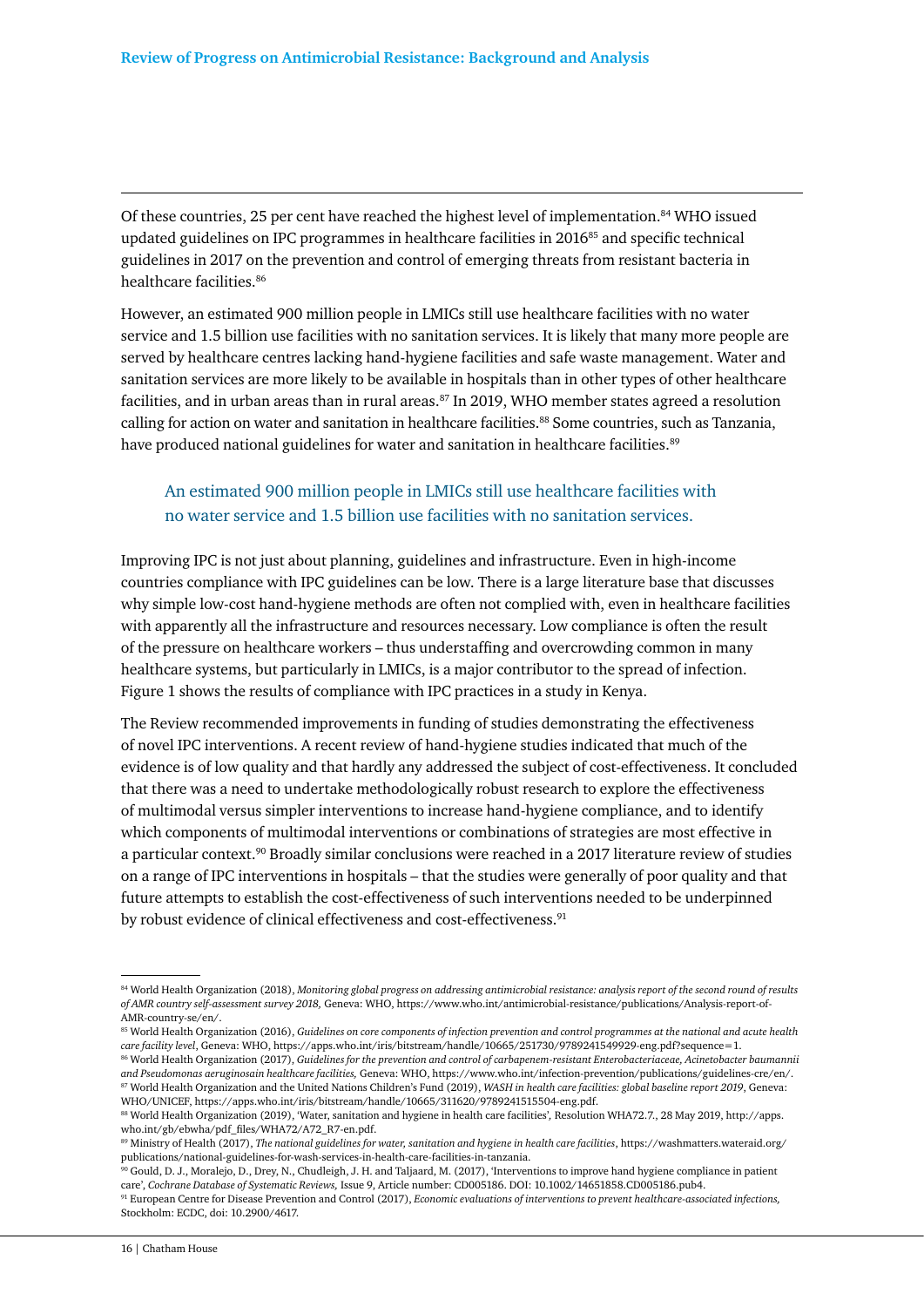

### **Figure 1: Compliance with infection prevention and control practices, by infection prevention and control domain, Kenya, 2015**

a The compliance is the proportion of indications for an infection prevention and control practice for which the corresponding action was taken. Source: Adapted from Bedoya, G. et al. (2017), 'Observations of infection prevention and control practices in primary health care, Kenya'.<sup>92</sup>

The Review also recommended that the benefits from IPC, and the potential for reducing AMR, be factored into decisions about investing in improved water and sanitation. The Sustainable Development Goals (SDGs), agreed in 2015, contain much more comprehensive and ambitious targets for water and sanitation than did the Millennium Development Goals, agreed in 2000. While progress has been made, in 2015, 2.3 billion people still lacked even a basic sanitation service and 2.1 billion lacked access to safe water.<sup>93</sup> In Africa, the proportion of people living in improved housing with adequate water and sanitation doubled between 2000 and 2015 but 50 per cent of the urban and 82 per cent of the rural population live in unimproved housing with inadequate water and sanitation.<sup>94</sup> It is difficult to measure how concerns about AMR might positively influence decisions on investments on water and sanitation. However, a recent study concluded that 'globally, a high prevalence of antimicrobial resistance can be more likely attributed to the dissemination of antimicrobial resistance, especially via poor sanitation and contaminated potable water' than to selection pressure due to high use of antibiotics.<sup>95</sup>

<sup>92</sup> Bedoya, G., Dolinger, A., Rogo, K., Mwaura, N., Wafula, F., Coarasa, J., Goicoechead, A. and Dasa, J. (2017), 'Observations of infection prevention and control practices in primary health care, Kenya', *Bulletin of the World Health Organization,* 95, pp. 503–516, http://dx.doi. org/10.2471/BLT.16.179499.

<sup>93</sup> World Health Organization and the United Nations Children's Fund (2017), *Progress on drinking water, sanitation and hygiene: 2017 update and SDG baselines*, Geneva: WHO/UNICEF, https://washdata.org/sites/default/files/documents/reports/2018-01/JMP-2017-report-final.pdf. 94 Tusting, L., Bisanzio, D., Alabaster, G., Cameron, E., Cibulskis, R., Davies, M., Flaxman, S., Gibson, H. S., Knudsen, J., Mbogo, C., Okumu, F. O., von Seidlein, L., Weiss, D. L., Lindsay, S. W., Gething, P. W. and Bhatt, S. (2019), 'Mapping changes in housing in sub-Saharan Africa from 2000 to 2015', *Nature,* 568, pp. 391–394, https://doi.org/10.1038/s41586-019-1050-5.

<sup>95</sup> Collignon, P., Beggs, J. J., Walsh, T. R., Gandra, S. and Laxminarayan, R. (2018), 'Anthropological and socioeconomic factors contributing to global antimicrobial resistance: a univariate and multivariable analysis', *Lancet Planet Health*, 2, pp. 398–405, https://doi.org/10.1016/S2542- 5196(18)30186-4.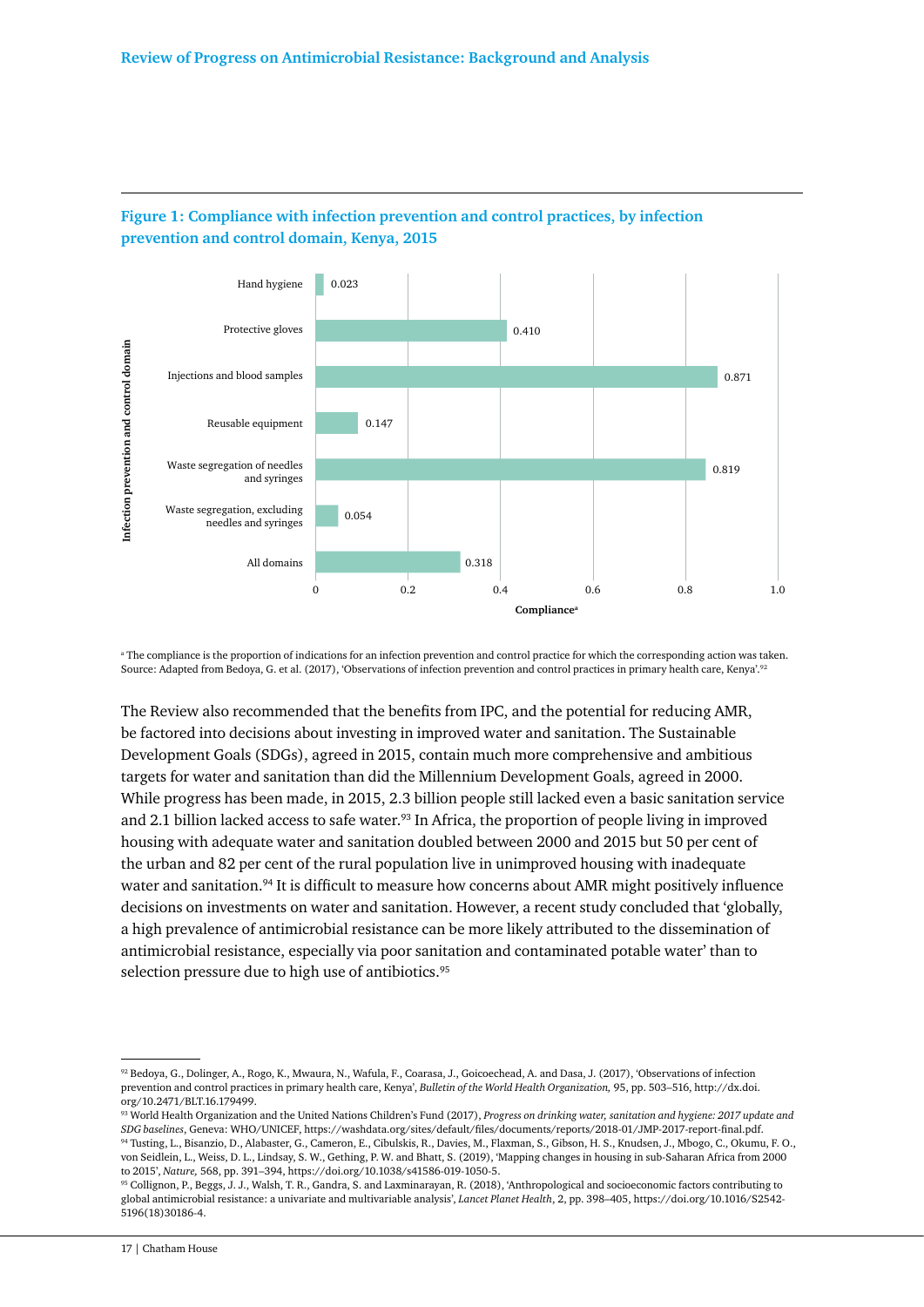#### Conclusion

IPC measures need to be viewed in terms of their importance for public health rather than just through an AMR lens. IPC is ignored for a variety of reasons, including pressures on health professionals and the absence of basic facilities such as clean water and sanitation. IPC is not an issue just for healthcare facilities but also in the wider community, where the absence of adequate water and sanitation facilities is a primary driver of the spread of infectious diseases and hence antibiotic use. There is therefore a need for a multi-sectoral approach, including addressing the causes of infections in plants and animals, as well as humans. At the roundtable there was also a discussion of whether lenders such as the International Monetary Fund (IMF) and the World Bank should lend weight to the cause of IPC by integrating public health concerns, including combatting AMR, into their agendas and dialogue with countries. Such a dialogue would include investment in water and sanitation.

# **Reducing unnecessary use in agriculture**

The Review made seven sub-recommendations under this heading. A central theme was to take steps to reduce unnecessary antibiotic use in animals by setting targets at the country level, establishing targets in 2018. European countries have taken the lead in reducing unnecessary use, beginning in 2006 with the banning of the use of antibiotics in animal feed for growth promotion purposes. The latest data show that a standardized measure of antimicrobial use across all species  $(mg/PCU)^{96}$  showed a decline of 20 per cent between 2011 and 2016 in the 25 countries reporting data. The Netherlands has been conspicuously successful in reducing antimicrobial use – consumption reduced by 64 per cent between 2010 and 2016. But the range in Europe is very wide – from 2.9 mg/PCU in Norway to 453.4 mg/PCU in Cyprus.<sup>97</sup> In the UK, consumption decreased by 48 per cent between 2013 and 2017.<sup>98</sup> These policies have been introduced with aggregate targets playing a role but also with sectoral targets that reflect the very varied characteristics of different sectors – from beef and chickens to crustaceans. One reason for the relative success in Europe is that, with the right policies, the costs to producers of transitioning to low antibiotic use can be relatively small or negligible if compensated by improvements in animal hygiene, professional veterinary advice, herd management and other relevant management activities.

In the US, significant action to reduce the use in livestock of medically important antibiotics occurred with voluntary guidance issued in 2013. This led in January 2017 to these products being withdrawn for growth promotion purposes and only being used under the supervision of a licensed veterinarian.<sup>99</sup> This was one reason why sales of antibiotics fell by 33 per cent in 2017.<sup>100</sup> The fact that such significant results have been obtained in a number of countries in relatively short periods of time suggests that this is quite low-hanging fruit in many, but not all, high-income countries.

 $^{96}$  Population Correction Unit: Roughly mg/PCU = mg/kg of animal.

<sup>97</sup> European Medicines Agency (2018), *Sales of veterinary antimicrobial agents in 30 European countries in 2016: Trends from 2010 to 2016,*  EMA/275982/2018, London: EMA, https://www.ema.europa.eu/en/documents/report/sales-veterinary-antimicrobial-agents-30-europeancountries-2016-trends-2010-2016-eighth-esvac\_en.pdf.

<sup>98</sup> Veterinary Medicines Directorate (2019), *Erratum to UK Veterinary Antibiotic Resistance and Sales Surveillance Report UK-VARSS 2017*, London: VMD, https://assets.publishing.service.gov.uk/government/uploads/system/uploads/attachment\_data/file/837180/PCDOCS-\_1692413-v1- Erratum\_to\_UK-VARSS\_2017.pdf (accessed 9 Oct. 2019).

<sup>99</sup> Food and Drug Administration (n.d.), 'Veterinary Feed Directive Final Rule and Next Steps', https://www.fda.gov/animal-veterinary/ development-approval-process/fact-sheet-veterinary-feed-directive-final-rule-and-next-steps.

<sup>100</sup> Food and Drug Administration (2018), *2017 Summary Report On Antimicrobials Sold or Distributed for Use in Food-Producing Animals*, Washington DC: FDA, https://www.fda.gov/media/119332/download.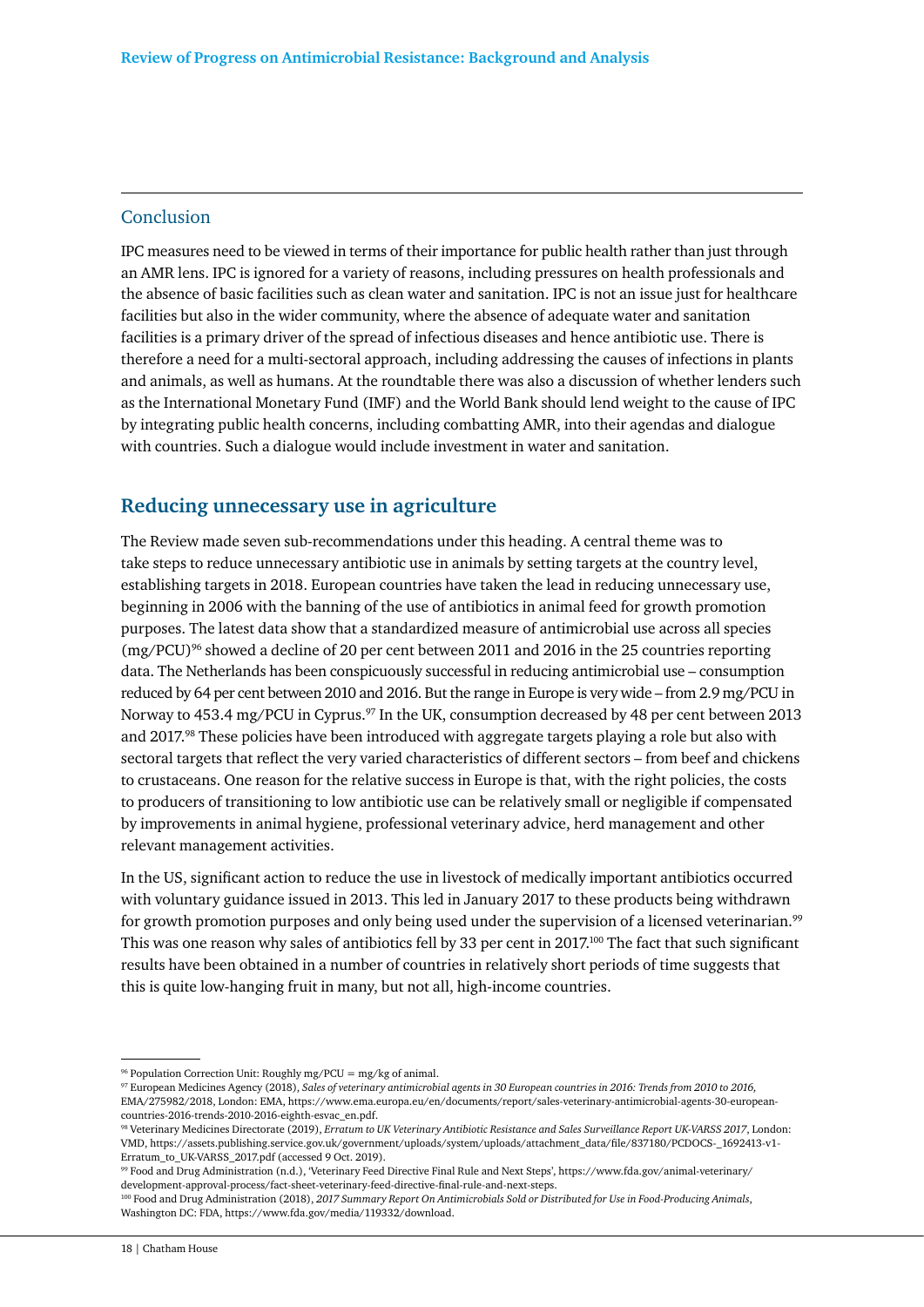A review of evidence concerning the use of antimicrobial growth promoters suggested that 'the economic impacts of a ban on AGPs could be limited in high-income industrialized countries but potentially higher in lower-income countries with less-developed hygiene and production practices.'101

The situation is different in LMICs. In such less-regulated environments, producers are inclined to resort to antibiotics as they move to more intensive farming methods. Moreover, there is a lack of accurate information on antibiotic use or the level of AMR in animals.102 One study, which acknowledges the paucity of data on which it is based and the consequently large number of assumptions necessary, has projected that global antimicrobial consumption in agriculture will rise by 67 per cent by 2030 and that it will nearly double in Brazil, Russia, India, China, and South Africa. This would be the case if consumer demand for livestock products in LMICs grows explosively as predicted, with a shift to large-scale farms, and if the routine use of antimicrobials is not further curtailed.103 One of the Review's recommendations was that a detailed economic analysis of the transition costs associated with lowering the use of antibiotics in farming should be conducted, but this analysis was not able to find any such studies. In its 2017 major report on drug-resistant infections, the World Bank noted for LMICs that there was 'little economic research on preventive strategies such as enhanced farm biosecurity and better animal hygiene. No studies were found that assess cost-effectiveness of these different interventions.'104 Because of the diversity of livestock development business models in LMICs, identifying solutions for cost-effectively reducing antibiotic use is difficult. But research, as suggested by the Review, could certainly open up new policy options. A new initiative in this area is the CGIAR Antimicrobial Resistance Hub, based at the International Livestock Research Institute (ILRI) in Kenya. Its aim is to help countries reduce and refine their antimicrobial use in crop, livestock and fish farming to help stem the rise of drug resistance.105

Regarding the recommendation about surveillance as an aid to target-setting, the OIE publishes annual data on the use of antimicrobials in animals. The latest report notes that contributions to its database have continued to grow, with increasing engagement from countries, and that the results from its third round of data collection have demonstrated a growing capacity worldwide for collection of more quantitative and better quality data.<sup>106</sup> The report advises caution in the interpretation and use of quantitative data presented and describes the reasons for uncertainty associated with the estimates presented. It notes that limitations of this analysis include quantitative data source errors, which may lead to overcounting of antimicrobial amounts by some countries new to the process of data collection. It recognizes that the challenges for many of its members in developing their capacity should not be underestimated. The main limitation of the OIE report is therefore that it presents very scarce data on antimicrobial use, often based on imports data that still need corrections. It is therefore not the kind of information that could inform target-setting as recommended by the Review.

<sup>101</sup> Laxminarayan, R., Van Boeckel, T. and Teillant, A. (2015), 'The Economic Costs of Withdrawing Antimicrobial Growth Promoters from the Livestock Sector', *OECD Food, Agriculture and Fisheries Papers*, No. 78, Paris: OECD, https://doi.org/10.1787/5js64kst5wvl-en. <sup>102</sup> Grace, D. (2015), 'Review of evidence on antimicrobial resistance and animal agriculture in developing countries', UK: Evidence on Demand, https://dx.doi.org/10.12774/eod\_cr.june2015.graced.

<sup>103</sup> Van Boeckel, T. P., Brower, C., Gilbert, M., Grenfell, B. T., Levin, S. A., Robinson, T. P., Teillant, A. and Laxminarayan, R. (2015), 'Global trends in antimicrobial use in food animals', *Proceedings of the National Academy of Sciences*, 112(18), pp. 5649–5654, https://doi.org/10.1073/ pnas.1503141112.

<sup>104</sup> World Bank (2017), *Drug-Resistant Infections: A Threat to Our Economic Future,* Annex 10.

<sup>105</sup> CGIAR (n.d.), 'The CGIAR AMR hub', https://amr.cgiar.org/about.

<sup>106</sup> World Organisation for Animal Health (2018), *The Third OIE Annual report on the use of antimicrobial agents in animals*, Paris: OIE, http://www.oie.int/fileadmin/Home/eng/Our\_scientific\_expertise/docs/pdf/AMR/Annual\_Report\_AMR\_3.pdf.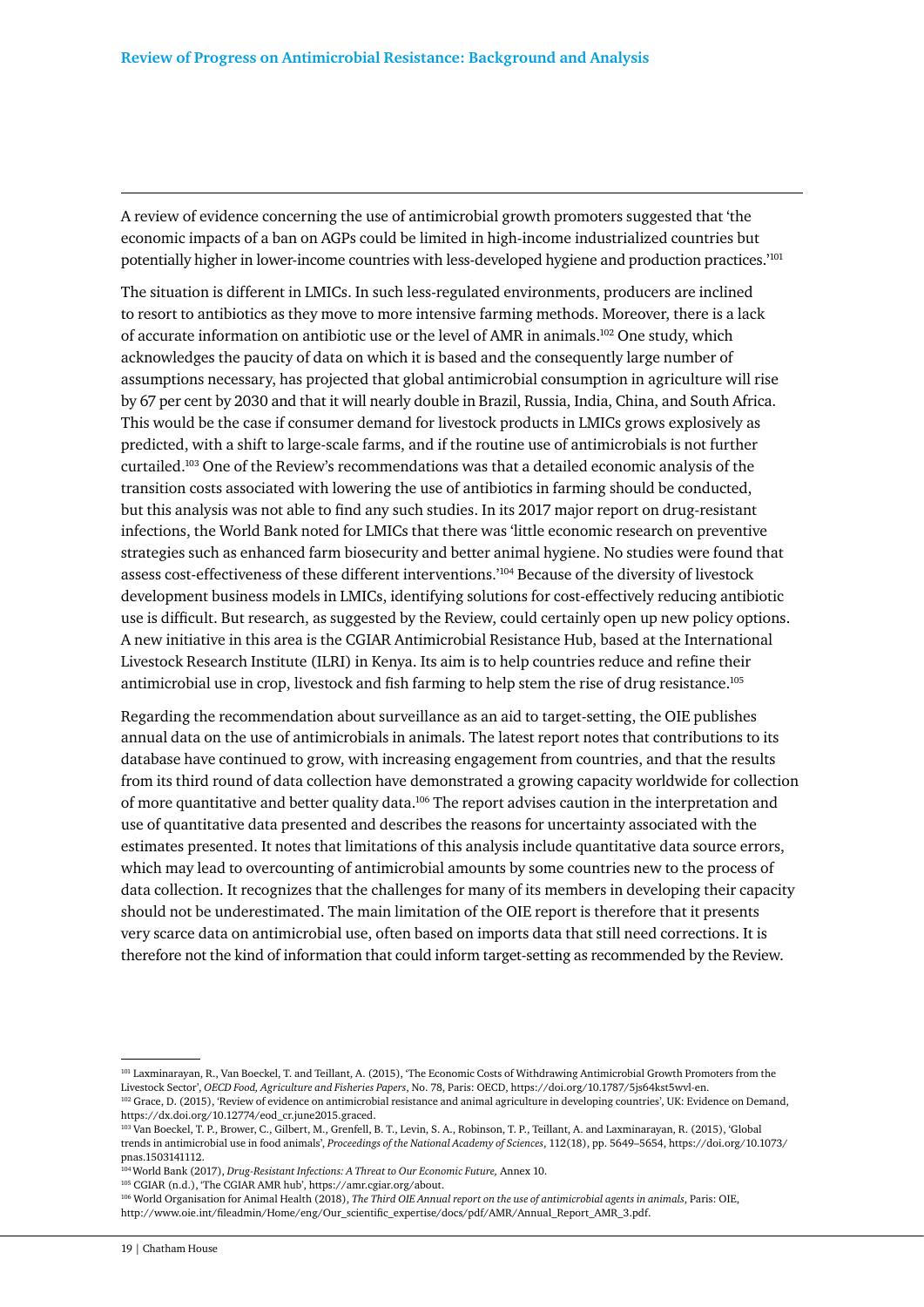The Review recommended that experts in human and animal health work together to agree a single, harmonized list of those antibiotics most critical to human health. The WHO Advisory Group on Integrated Surveillance of Antimicrobial Resistance (AGISAR) reviews and updates the WHO list of critically important antimicrobials for human medicine every two years. The latest list was published in 2019.107 It said that antibiotics used in animals should be selected from those that WHO has listed as being 'least important' to human health, and not from those the agency has classified as 'highest priority, critically important'. Such antibiotics are often the last line, or one of a limited pool, available to treat serious bacterial infections in humans.108

WHO introduced to its Essentials Medicines List in 2017 a new classification of antibiotics with categories labelled Access, Watch and Reserve. The last group includes antibiotics that should be treated as 'last-resort' options, or tailored to highly specific patients and settings, when other alternatives would be inadequate or have already failed.109 The OIE also publishes a list of antimicrobials of veterinary importance, following WHO's recommendation. The latest list recommends that antibiotics of high importance in both animal and human medicine (including fluoroquinolones, third- and fourth-generation cephalosporins and colistin) only be used when strictly necessary and that their use for growth promotion be urgently prohibited.110 While there has been no formal move by the Tripartite agencies to agree a harmonized list, at the request of the European Commission, the Antimicrobial Advice ad hoc Expert Group (AMEG) of the European Medicines Agency (EMA) is currently finalizing an updated classification, which takes account of the recommendations from WHO and OIE based on four categories – Avoid, Restrict, Caution and Prudence.111 Although designed to be applicable to EU production conditions, it represents an effort to harmonize advice that can be used by countries to guide their domestic policies. It also needs to be recognized that these lists should be regularly updated to reflect changes in the pattern of resistance and increasing scientific knowledge. For example, the EMA changed its advice on colistin in 2016 following the identification of plasmid-mediated colistin resistance conferred by the *mcr-1* gene in 2015.112

The Review called for food producers and retailers to improve transparency regarding the use of antibiotics in food production and for agreement on standards for responsible use. Advocacy and consumer organizations play an important role here in pressuring governments and the food industry to improve the way antibiotics are used in the food chain. Since the Review, organizations such as Red Tractor, an influential quality assurance scheme in farming in the UK, have raised their standards for the use of antibiotics in line with advice from WHO and EMA.113 In the US the Pew Charitable Trusts have played an important role in influencing governments and producers to reduce the unnecessary

<sup>107</sup> World Health Organization (2019), *Critically Important Antimicrobials for Human Medicine: 6th Revision 2018*, Geneva: WHO, https://www.who.int/foodsafety/publications/antimicrobials-sixth/en/.

<sup>108</sup> World Health Organization (2017), WHO guidelines on use of medically important antimicrobials in food-producing animals, Geneva: WHO, https://www.who.int/foodsafety/areas\_work/antimicrobial-resistance/cia\_guidelines/en/.

<sup>109</sup> World Health Organization (2017), *The Selection and Use of Essential Medicines,* Geneva: WHO, https://www.who.int/medicines/publications/ essentialmedicines/EML\_2017\_ExecutiveSummary.pdf?ua=1.

<sup>110</sup> OIE (2018), *OIE List of Antimicrobial Agents of Veterinary Importance,* Paris: OIE, http://www.oie.int/fileadmin/Home/eng/Our\_scientific\_ expertise/docs/pdf/AMR/A\_OIE\_List\_an 1371 timicrobials\_May2018.pdf.

<sup>111</sup> European Medicines Agency (2019), *Answer to the request from the European Commission for updating the scientific advice on the impact on public health and animal health of the use of antibiotics in animals – Categorisation of antimicrobials,* London:EMA, https://www.ema.europa.eu/en/ documents/other/answer-request-european-commission-updating-scientific-advice-impact-public-health-animal-health-use\_en.pdf.

<sup>112</sup> European Medicines Agency (2016), *Updated advice on the use of colistin products in animals within the European Union: development of resistance and possible impact on human and animal health*, London: EMA. https://www.ema.europa.eu/en/documents/scientific-guideline/updatedadvice-use-colistin-products-animals-within-european-union-development-resistance-possible\_en-0.pdf.

<sup>113</sup> Red Tractor (2018), 'Red Tractor Antibiotic standards changes Q&A', https://assurance.redtractor.org.uk/contentfiles/Farmers-6935. pdf?\_=636643269105341095.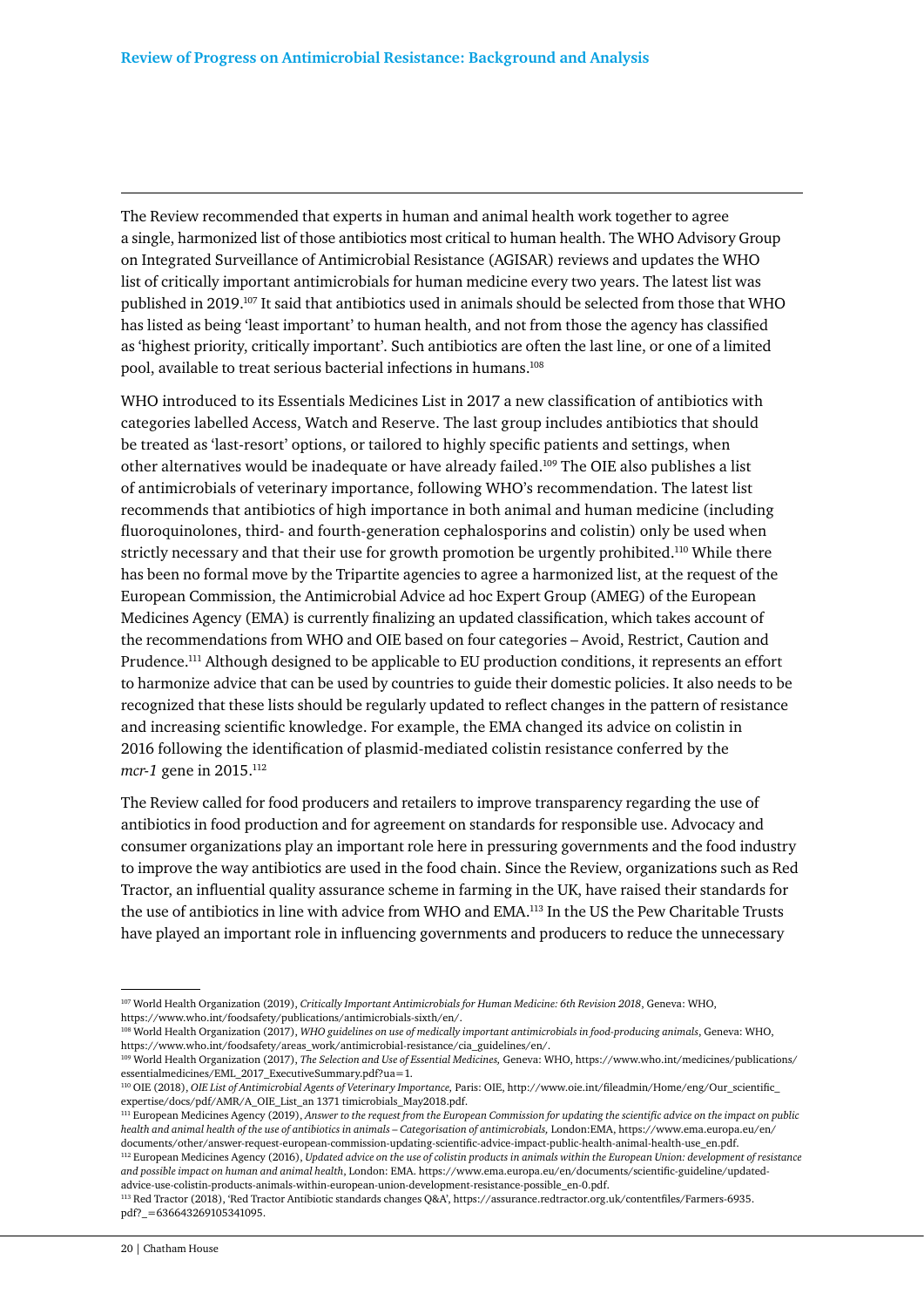use of antibiotics in agriculture.114 In Europe the Alliance to Save our Antibiotics brings together health, medical, farming, environmental and civil society organizations to reduce antibiotic use in agriculture.115 A group of advocacy campaigners in the US has had some success in persuading some food companies to reduce antibiotic use in the food they sell, and they produce an annual report titled *Chain Reaction*. The latest report on burger chains shows there is a long way to go.116 But their campaigning helped KFC pledge to end the use of medically important antibiotics in its entire US chicken supply<sup>117</sup> and McDonald's has recently announced plans to reduce antibiotic use in its beef supply chain.118 Pressure from investors has also brought about significant progress in food companies' policies on antibiotics.119 In the absence of global standards for responsible use, investors have developed best-practice guidance for producers and retailers and a roadmap to establish the necessary steps that food companies need to take to support responsible use.120

A group of advocacy campaigners in the US has had some success in persuading some food companies to reduce antibiotic use in the food they sell, and they produce an annual report titled *Chain Reaction*. The latest report on burger chains shows there is a long way to go.

But the progress is patchy and there have been no moves to collectively agree on standards for 'responsible use' or government action to enforce standards. However, there have been positive individual initiatives – notably China's decision to ban the use of colistin in animal feed in  $2016^{121}$ and India's recent decision to ban the use of colistin in agriculture.<sup>122</sup>

#### Conclusion

The Review's emphasis on aggregate target-setting was criticized by some participants at the roundtable because it failed to take account of the diversity of animal species and of antibiotic use in different species, let alone plants. Moreover, the proposed timescale, with country targets being established in 2018, failed to recognize the lack of species-level data on use, on AMR levels and indeed on production systems in LMICs. Nevertheless, the fact that targets have played a significant role in the successful reduction strategies in a number of European countries suggests they could be an important element in strategies elsewhere.

<sup>114</sup> Pew (2018), 'Comprehensive Framework Is Established for Antibiotic Stewardship in Animal Agriculture', https://www.pewtrusts.org/en/ research-and-analysis/articles/2018/12/17/comprehensive-framework-is-established-for-antibiotic-stewardship-in-animal-agriculture. 115 Alliance to Save our Antibiotics (n.d.), http://saveourantibiotics.org/our-campaign/.

<sup>116</sup> US Public Interest Research Group (2018), 'Chain Reaction IV. How Top Restaurants Rate on Reducing Antibiotic Use in Their Meat Supply Chains', https://uspirg.org/feature/usp/chain-reaction.

<sup>117</sup> Natural Resource Defense Council (2019), 'KFC: Mission Accomplished on Antibiotics', https://www.nrdc.org/experts/lena-brook/kfc-missionaccomplished-antibiotics.

<sup>118</sup> *Guardian* (2018), 'McDonald's to curb use of antibiotics in its beef supply', 12 December 2018, https://www.theguardian.com/business/2018/ dec/12/mcdonalds-to-curb-use-of-antibiotics-in-its-beef-supply.

<sup>119</sup> FAIRR (2019), 'Improving antibiotics stewardship in livestock supply chains', https://cdn.fairr.org/2019/05/19194214/FAIRR-antibioticsengagement-update.pdf.

<sup>120</sup> FAIRR (2018), 'Best Practice Policy on Antibiotic Stewardship', https://cdn.fairr.org/wp-content/uploads/sites/5/2018/10/03164107/FAIRR-Template-Antibiotics-Policy-final.pdf.

<sup>121</sup> Walsh, T. and Wu, Y. (2016), 'China bans colistin as a feed additive for animals', *Lancet Infectious Diseases,* 16(10), pp. 1102–1103, https://doi. org/10.1016/S1473-3099(16)30329-2.

<sup>122</sup> Government of India (2019), 'Notification', 19 July 2019, https://www.greengazette.in/documents/government-gazette-2377-2019 ii3ii-e\_20190719-232-02377.pdf.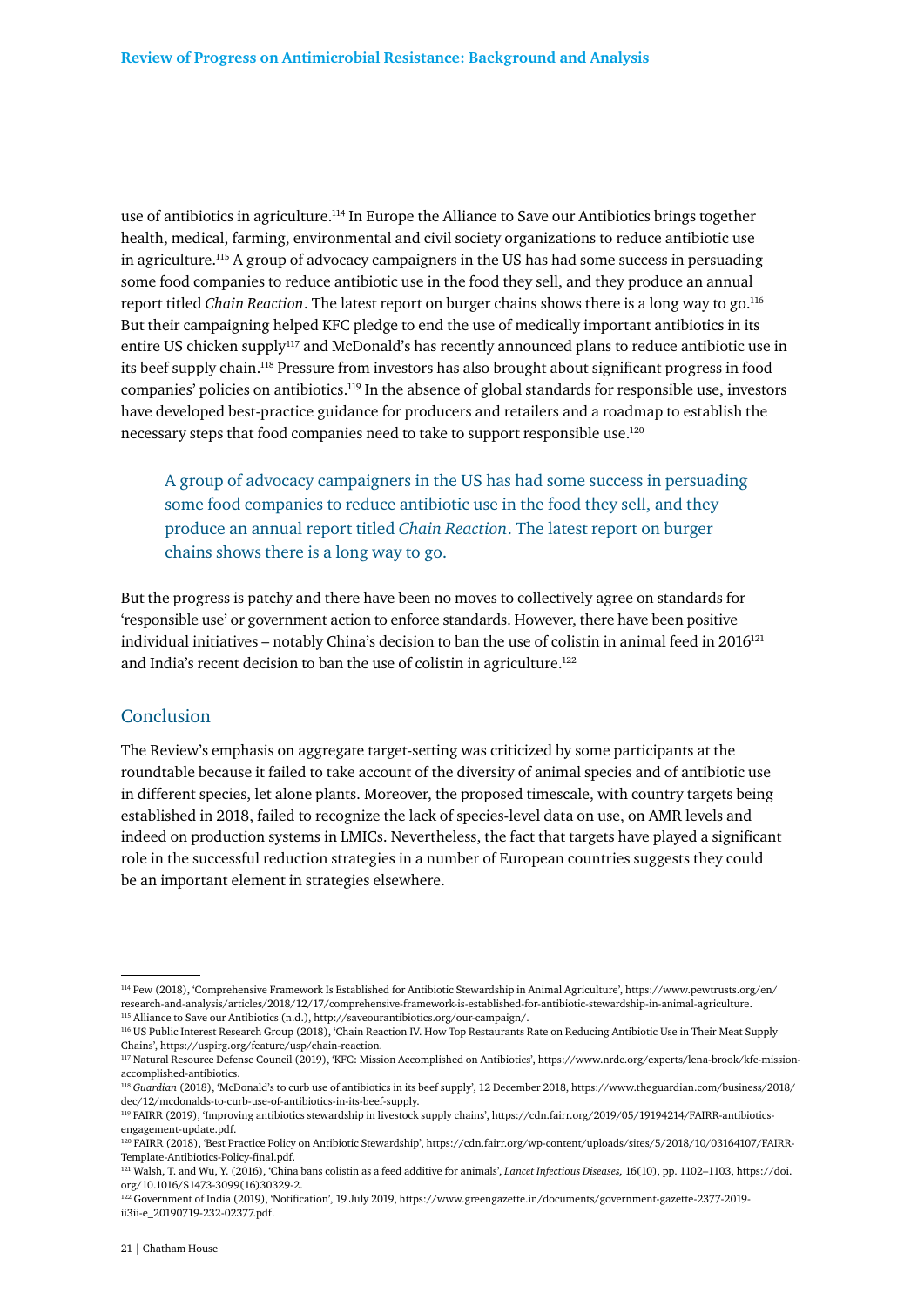A major gap in developing effective strategies to reduce unnecessary use in agriculture is the lack of accurate data on antibiotic use and on AMR, without which target-setting is redundant. Therefore, a priority should be to improve surveillance systems and undertake more research, including on how to promote the transition to lower antibiotic use in LMICs.

Consumer groups and others have played an important role in addressing unnecessary antibiotic use in the food chain.

Where voluntary approaches are inadequate to promote changes on the scale required, governments could play a greater role by setting mandatory standards for antibiotic use in animals and plants. However, standards are only as effective as the enforcement system. The OIE report discussed earlier shows that many LMICs report having insufficient or non-existent regulatory systems to address antibiotic use in agriculture. For those LMICs that are exporters of animal products, regimes in importing countries can be an important influence on production practices and antibiotic use. Namibia, a major beef exporter, banned the use of hormones and antibiotics for growth promotion in the beef industry as long ago as 1991, presumably to bolster its export credentials.<sup>123</sup>

### **Reducing dissemination in the environment**

The Review referred to the issue of antimicrobials in the environment that come from animal, human and manufacturing waste. It noted that, depending on the antimicrobial class, a significant part of the antimicrobials consumed by humans and animals might be excreted unmetabolized – so measures to reduce unnecessary use needed to be a key factor in reducing contamination of the environment. Effluent from hospitals, as major users of antibiotics, was a particular cause for concern. However, the Review decided to focus its attention on manufacturing waste. It referred to existing research concerning the impact of antibiotic discharges and the possible link to exacerbating AMR.124 Since then, further research has highlighted the extent of the problem in India as well as elsewhere.<sup>125</sup>

There is little evidence that governments or regulators have sought to introduce measures to enforce limits on discharges. In general, environmental pollution does not feature in regulations relating to Good Manufacturing Practice (GMP) for pharmaceuticals, such as those promoted by WHO. However, in 2019, WHO published for consultation draft guidance on incorporating environmental considerations into GMP procedures, with a specific focus on AMR.126 The EU considered introducing such regulations in 2018 but appears to have pulled back following pressure from the pharmaceutical industry.127

<sup>123</sup> World Health Organization (2017), 'Namibia's ban on antibiotics in healthy animals drives meat exports', 14 November 2017, https://www.who.int/news-room/feature-stories/detail/namibia-s-ban-on-antibiotics-in-healthy-animals-drives-meat-exports. <sup>124</sup> Fick, J., Söderström, H., Lindberg, R. H., Phan, C., Tysklind, M. and Larsson D. G. J. (2009), 'Contamination of surface, ground,

and drinking water from pharmaceutical production', *Environ Toxicol Chem*, 28, pp. 2522–2527, doi:10.1897/09-073.1.

<sup>125</sup> Thai, K. P., Ky, L. X., Binh, V. N., Nhung, P. H., Nhan, P. T., Hieu, N. Q., Dang, N. T. T., Tam, N. K. B. and Anh, N. T. K. (2018), 'Occurrence of antibiotic residues and antibiotic-resistant bacteria in effluents of pharmaceutical manufacturers and other sources around Hanoi, Vietnam', *Science of The Total Environment,* 645, pp. 393–400, https://doi.org/10.1016/j.scitotenv.2018.07.126.

<sup>126</sup> World Health Organization (2019), *Environmental aspects of Good Manufacturing Practices: Points to consider for manufacturers and inspectors in the prevention of antimicrobial resistance*, Geneva: WHO, https://www.who.int/medicines/areas/quality\_safety/quality\_assurance/qas19\_802\_ environmental\_aspects\_of\_GMP.pdf?ua=1.

<sup>127</sup> *Guardian* (2018), 'Antibiotic apocalypse: EU scraps plans to tackle drug pollution, despite fears of rising resistance', 1 June 2018, https://www.theguardian.com/environment/2018/jun/01/antibiotic-apocalypse-eu-scraps-plans-to-tackle-drug-pollution-despite-fears-ofrising-resistance.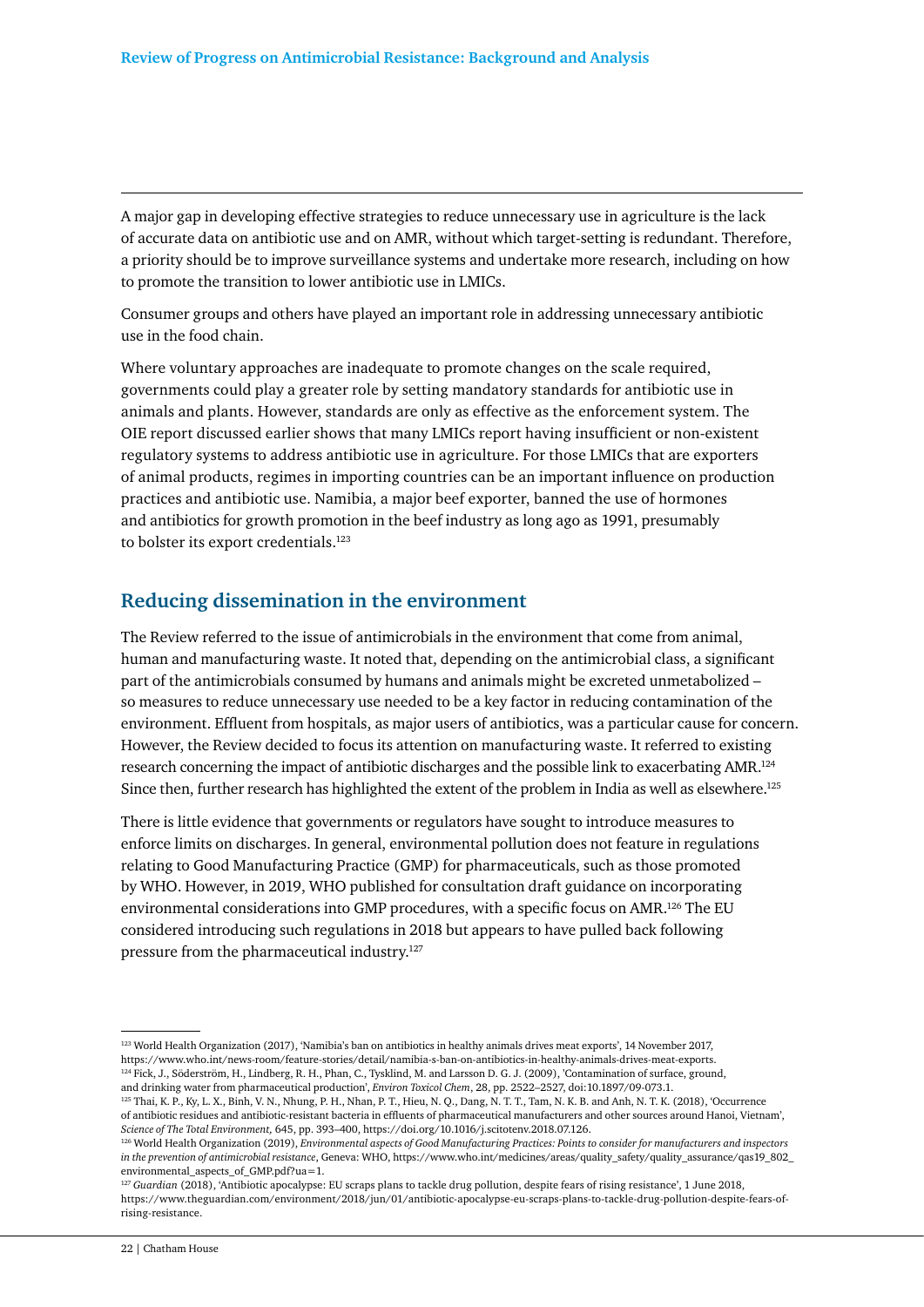Early in 2018, the AMR Industry Alliance agreed on a voluntary framework that promotes responsible antibiotic manufacturing and in September 2018 published a list of discharge targets to guide environmental risk assessments for the manufacture of antibiotics.128

There has therefore been some progress in addressing pharmaceutical discharges on a voluntary basis – notably in the work of the AMR Industry Alliance. A review in 2018 by the Access to Medicines Foundation found that, while 15 out of 18 companies had some form of environmental riskmanagement strategy aiming to minimize the impact of antibiotics discharged from manufacturing processes, only eight applied limits on factory discharges but none of them made available data on actual discharges. Moreover, only four firms extended these limits to third-party manufacturers (e.g. of active pharmaceutical ingredients (APIs)).

With regard to monitoring, some companies say they monitor discharges, but the data are not made public. In general, industry was not transparent about the measures they were taking (or not taking) in their supply chains to reduce discharges or in revealing the source of their APIs.129 However, trying to increase transparency requirements on a voluntary basis could discourage companies from joining the Alliance. In the absence of government regulations, the voluntary approach will always have difficulty in recruiting manufacturers who are competing on price in a competitive market. As far as is known, only one country, India, has announced its intention to 'develop standards for antibiotic residues in industrial effluents' in its national AMR action plan.130

The roundtable concluded that 'consumers' – in this case those bodies procuring antibiotics that could appropriately reward (including with higher prices) suppliers who met quality criteria (including on discharges) – could also play a role. On the other hand, there was some concern that because the suppliers of active ingredients (APIs) were highly concentrated in India and, particularly, China, too stringent an application of criteria could cause problems in the fragile supply chain for several antibiotics. However, a procurement system that rewards companies that fulfil given environmental criteria (point system) but does not exclude companies that do not, would mitigate this risk. It was proposed that incentivizing systems could be implemented during the procurement of antibiotics (e.g. by hospitals) and by revising generic substitution systems present in many countries where low cost is usually the main criterion for substitution. It was thought that amending environmental criteria along these lines would reduce the current disincentives for manufacturers to invest in pollution control. Revising the GMP framework to incorporate emission targets is worth pursuing but it would likely be a slow process. Legally binding emission limits should be encouraged based on the actual effluent rather than the impact on the recipient of the discharge.

In terms of the wider impact of environmental sources of AMR there is much that is not known about the relative contributions of different sources of antibiotics and resistant bacteria in the environment; the role of the environment, and human impacts thereon, in the evolution of resistance; the overall human and animal health impacts caused by exposure to environmental resistant bacteria; and the

<sup>128</sup> AMR Industry Alliance (2018), 'AMR Industry Alliance Antibiotic Discharge Targets', https://www.amrindustryalliance.org/shared-goals/ common-antibiotic-manufacturing-framework/.

<sup>129</sup> Access to Medicines Foundation (2018), *Antimicrobial Resistance Benchmark 2018*, Amsterdam: ATMF, https://accesstomedicinefoundation. org/media/uploads/downloads/5bc5edd8367eb\_Antimicrobial-Resistance-Benchmark-2018.pdf.

<sup>130</sup> Government of India (2017), *National Action Plan on Antimicrobial Resistance (NAP-AMR) 2017–2021*, http://www.searo.who.int/india/topics/ antimicrobial\_resistance/nap\_amr.pdf.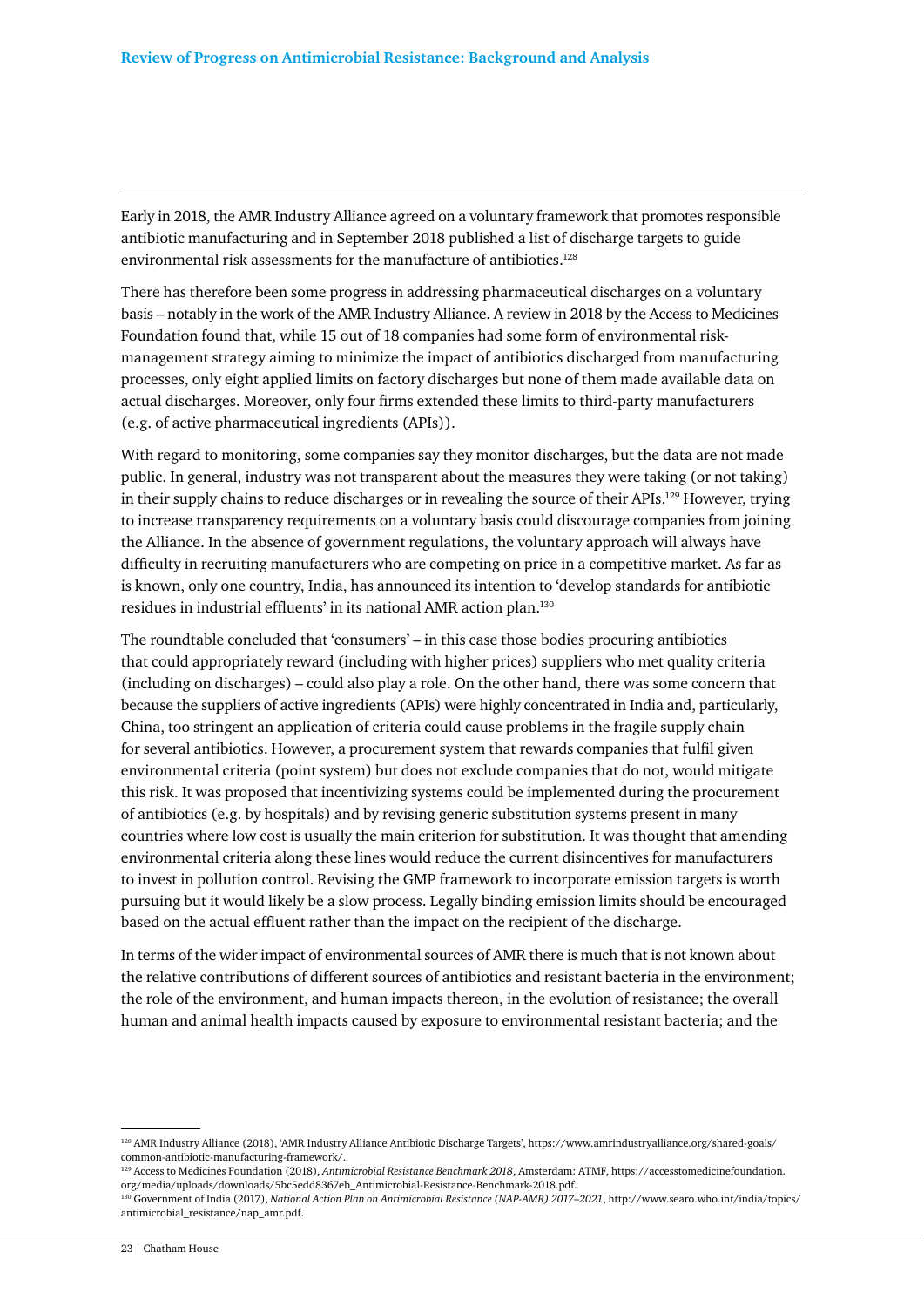efficacy and feasibility of different technological, social, economic and behavioural interventions that could mitigate environmental antibiotic resistance.<sup>131</sup> One example of the latter is the challenges in removing antibiotics and resistant bacteria from wastewater and sewage.





Source: Adapted with permission from Larsson, D. G. J. et al. (2018), 'Critical knowledge gaps and research needs related to the environmental dimensions of antibiotic resistance'.

In 2017, UN Environment issued a report highlighting the presence of antimicrobials and resistant bacteria in the environment as one of six issues of major environmental concern.132 Since then, efforts have been made to include UN Environment more closely in the work of the Tripartite agencies. In 2018 it was announced that UN Environment would formally join the Tripartite (to form what is known as the Tripartite Plus) and the role of the Tripartite plus UN Environment was emphasized in the 2019 IACG report. A joint workplan is reportedly being prepared.133

<sup>131</sup> Larsson, D. G. J., Andremont, A., Bengtsson-Palme, J., Brandt, K. K., de Roda Husman, A. M., Fagerstedt, P., Fick, J., Flach, C. F., Gaze, W. H., Kuroda, M., Kvint, K., Laxminarayan, R., Manaia, C. M., Nielsen, K. M., Plant, L., Ploy, M. C., Segovia, C., Simonet, P., Smalla, K., Snape, J., Topp, E., van Hengel, A. J., Verner-Jeffreys, D. W., Virta, M. P. J., Wellington, E. M. and Wernersson, A. S. (2018), 'Critical knowledge gaps and research needs related to the environmental dimensions of antibiotic resistance', *Environment International*, 117, pp. 132–138, DOI: 10.1016/j. envint.2018.04.041.

<sup>132</sup> UN Environment (2017), *Frontiers 2017 Emerging Issues of Environmental Concern,* Nairobi: UNEP, https://wedocs.unep.org/bitstream/ handle/20.500.11822/22255/Frontiers\_2017\_EN.pdf?sequence=1&isAllowed=y.

<sup>133</sup> World Health Organization (2018), 'Tripartite Plus: Recent update and Memorandum of Understanding on Antimicrobial Resistance', Presentation: 1 October 2018, https://www.who.int/antimicrobial-resistance/interagency-coordination-group/Tripartite\_Plus\_update\_info\_session\_011018.pdf.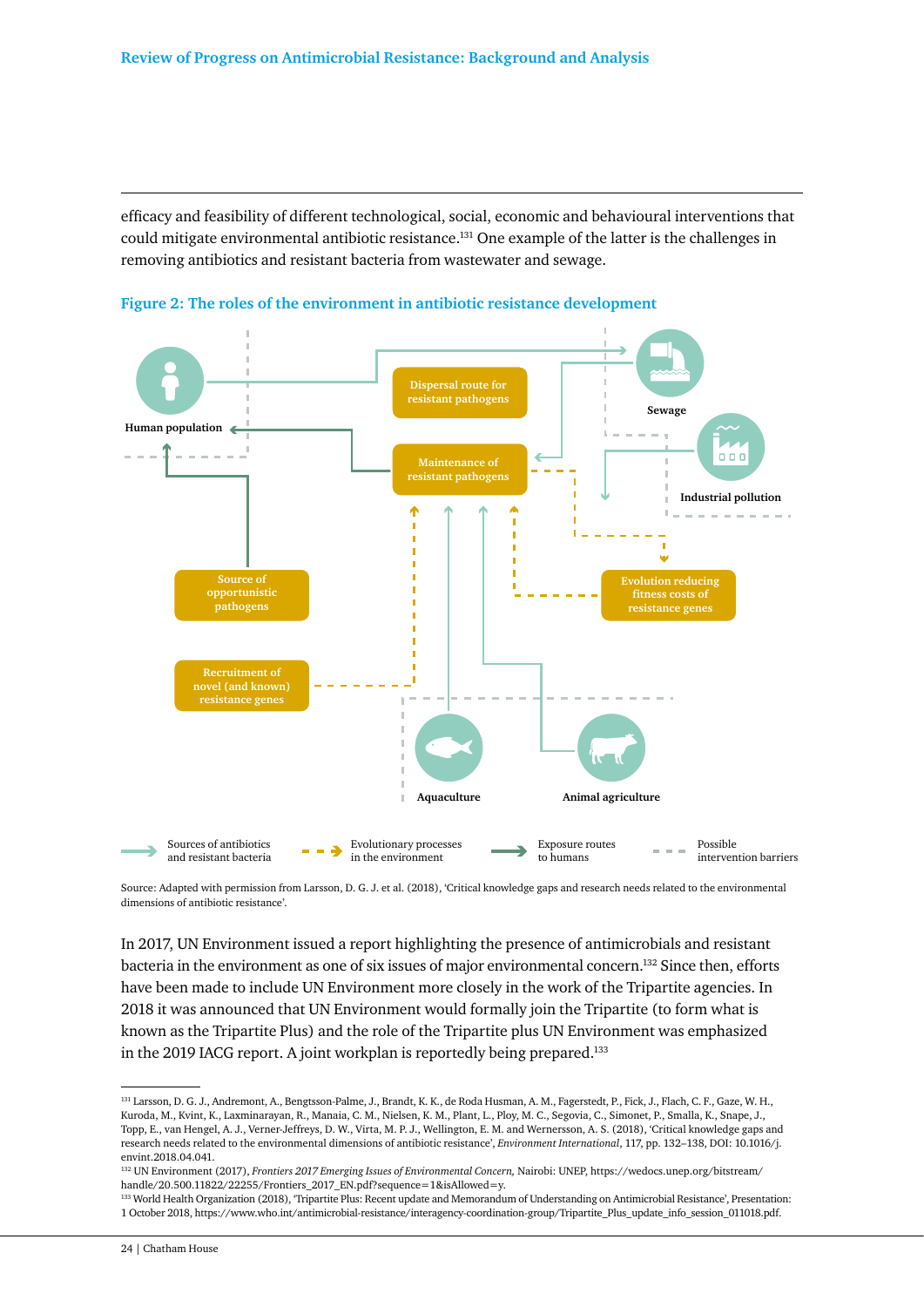#### Conclusion

There has been some progress in addressing pharmaceutical discharges on a voluntary basis, but the evidence suggests that much more needs to be done to bring about enforceable limits, and that ultimately statutory measures may be necessary.

There is much uncertainty about the impact of antibiotic-resistant bacteria and genes in the environment, the relationship with the development of AMR and therefore the priorities for addressing the problem in ways that would maximize the impact on AMR. Moreover, there is a lack of proven technologies that are known to be feasible and cost-effective in preventing the entry of antibiotics into the environment, and in their removal from the environment. Under these circumstances, it is probably most effective to promote measures that address known hotspots such as hospitals or manufacturing plants and to continue to investigate the complexities of the environmental spread of AMR with a view to identifying the priorities and cost-effective mechanisms for mitigating the threat.

# **Improve global surveillance of drug resistance in humans and animals**

The Review asked WHO to provide global leadership and coordination to efforts to improve surveillance of drug-resistant infections. Launched in October 2015, the Global Antimicrobial Resistance Surveillance System (GLASS) is being developed to support the global action plan on antimicrobial resistance. The aim is to improve global surveillance of AMR in humans in order to strengthen the evidence base on AMR and to help inform decision-making and drive national, regional and global actions. The first report on its implementation reveals good progress but also many challenges in establishing a global surveillance system to monitor the emergence and spread of drug-resistant infections. As of December 2018, 71 countries were enrolled in GLASS, participation in which is voluntary. According to the UN progress report there are 106 countries with national surveillance systems but only 29 are in LMICs.134 However, there are many issues concerning the quality and coverage of data and there are methodological as well as practical challenges in generating representative AMR data in ways that could enable comparisons between countries.135 A recent comprehensive study of surveillance networks in LMICs concluded that case-based surveillance could be implemented in middle-income countries but that obtaining representative data would take time. In low-income countries, it would be many more years before most would have a well-functioning system for routine bacteriological surveillance with high coverage. This raises the risk of generating non-representative data in the short- to medium-term and makes inter-country comparisons difficult.<sup>136</sup>

In Europe, data are collected by the ECDC through the European Antimicrobial Resistance Surveillance Network (EARS-Net). Its latest report indicates that, despite the political prioritization of AMR as a threat to public health and the availability of evidence-based guidance for antimicrobial stewardship and IPC, high levels of resistance remain for several bacterial species–antimicrobial group combinations. Inter-country variations suggest there is scope for significant reductions

<sup>134</sup> United Nations (2019), *Follow-up to the political declaration of the high-level meeting of the General Assembly on antimicrobial resistance*. 135 World Health Organization (2019), *Global Antimicrobial Resistance Surveillance System (GLASS) Report: Early implementation*, Geneva: WHO, https://apps.who.int/iris/bitstream/handle/10665/279656/9789241515061-eng.pdf?ua=1.

<sup>136</sup> Ashley, E., Recht, J., Chua, A., Dance, D., Dhorda, M., Thomas, N. V., Ranganathan, N., Turner, P., Guerin, P. J., White, N. J. and Day, N. P. (2018), 'An inventory of supranational antimicrobial resistance surveillance networks involving low- and middle-income countries since 2000', *Journal of Antimicrobial Chemotherapy*, 73(7), pp. 1737–1749, https://doi.org/10.1093/jac/dky026.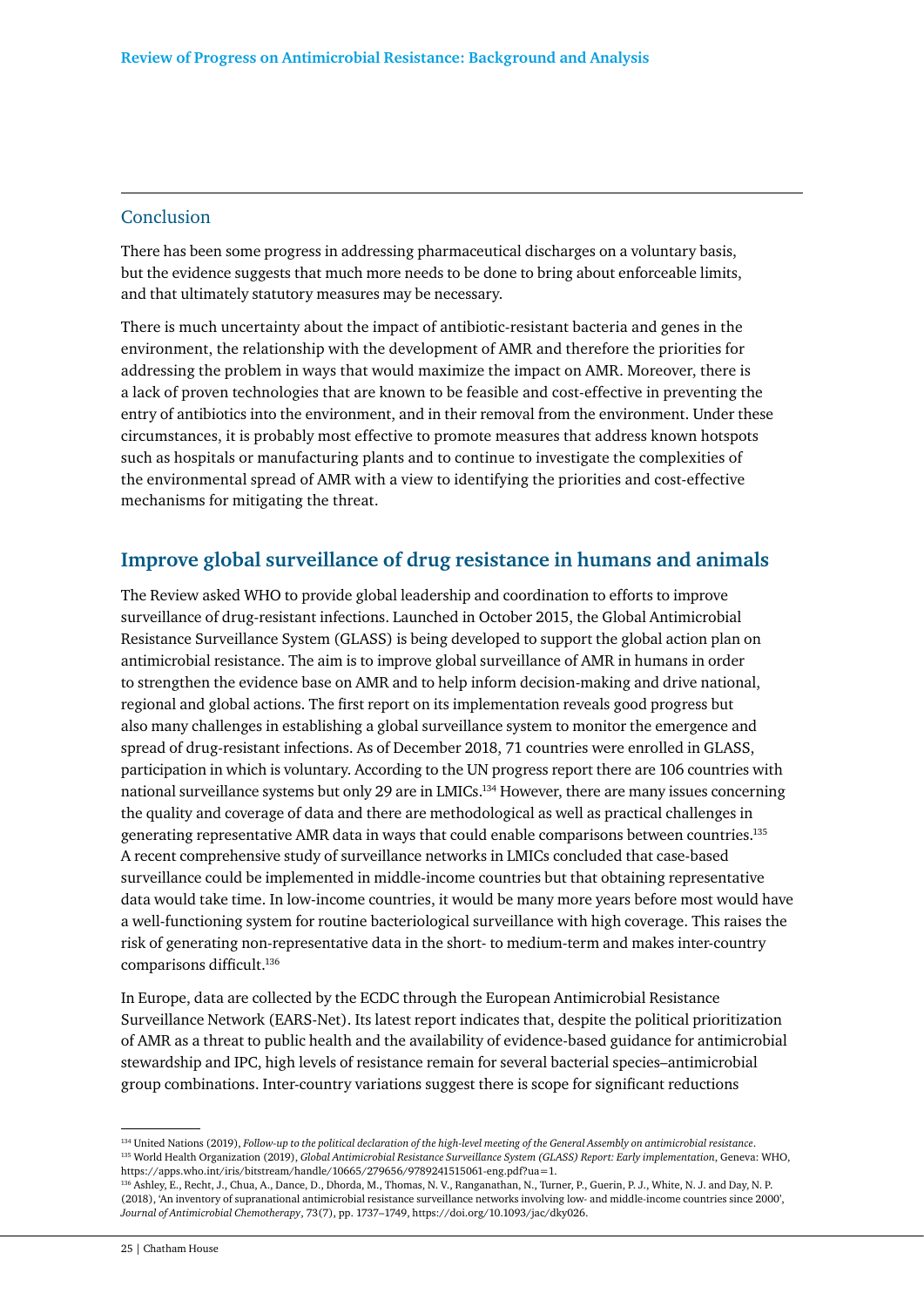in antimicrobial resistance in many countries through strengthening of current best practice.<sup>137</sup> Another initiative is the epidemiology network (EPI-Net), which brings together diverse expertise to strengthen data collection modelling and analysis and aims to optimize surveillance of resistance and healthcare-associated infections across Europe, covering both humans and animals.138

The benefits of adopting a One Health approach to surveillance were frequently noted at the roundtable, including the use of joined-up training for techniques used commonly for surveillance in humans, animals and the environment. It was also noted with respect to AMR surveillance that screening sewage (which contains material from large numbers of people) on a regular basis could also be a cost-effective way of detecting emerging or rare forms of resistance in a region, country, city or hospital.139

The Fleming Fund was established in 2015 to support countries generating the data they need to inform policies and practices that will optimize the use of antimicrobial medicines. It funds a range of initiatives in LMICs with the aim of increasing the quantity and quality of data available to better understand the scale and scope of AMR and how to combat it. It is the biggest single funder of surveillance activities in LMICs and is now involved with 24 countries, but building surveillance capacity in LMICs is, as illustrated also by the experience of GLASS, a slow process where both the human and technical infrastructure need to be built up, so it will take considerable time to show results in terms of improved data on AMR.140

The Review also recommended that measures be adopted to promote the sharing of data between public and private organizations. The question of how to access and incorporate surveillance data from the private sector is also an important one. Nearly half of pharmaceutical companies with products on the market are involved in AMR surveillance.<sup>141</sup> Wellcome has created an open AMR Register (a pilot study in partnership with the Open Data Institute<sup>142</sup>) that will make data on industry surveillance programmes publicly available and run a data re-use prize competition to promote re-use of industry surveillance data to inform public health activities.<sup>143</sup> Wellcome has also established a consortium, the Surveillance and Epidemiology of Drug-resistant Infections Consortium (SEDRIC). SEDRIC is a global think-thank with the aim of supporting access to data and fostering coordination between countries and surveillance networks. It has established international working groups to analyse gaps and barriers in data sharing and find potential solutions. It aims to transform the way countries are able to track, share and analyse information about the rise and spread of drug-resistant infections. It seeks to identify the critical gaps in, and barriers to, the surveillance of drug-resistant infections, and how these can be overcome at a national and global level; to provide technical expertise and knowledge to strengthen and support existing surveillance networks and activities, and to improve global co-ordination by

138 EPI-Net (n.d.), 'About EPI-Net', https://epi-net.eu/about/.

<sup>137</sup> ECDC (2018), *Surveillance of antimicrobial resistance in Europe 2017,* Stockholm: ECDC, https://www.ecdc.europa.eu/sites/portal/files/ documents/EARS-Net-report-2017-update-jan-2019.pdf.

<sup>139</sup> Hendriksen, R. S., Munk, P., Njage, P., van Bunnik, B., McNally, L., Lukjancenko, O., Röder, T., Nieuwenhuijse, D., Pedersen, S. K., Kjeldgaard, J., Kaas, R. S., Clausen, P. T. L. C., Vogt, J. K., Leekitcharoenphon, P., van de Schans, M. G. M., Zuidema, T., de Roda Husman, A. M., Rasmussen, S., Petersen, B., Global Sewage Surveillance project consortium, Amid, C., Cochrane, G., Sicheritz-Ponten, T., Schmitt, H., Alvarez, J. R. M., Aidara-Kane, A., Pamp, S. J., Lund, O., Hald, T., Woolhouse, M., Koopmans, M. P., Vigre, H., Petersen, T. N. and Aarestrup, F. M. (2019), 'Global monitoring of antimicrobial resistance based on metagenomics analyses of urban sewage', *Nature Communications,* 10: Article Number: 1124, doi.org/10.1038/s41467-019-08853-3.

<sup>&</sup>lt;sup>140</sup> The Fleming Fund (n.d.), 'About the Fleming Fund', https://www.flemingfund.org/about-us/.

<sup>141</sup> Access to Medicines Foundation (2018), *Antimicrobial Resistance Benchmark 2018*.

<sup>142</sup> Open Data Institute (n.d.), 'Antimicrobial resistance and data', https://theodi.org/project/antimicrobial-resistance/.

<sup>143</sup> Wellcome (2019), 'New data re-use prizes help unlock the value of research', 25 April 2019, https://wellcome.ac.uk/news/new-data-re-useprizes-help-unlock-value-research.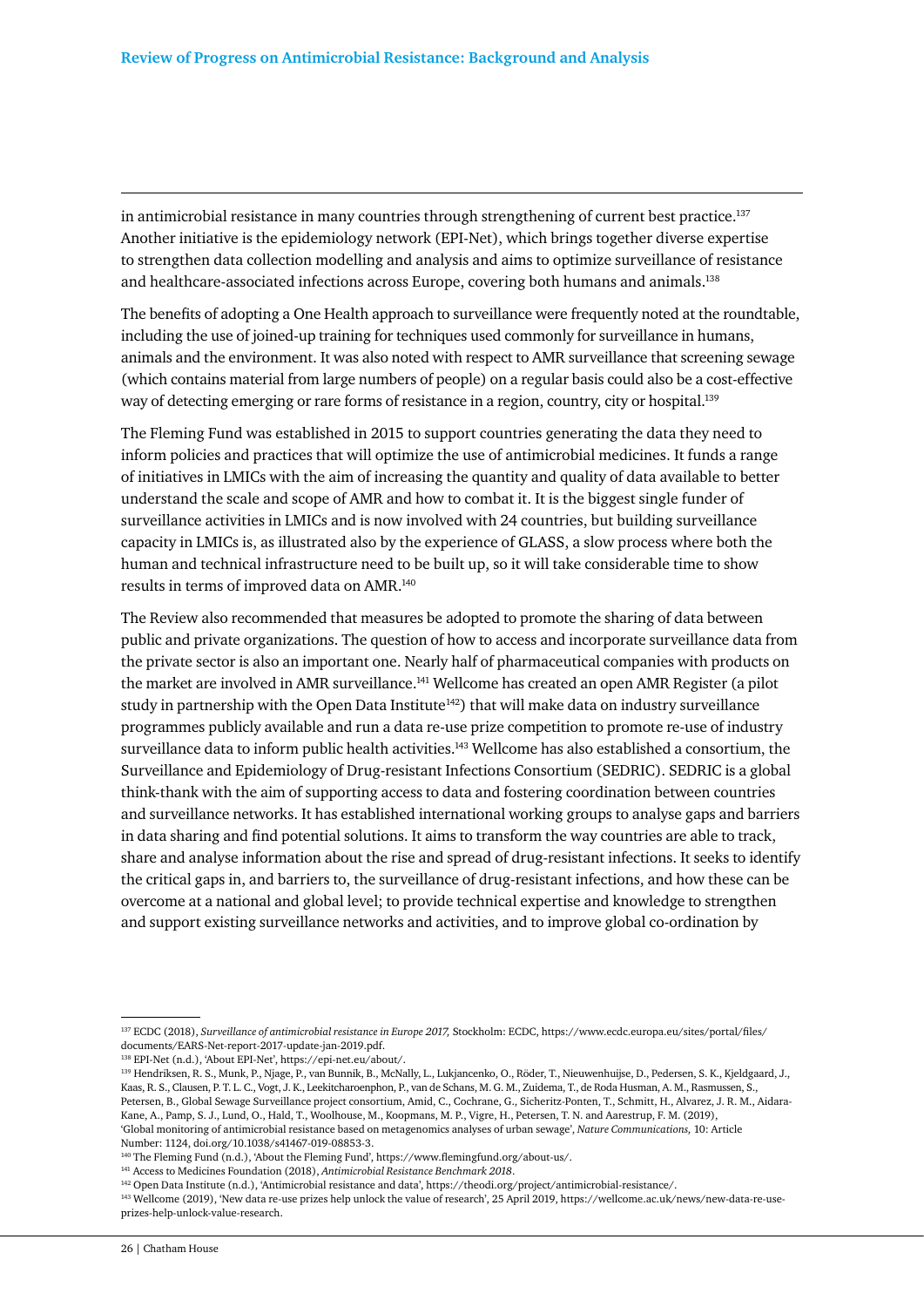helping countries adopt common and sustainable best practices and strategies.<sup>144</sup> The consortium includes members from many LMICs spanning all continents.

There is a plan to incorporate AMR data in the Global Burden of Disease programme of the Institute for Health Metrics and Evaluation (IHME).145 However, a recent review of the data and methodologies used to generate previous estimates of the AMR burden, including the work commissioned by the AMR Review, concluded that a new approach to the estimation of deaths caused by AMR infection was needed and that this would also require the development of much better systematic mechanisms to collect a clinical dataset of substantial breadth and quality to support the accurate assessment of burden.146

An area of concern raised at the roundtable was that the difficulties of generating reliable data meant that physicians or veterinarians had little confidence in the data, even where it existed. In light of these difficulties, the view was expressed that surveillance activities focused on antimicrobial consumption were equally important. Surveillance of use could possibly feed more swiftly and costeffectively into influencing clinical practice and stewardship in the use of AMR.<sup>147</sup>

As noted, the OIE is collecting data on antibiotic use in animals and WHO has begun work on monitoring human consumption. A recent WHO report presents data on consumption in 65 countries where estimated consumption ranged from 4.4 (Burundi) to 64.4 (Mongolia) Defined Daily Doses (DDDs) per 1,000 inhabitants per day. However, the report notes that the data may not include sales in the private or informal sector, which means that consumption may be underestimated and that inter-country comparisons may reflect variations in data capture as much as variations in consumption. There is a long way to go to get reliable standardized information on consumption in LMICs.148 In Europe, antibiotic consumption has been monitored in humans since 2001 and in animals since 2009 (see earlier). The European Surveillance of Antimicrobial Consumption Network (ESAC-Net) and ECDC publish an annual report on human consumption. In 2017, the average total consumption in 27 countries (community and hospital sector) of antibacterials was 23.4 DDDs per 1,000 inhabitants per day, ranging from 11.0 in the Netherlands to 34.1 in Spain. More than 90 per cent of consumption was in the community rather than in hospitals.<sup>149</sup>

# **Conclusion**

Building up effective surveillance systems for both humans and animals that provide data relevant to clinical practice and research is a challenge, even in high-income countries.<sup>150</sup> Such efforts

<sup>144</sup> Wellcome (n.d.), 'Surveillance and Epidemiology of Drug-resistant Infections Consortium', https://wellcome.ac.uk/what-we-do/our-work/ surveillance-and-epidemiology-drug-resistant-infections-consortium.

<sup>145</sup> Hay, S. I., Rao, P. C., Dolecek, C., Day, N. P. J., Stergachis, A., Lopez, A. D. and Murray, C. J. L. (2018), 'Measuring and mapping the global burden of antimicrobial resistance', *BMC Medicine*, 16: Article Number: 78, doi: 10.1186/s12916-018-1073-z.

<sup>146</sup> Limmathurotsakul, D., Dunachie, S., Fukuda, K., Feasey, N. A., Okeke, I. N., Holmes, A. H., Moore, C. E., Dolecek, C., van Doorn, H. R., Shetty, N., Lopez, A. D. and Peacock, S. J., Surveillance and Epidemiology of Drug Resistant Infections Consortium (SEDRIC) (2019), 'Improving the estimation of the global burden of antimicrobial resistant infections', *Lancet Infect Dis,* 16 August 2019, http://dx.doi.org/10.1016/S1473-3099(19)30276-2. 147 Versporten, A., Zarb, P., Caniaux, I., Gros, M. F., Drapier, N., Miller, M., Jarlier, V., Nathwani, D. and Goossens, H., on behalf of the Global-PPS network (2018), 'Antimicrobial consumption and resistance in adult hospital inpatients in 53 countries: results of an internet-based global point prevalence survey', *Lancet Glob Health,* 6(6), pp. 619–29, doi.org/10.1016/S2214-109X(18)30186-4; Limmathurotsakul, D., Sandoe, J. A. T., Barrett, D. C., Corley, M., Hsu, L. Y., Mendelson, M., Collignon, P., Laxminarayan, R., Peacock, S. J. and Howard, P. (2019), ''Antibiotic footprint' as

a communication tool to aid reduction of antibiotic consumption', *J Antimicrob Chemother,* 74(8), pp. 2122–2127, https://doi.org/10.1093/jac/dkz185. <sup>148</sup> World Health Organization (2018), WHO Report on Surveillance of Antibiotic Consumption 2016 - 2018: Early implementation, Geneva: WHO, https://www.who.int/medicines/areas/rational\_use/oms-amr-amc-report-2016-2018/en/.

<sup>149</sup> ECDC (2018), *Antimicrobial consumption Annual Epidemiological Report for 2017,* Stockholm: ECDC, https://www.ecdc.europa.eu/sites/portal/ files/documents/AER\_for\_2017-antimicrobial-consumption.pdf.

<sup>150</sup> Tacconelli, E., Sifakis, F., Harbarth, S., Schrijver, R., van Mourik, M., Voss, A., Sharland, M., Rajendran, N. B. and Rodríguez-Baño, J. on behalf of the EPI-Net COMBACTE-MAGNET Group (2018), 'Surveillance for control of antimicrobial resistance', *The Lancet Infectious Diseases,* 18(3), pp. 99–106. https://doi.org/10.1016/S1473-3099(17)30485-1.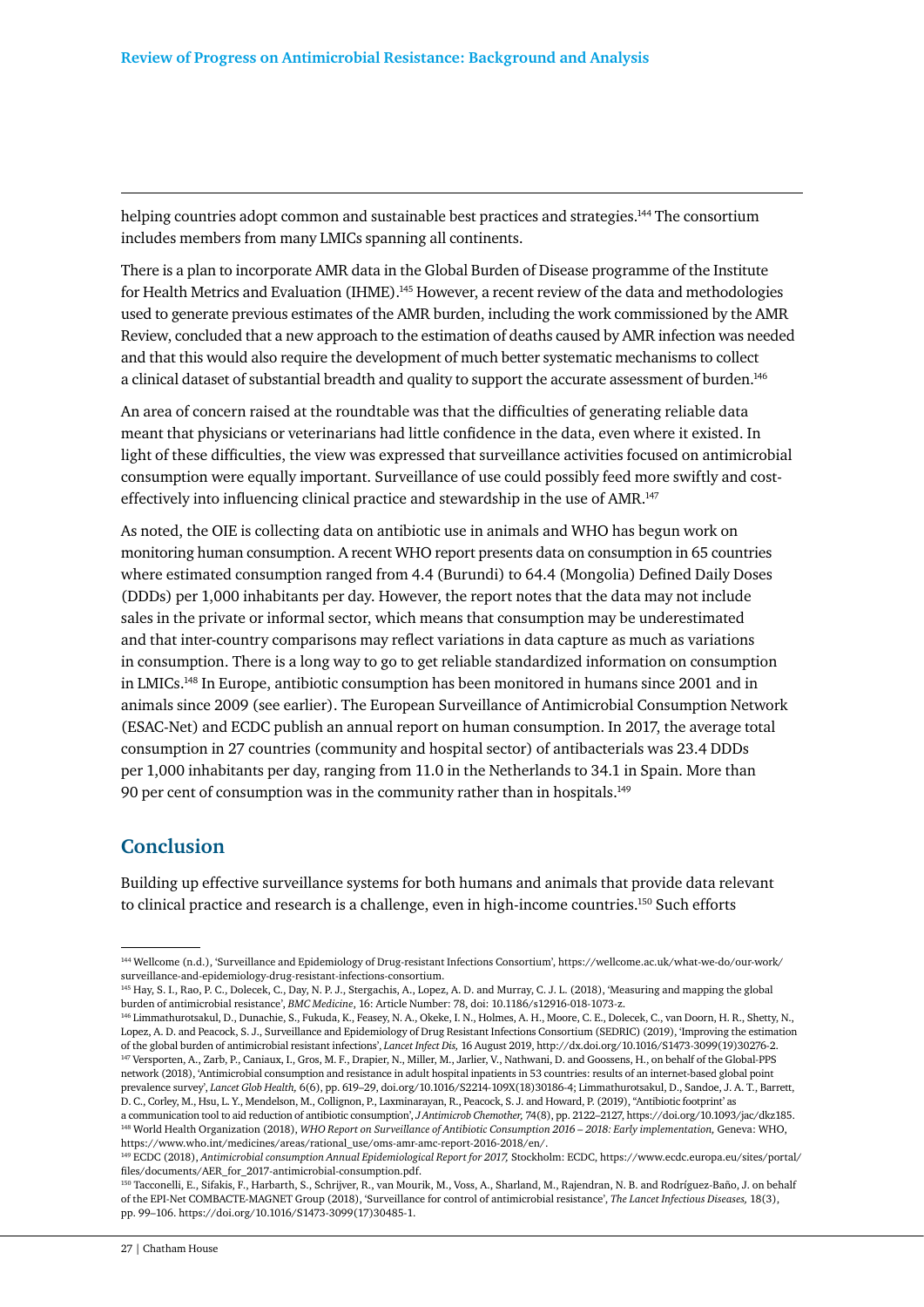need to continue. Surveillance is critical to the fight against AMR – without surveillance, efforts to combat AMR are essentially flying blind. Surveillance provides data for action. Effective surveillance systems are needed to provide the evidence base upon which treatment guidelines and national, regional and global strategies can be developed. It is also through these systems that the impact of interventions can be measured. Much more effort and funding are needed to address root causes of ineffective surveillance systems, such as the shortage of laboratory professionals and technicians to increase coverage, the lack of quality assurance systems to ensure proficiency, and insufficient use of digital technologies and artificial intelligence to translate surveillance data into clinical decisionsupport tools for patient management.

There is also a need to strengthen systems for monitoring use in humans and animals. Several monitoring programmes on human antibiotic consumption have been launched in high-income countries and LMICs, by the ECDC, CDC and WHO, but different numerators and denominators are used to express antibiotic use in outpatients and inpatients, and there is a need to standardize the methods and indicators. There is much more work to be done in generating data on antibiotic use in agriculture in LMICs. As noted earlier, much work remains to be done on surveillance and understanding of AMR in the wider environment.

### **Promote new rapid diagnostics to cut unnecessary use**

The Review recommended that, in high-income countries, incentives should be provided to facilitate the mandatory use by 2020 of diagnostic tests where they are available (or the use of epidemiological data where tests are not available).

The use of diagnostics in primary and secondary care depends on the availability of diagnostics that are affordable and accessible, that can be used at the point of care (POC) and that can rapidly determine antimicrobial susceptibility. A major problem is that, while there has been some progress such as the use of C-reactive protein (CRP) and procalcitonin (PCT) to help distinguish between viral and bacterial infections, for the most part there is no diagnostic test that meets the desirable target product profile that would enable prescribers to avoid empirical prescribing.151 Therefore, incentives to facilitate mandatory use of tests are secondary to the issue of their availability.

# There is no diagnostic test that meets the desirable target product profile that would enable prescribers to avoid empirical prescribing. Therefore, incentives to facilitate mandatory use of tests are secondary to the issue of their availability.

There has been a renewed impetus to develop POC rapid diagnostics, which are needed to avoid the unnecessary use of antibiotics. In 2018, the Foundation for Innovative New Diagnostics (FIND) announced a new strategy to combat AMR with a foreword by Jim O'Neill.152 In 2013, the Longitude

<sup>151</sup> Dittrich, S., Tadesse, B. T., Moussy, F., Chua, A., Zorzet, A., Tängdén, T., Dolinger, D. L., Page, A. L., Crump, J. A., D'Acremont, V., Bassat, Q., Lubell, Y., Newton, P. N., Heinrich, N. Rodwell, T. J. and González, I. J. (2016), 'Target Product Profile for a Diagnostic Assay to Differentiate between Bacterial and Non-Bacterial Infections and Reduce Antimicrobial Overuse in Resource-Limited Settings: An Expert Consensus', *PLoS ONE,* 11(8), https://doi.org/10.1371/journal.pone.0161721; Dailey, P., Osborn, J., Ashley, E. A., Baron, E. J., Dance, D. A. B., Fusco, D., Fanello, C., Manabe, Y. C., Mokomane, M., Newton, P. N., Tessema, B., Isaacs, C. and Dittrich, S. (2019), 'Defining System Requirements for Simplified Blood Culture to Enable Widespread Use in Resource-Limited Settings', *Diagnostics,* 9(10), https://doi.org/10.3390/diagnostics9010010. 152 Foundation for Innovative New Diagnostics (2018), *Accelerating diagnostic use to prevent antimicrobial resistance. AMR Strategy 2018*, Geneva: FIND, https://www.finddx.org/wp-content/uploads/2018/04/FIND-AMR-Strategy-WEB.pdf.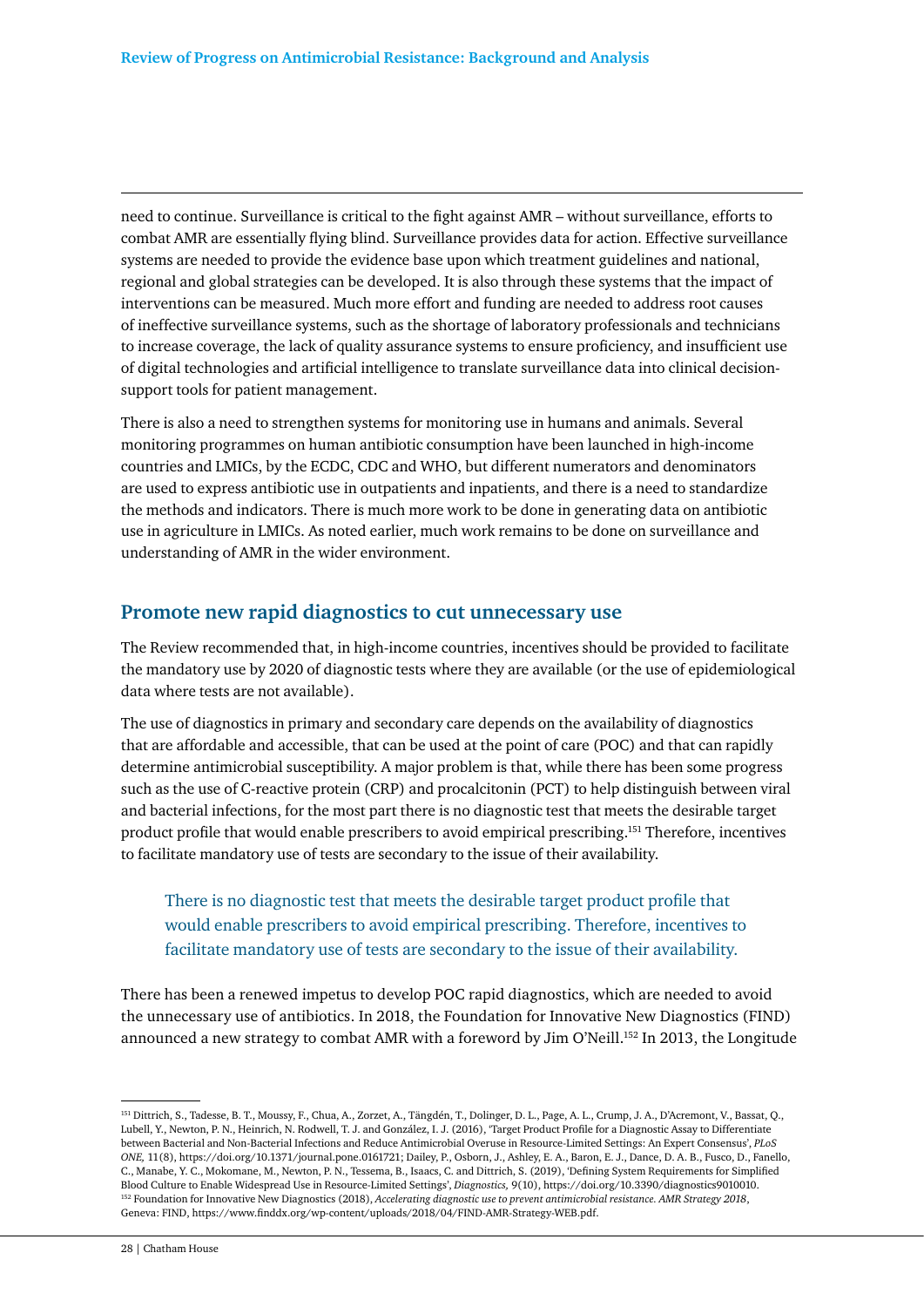Prize of £10 million was announced in the UK for the development of new diagnostics.153 In 2014, the US announced a similar \$20 million prize.<sup>154</sup> Neither prize has yet been awarded. The EU Horizon 2020 prize of  $\epsilon$ 1 million for reducing inappropriate use of antibiotics for respiratory infections was awarded in 2017 but the test has still not been commercialized.<sup>155</sup>

A key problem in diagnostics development is the disconnect in the marketplace between the innovators – mainly small and medium enterprises (SMEs) – and the clinicians and payers who constitute the market for diagnostics. Clinicians are reluctant to use diagnostics, even if available, for a number of reasons, including time pressure, mistrust of results, risk aversion and cost.156 Products are being developed but there is no clear pathway to their use. For example, the recently published UK plan notes:

In the UK, we do not make the best use of available diagnostic tests. For example, our regulatory requirements for diagnostics make it difficult to assess the value of any new diagnostic test to the overall AMR agenda: if a new promising diagnostic came out tomorrow, the NHS is not equipped to get it into front-line use quickly.

The target set for diagnostic use is to 'be able to report on the percentage of prescriptions supported by a diagnostic test or decision-support tool by 2024.'<sup>157</sup>

There is therefore a need to build demand in the healthcare system in ways that would guide developers to produce tests that would be used by clinicians and generate commensurate health benefits as well as revenues. The current access pathway from diagnostics research and development through regulatory approval and policy development for implementation of novel diagnostics in many countries is complex and lengthy, as it is plagued by numerous barriers, duplication and fragmentation. Furthermore, regulatory systems for approval of diagnostic tests are complex, lack clarity and are not harmonized between countries, unlike what has happened to some extent in the regulation of medicines. New paradigms are urgently needed for regulatory authorities, policymakers and experts to jointly assess risks and benefits and determine the value of a novel diagnostic test not only for patient management but for combating the global AMR crisis. Roadmaps should be developed for new technologies that meet real clinical needs as well as educational programmes to teach prescribers when and how to use diagnostics.

The lack of a secure market for new diagnostic tests also affects the ability of developers to attract the funds necessary to bring products to market, for example from venture capital funds. Moreover, purchasing in health systems is often fragmented, making market access even more difficult. Additional pull mechanisms, including new procurement models to support innovative diagnostics that would have an impact on AMR, are urgently required.

<sup>153</sup> Longitude Prize (n.d.), 'About the prize', https://longitudeprize.org/about-us/about-prize.

<sup>154</sup> National Institutes of Health (n.d.), 'Antimicrobial Resistance Diagnostic Challenge', https://dpcpsi.nih.gov/AMRChallenge.

<sup>155</sup> European Union (n.d.), 'Horizon prize for better use of antibiotics', https://ec.europa.eu/info/research-and-innovation/funding/fundingopportunities/prizes/horizon-prizes/better-use-antibiotics\_en.

<sup>156</sup> Wellcome (2016), *Four diagnostic strategies for better-targeted antibiotic use*, London: Wellcome, https://wellcome.ac.uk/sites/default/files/ diagnostic-strategies-for-better-targeted-antibiotic-use-wellcome-jul15.pdf.

<sup>157</sup> HM Government (2019), *Tackling antimicrobial resistance 2019–2024: The UK's five-year national action plan,* London: HMG, https://assets. publishing.service.gov.uk/government/uploads/system/uploads/attachment\_data/file/784894/UK\_AMR\_5\_year\_national\_action\_plan.pdf.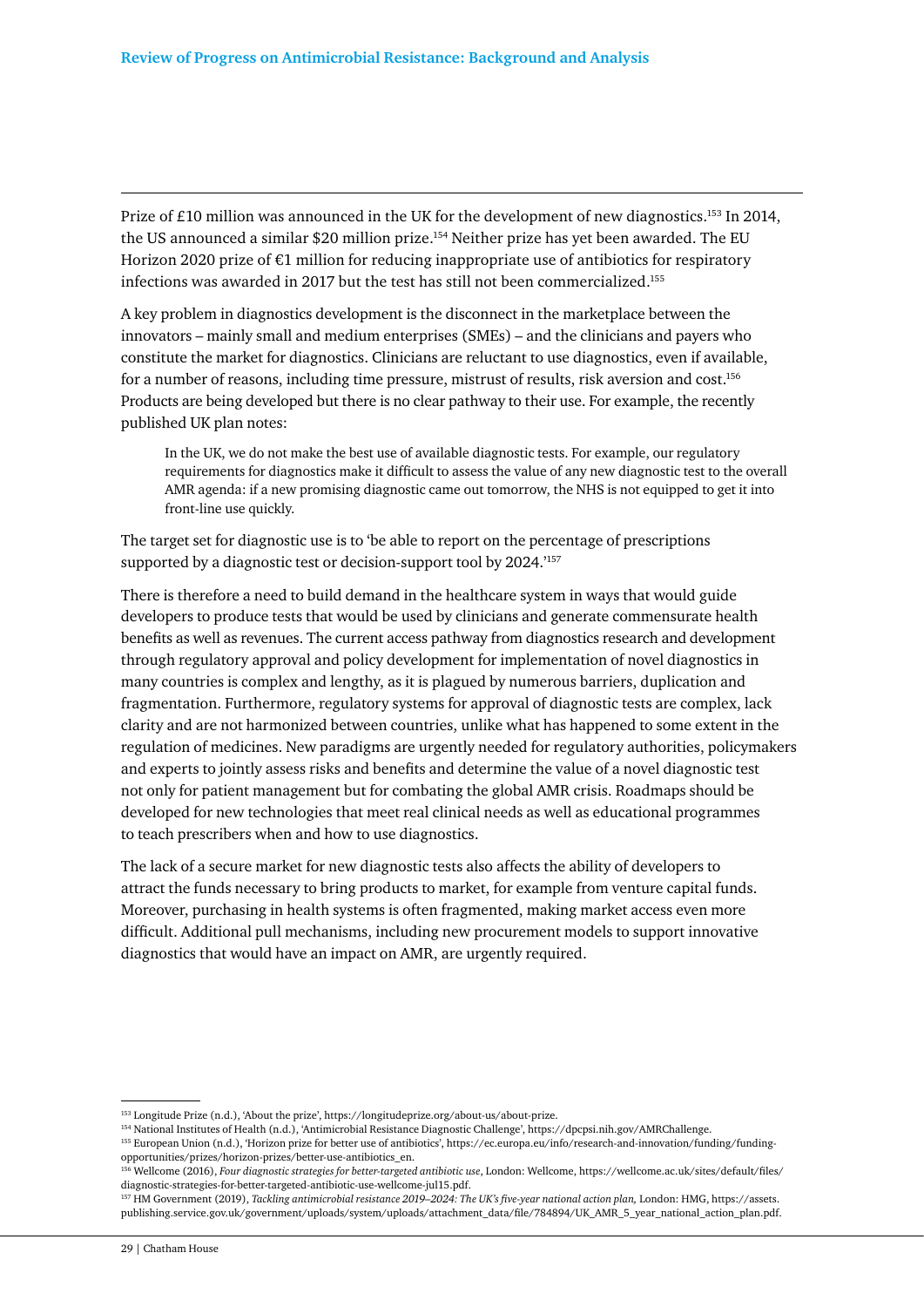#### **Box 5: VALUE-Dx**

VALUE-Dx was launched in April 2019 to transform medical practice to achieve more personalized, evidencebased antibiotic prescription and use in community-care settings through the widespread use of clinical and costeffective innovative diagnostic strategies. VALUE-Dx is co-funded by the European Commission, IMI, Wellcome and diagnostics companies until March 2023. It is a Europe-wide initiative to generate evidence on the medical, economic and public health value of diagnostics in tackling AMR. It will focus on acute respiratory tract infections acquired in community-care settings, as they are the most frequent cause of medical consultation and inappropriate antibiotic use. The outcomes of VALUE-Dx could apply to other common infections such as urinary tract infections, blood stream infections, and hospital-acquired respiratory tract infections.158

For LMICs the Review recommended providing a 'diagnostic market stimulus' – a per-unit subsidy to diagnostic test manufacturers upon evidence of their product's purchase or use. This echoes the Advance Market Commitment for pneumococcal vaccines that Gavi, the Vaccine Alliance (Gavi), established in 2008. No attempt has been made to implement such a system. However, CARB-X – the Combatting Antibiotic Resistant Bacteria Biopharmaceutical Accelerator – has recently opened a funding round for new diagnostics.<sup>159</sup>

#### Conclusion

There is a multitude of barriers that limit the use of diagnostics and hinder the development of new ones. This applies in countries at all income levels but is particularly acute in the case of LMICs. The problem therefore must be addressed on several different levels if new diagnostics are to be developed and used. An important overriding barrier is the lack of a viable market. Following the model of Gavi or the Global Fund, organizations such as UNITAID, which already works to stimulate the development of diagnostics for tuberculosis and HIV, could extend this work to cover other antimicrobials and antibiotics and help create markets.

# **Promote the development and use of vaccines and alternatives**

The Review recommended measures to promote the use of existing vaccines in humans and animals and to sustain a viable market for vaccines with the greatest potential for tackling drug resistance. It also recommended that incentives be provided for alternative or non-traditional approaches to infectious disease prevention and treatment.

There has been considerable activity directed at enhancing the role of vaccines in combatting AMR. These include a Chatham House workshop,<sup>160</sup> a Wellcome report,<sup>161</sup> the formation of a working group at WHO (VAC-AMR)<sup>162</sup> as well as contributions from academics and industry.<sup>163</sup>

<sup>158</sup> BioMérieux (2019), 'University of Antwerp, bioMérieux, and Wellcome Trust to coordinate VALUE-Dx, a European Public-Private Partnership to fight antimicrobial resistance through diagnostics', 2 April 2019, https://www.biomerieux-usa.com/university-antwerp-biomerieux-wellcometrust-coordinate-value-dx-fight-antimicrobial-resistance-through-diagnostics.

<sup>159</sup> CARB-X (2019), 'CARB-X launches new funding rounds to support the development of antibiotics, vaccines, diagnostics and other life-saving products that target drug-resistant bacteria', https://carb-x.org/carb-x-news/carb-x-launches-new-funding-rounds-to-support-the-developmentof-antibiotics-vaccines-diagnostics-and-other-life-saving-products-that-target-drug-resistant-bacteria/.

<sup>160</sup> Clift, C. and Salisbury, D. (2017), 'Enhancing the role of vaccines in combatting antimicrobial resistance', *Vaccine,* 35(48), Part B, pp. 6591–6593, https://doi.org/10.1016/j.vaccine.2017.09.053.

<sup>161</sup> Boston Consulting Group, Wellcome (2019), *Vaccines to tackle drug resistant infections: An evaluation of R&D opportunities,* London: BCG/ Wellcome, https://vaccinesforamr.org/read-the-report/.

<sup>&</sup>lt;sup>162</sup> World Health Organization (2019), 'Value Attribution Framework for Vaccines against Antimicrobial Resistance', Presentation on 3 July 2019, https://www.who.int/immunization/research/meetings\_workshops/5\_Hasso\_Prudden\_AMR\_PDVAC\_2019.pdf?ua=1.

<sup>163</sup> Bloom, D. E., Black, S., Salisbury, D. and Rappuoli, R. (2018), 'Antimicrobial resistance and the role of vaccines', *Proceedings of the National Academy of Sciences,* 115(51), pp. 12868–12871, https://doi.org/10.1073/pnas.1717157115.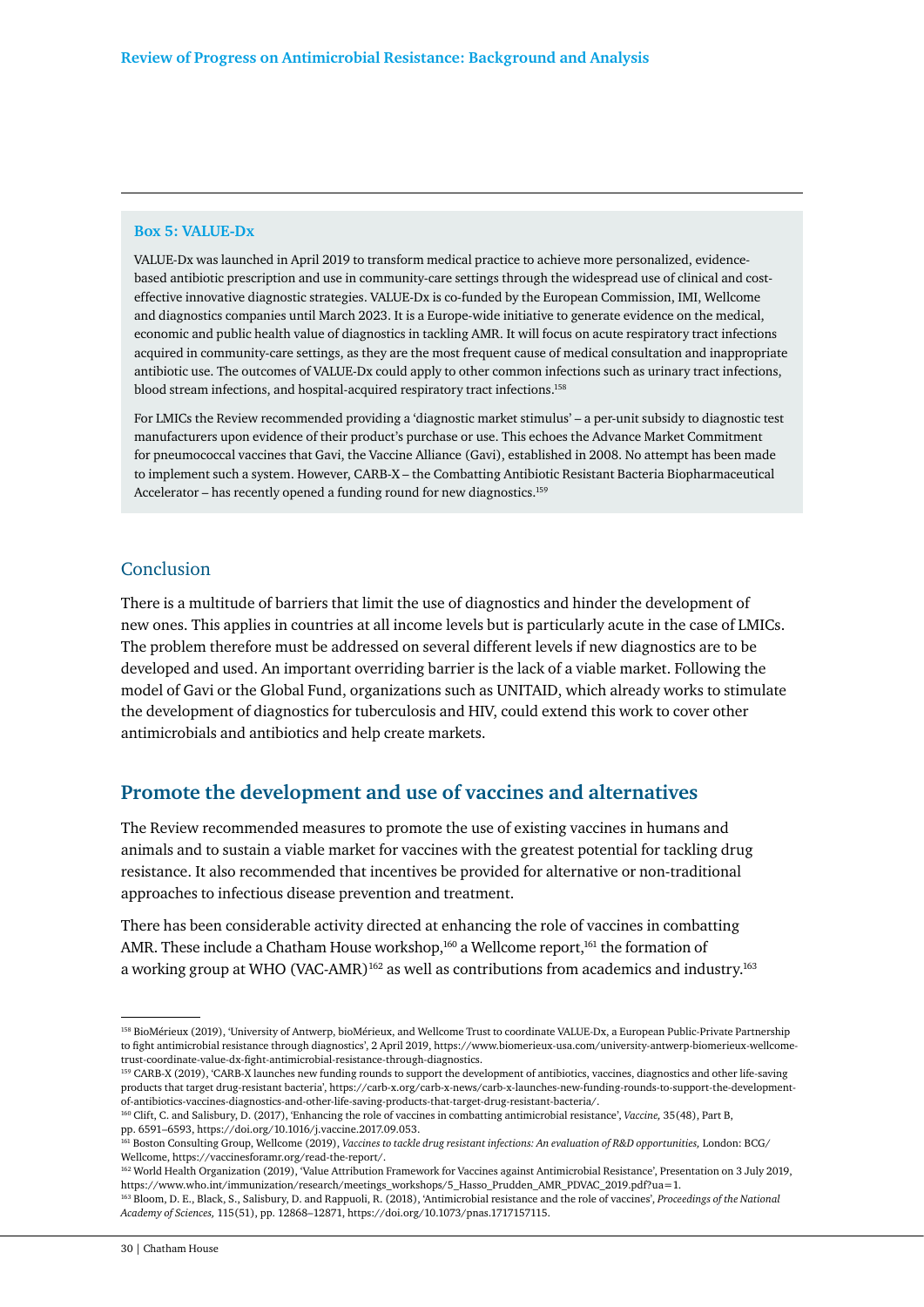Gavi, the Vaccine Alliance, has incorporated the impact on AMR as a criterion in compiling its latest investment strategy.164 The Review quoted the estimated large reduction of antibiotic use that could occur with universal coverage of pneumococcal conjugate vaccine (PCV). Additional candidates that might have a particular impact on AMR by averting future antibiotic treatment include vaccines for seasonal influenza<sup>165</sup> and typhoid,<sup>166</sup> as well as respiratory syncytial virus<sup>167</sup> and Group A streptococcus.168 Vaccines might be particularly important for diseases such as gonorrhoea where treatment options are now extremely limited.<sup>169</sup>

The activities of the various groups mentioned have demonstrated the potential of vaccines to combat AMR. However, it has proved extremely difficult to estimate the value of vaccines as a tool to fight AMR in terms of health and economic impact in ways that will influence policymakers. The parameters that determine the extent to which the health and economic benefits that flow from reduced AMR can be attributed to vaccination are extremely complex and the data necessary to elucidate them are scarce.170

Thus, while it is self-evident that vaccination should help to reduce AMR, it is a challenge to demonstrate the magnitude and value in ways that would convince policymakers that AMR is a reason to assign a much higher priority to vaccine use and development than they already do. For this reason, Wellcome has recently launched a research programme investigating the impact of vaccines on antibiotic use and/or AMR, with the aim of supporting and informing vaccine decision-makers around the world and tackling AMR.<sup>171</sup> The WHO working group is aiming to create a roadmap that summarizes priority actions for vaccine use and development by creating a value attribution framework that articulates the value of vaccines against AMR.

In respect of the Review's recommendation on 'pull' funding to stimulate development and use, there have been no new initiatives since Gavi's Advance Market Commitment for pneumococcal vaccines. CARB-X's recent funding round also included vaccines and non-traditional approaches to treatment and prevention<sup>172</sup> and the European & Developing Countries Clinical Trials Partnership (EDCTP) has launched a programme to fund clinical trials in Africa for new drugs and vaccines.173 In the UK, the Global AMR Innovation Fund (GAMRIF) has provided up to £1 million to accelerate the development

<sup>164</sup> Gavi (n.d.), 'Evaluation criteria for vaccines for endemic disease prevention through routine immunisation', https://www.gavi.org/about/ strategy/vis/evaluation-criteria-for-vaccines-for-endemic-disease-prevention-through-routine-immunisation/.

<sup>165</sup> Knight G. M., Clarkson M. and de Silva, T. I. (2018), 'Potential impact of influenza vaccine roll-out on antibiotic use in Africa', *Journal of Antimicrobial Chemotherapy*, 73(8), pp. 2197–2200, https://doi.org/10.1093/jac/dky17.

<sup>166</sup> Andrews, J. R., Baker, S., Marks, F., Alsan, M., Garrett, D., Gellin, B. G., Saha, S. K., Qamar, F. N., Yousafzai, M. T., Bogoch, I. I., Antillon, M., Pitzer, V. E., Kim, J. H., John, J., Gauld, J., Mogasale, V., Ryan, E. T., Luby. S. P. and Lo, N. C. (2019), 'Typhoid conjugate vaccines: a new tool in the fight against antimicrobial resistance', *Lancet Infect Dis.,* 19(1), pp. 26–30, https://doi.org/10.1016/S1473-3099(18)30350-5.

<sup>167</sup> Fleming-Dutra, K. E., Hersh, A. L., Shapiro, D. J., Bartoces, M., Enns, E. A., File, T. M., Finkelstein, J. A., Gerber, J. S., Hyun, D. Y., Linder, J. A., Lynfield, R., Margolis, D. J., May, L. S., Merenstein, D., Metlay, J. P., Newland, J. G., Piccirillo, J. F., Roberts, R. M., Sanchez, G. V., Suda, K. J., Thomas, A., Woo, T. M., Zetts, R. M. and Hicks, L. A. (2016), 'Prevalence of inappropriate antibiotic prescriptions among us ambulatory care visits, 2010–2011', *JAMA,* 315(17), pp. 1864–73, doi:10.1001/jama.2016.4151.

<sup>168</sup> Berkely, S. (2019), 'We're Not Using One of Our Best Weapons against Drug-Resistant Microbes', *Scientific American,* blog, 8 February 2019, https://blogs.scientificamerican.com/observations/were-not-using-one-of-our-best-weapons-against-drug-resistant-microbes/.

<sup>169</sup> Edwards, J. L., Jennings, M. P. and Seib, K. L. (2018), 'Neisseria gonorrhoeae vaccine development: hope on the horizon?', *Current Opinion in Infectious Diseases,* 31(3), pp. 246–250, DOI: 10.1097/QCO.0000000000000450.

<sup>&</sup>lt;sup>170</sup> Atkins, K. E., Lafferty, E., Deeny, S. R., Davies, N. G., Robotham, J. V. and Jit, M. (2018), 'Use of mathematical modelling to assess the impact of vaccines on antibiotic resistance', *Lancet Infect Dis*., 18(6), pp. 204–213, doi: 10.1016/S1473-3099(17)30478-4.

<sup>171</sup> Wellcome (2019), 'Impact of Vaccines on Antimicrobial Resistance', https://wellcome.ac.uk/funding/schemes/impact-vaccinesantimicrobial-resistance.

<sup>172</sup> CARB-X (2019), 'CARB-X launches new funding rounds to support the development of antibiotics, vaccines, diagnostics and other life-saving products that target drug-resistant bacteria'.

<sup>173</sup> EDCTP (2019), 'New drugs and vaccines for priority pathogens in antimicrobial resistance 2019', http://www.edctp.org/call/new-drugs-andvaccines-for-priority-pathogens-in-antimicrobial-resistance-2019/.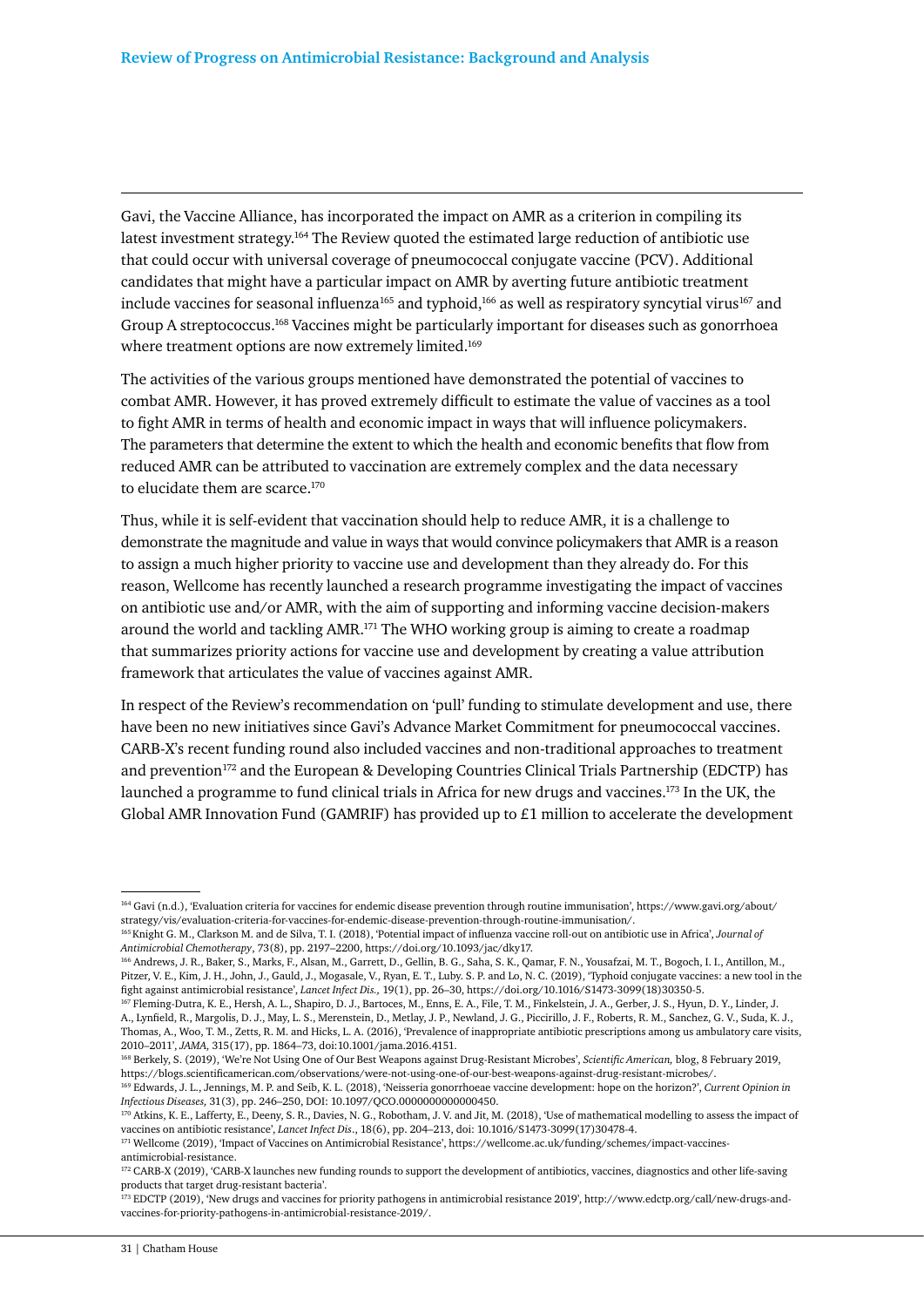of bacterial vaccines to combat  $AMR^{174}$  and is funding the development of animal vaccines with Canada's International Development Research Centre (IDRC).175

Participants at the roundtable also noted that there should be more use of existing vaccines in livestock alongside other measures to reduce the spread of infection and reduce antibiotic use.176 The OIE has also worked on establishing priorities for diseases where vaccines could reduce antimicrobial use in animals – in chickens, swine and fish<sup>177</sup> as well as cattle, sheep and goats.<sup>178</sup>

#### Conclusion

As with diagnostics, a fundamental issue alongside scientific challenges in vaccine development is the absence of an effective market that provides incentives for the development of vaccines relevant to fighting AMR. The WHO working group should establish a list of priorities to guide vaccine R&D on the lines of the priority pathogen list developed to guide R&D on antibiotic development and also develop target product profiles for priority vaccines. Such an effort would need to be supported by funding agencies in order to help create a viable market. The current Global Vaccine Action Plan,<sup>179</sup> which runs from 2011–20, does not mention the role of vaccines in combatting AMR – this highlights the need for international bodies (such as WHO's Strategic Advisory Group of Experts (SAGE) on Immunization) as well as national advisory committees to mainstream AMR as a factor in their decision-making.

# **Improve the numbers, pay and recognition of people working in infectious disease**

Increases in capacity in healthcare and in R&D are often a by-product of increased investment in, for example, antimicrobial stewardship programmes and in early-stage research. Greater attention to stewardship programmes in recent years has helped to build human capacity in the different elements required in such programmes. Similarly, the greater investment in early-stage R&D has helped to build capacity in the different scientific disciplines required in R&D.

There is evidence that the number of researchers in academia increased as a result of the increased attention and funding for AMR research.180 The American Society for Microbiology (ASM) and the European Society for Clinical Microbiology and Infectious Diseases (ESCMID) jointly organize annual

<sup>174</sup> University of Birmingham (2019), 'Up to £1 million funding awarded to develop bacterial vaccines in global fight against antimicrobial resistance', 30 January 2019, https://www.birmingham.ac.uk/university/colleges/mds/news/2019/01/bactivac-dhsc-funding.aspx. 175 HM Government (2018), 'DHSC joins global fight to tackle antimicrobial resistance in animals', 12 April 2018, https://healthmedia.blog.gov. uk/2018/04/12/dhsc-joins-global-fight-to-tackle-antimicrobial-resistance-in-animals/.

<sup>&</sup>lt;sup>176</sup> Health for Animals (2019), *How to Increase Animal Vaccination: 80 Recommendations to Overcome Existing Barriers*, London: Health for Animals, https://healthforanimals.org/downloads/library/how\_to\_increase\_animal\_vaccination\_80\_recommendations.pdf.

<sup>177</sup> OIE (2015), *Report of the meeting of the OIE ad hoc group on prioritisation of diseases for which vaccines could reduce antimicrobial use in animals*, Paris: OIE, https://www.oie.int/fileadmin/SST/adhocreports/Diseases%20for%20which%20Vaccines%20could%20reduce%20 Antimicrobial%20Use/AN/AHG\_AMUR\_Vaccines\_Apr2015.pdf.

<sup>&</sup>lt;sup>178</sup> OIE (2018), *Report of the meeting of the OIE ad hoc group on prioritisation of diseases for which vaccines could reduce antimicrobial use in cattle, sheep, and goats*, Paris: OIE, https://www.oie.int/fileadmin/SST/adhocreports/Diseases%20for%20which%20Vaccines%20could%20reduce%20 Antimicrobial%20Use/AN/AHG\_AMUR\_Vaccines\_ruminants\_May2018.pdf.

<sup>179</sup> World Health Organization (2013), *Global Vaccine Action Plan 2011–2020*, Geneva: WHO, https://www.who.int/immunization/global\_ vaccine\_action\_plan/GVAP\_doc\_2011\_2020/en/.

<sup>180</sup> Kelly, R., Zoubiane, G., Walsh, D., Ward. R. and Goossens, H. (2016), 'Public funding for research on antibacterial resistance in the JPIAMR countries, the European Commission, and related European Union agencies: a systematic observational analysis', *Lancet Infectious Diseases,* 16(4), pp. 431–40, https://doi.org/10.1016/S1473-3099(15)00350-3.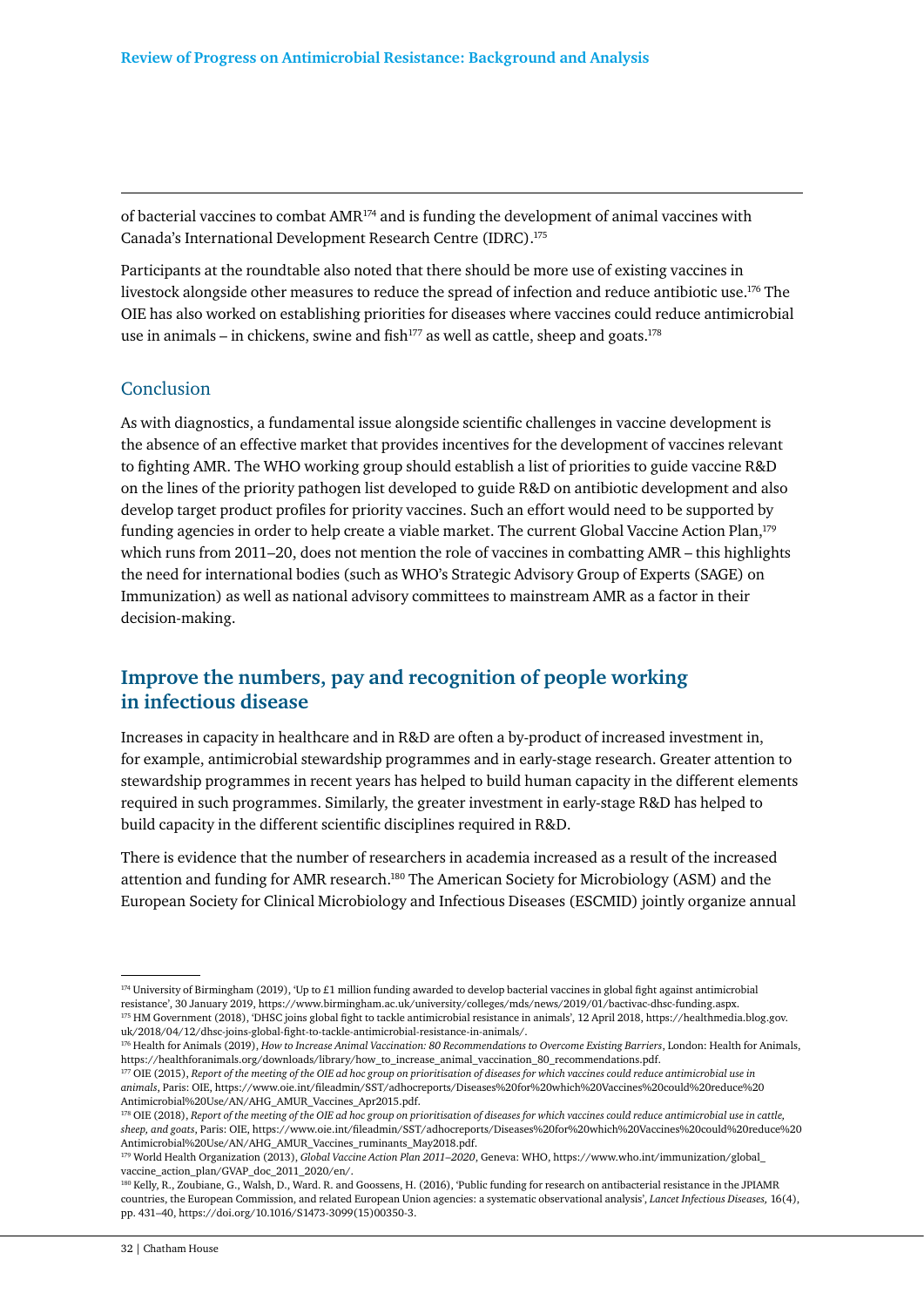meetings, which contribute to information exchange and skill development.181 However, there is a lack of data concerning the numbers of professionals involved in work on AMR or antimicrobial development, which makes progress difficult to monitor. One proposal at the roundtable was to organize a census to understand better the situation and how it is evolving over time.

While there can be some optimism about the impact of new funding for early-stage R&D, a number of research teams have been sold or disbanded as several large pharmaceutical companies have disposed of their antibiotic research units. In recent years this includes Novartis, AstraZeneca and Sanofi.182 Smaller biotechs, which now dominate the antibiotic R&D space, have also encountered difficulties – as illustrated by the recent bankruptcy of Achaogen and the sale of all its assets.<sup>183</sup> Several other companies are in danger of going the same way as the revenues generated from antibiotic sales are insufficient to meet the costs incurred in bringing the drugs to market.184

# There is a lack of data concerning the numbers of professionals involved in work on AMR or antimicrobial development, which makes progress difficult to monitor.

Infectious disease specialisms remain a poor relation in terms of popularity among aspiring clinicians. For example, it has proved impossible in the US to fill all the available residency slots with candidates with the right qualifications.<sup>185</sup> And the pay of infectious disease physicians remains near the bottom of all specialisms, as the Review itself noted based on 2012 data (see Figure 3). At the same time, not all infectious disease physicians might actually address issues relevant to AMR such as IPC or stewardship or have a particular interest in them. One problem is that in the absence of a specific career path for professionals specializing in, for instance, IPC, training in these skills might be wasted. Roundtable participants concluded that these specializations need to be developed and that there might be a greater role for professional societies in organizing and promoting training and career paths for those disciplines required to address AMR.

If this is a problem in high-income countries, it is even more so in LMICs. A survey in China found that infectious disease physicians endured more mental stress, smaller salaries and greater dissatisfaction than other physicians in China. Their annual income was the third-lowest among Chinese physicians, very similar to the position in the US. Only one-third of respondents reported that they would again choose to specialize in infectious diseases if given another chance.<sup>186</sup> When it comes to research capacity in LMICs, both China and India have substantial research capacity. Most recently, CARB-X has added an Indian research organization, the Centre for Cellular and Molecular Platforms (C-CAMP), to its global accelerator network, and also funds a C-CAMP startup, Bugworks.187 In LMICs generally,

<sup>181</sup> American Society for Microbiology (2019), 'ASM/ESCMID Conference on Drug Development', https://www.asm.org/Events/ASM-ESCMID-2019/Home.

<sup>182</sup> Hu, C. (2018), 'Pharmaceutical companies are backing away from a growing threat that could kill 10 million people a year by 2050', *Business Insider*, 21 July 2018, https://www.businessinsider.com/major-pharmaceutical-companies-dropping-antibiotic-projects-superbugs-2018-7?r=US&IR=T. 183 Farrar, J. (2019), 'We ignore the disaster in the antibiotics market at our peril', *Financial Times,* 21 April 2019, https://www.ft.com/

content/4da1c6e4-603d-11e9-9300-0becfc937c37. 184 Outterson, K. (2018), 'Current Market Conditions for Antibiotics', Presentation, 11 December 2018, https://www.antibioticresearch.org.uk/ wp-content/uploads/2019/04/APPG-Outterson-11-Dec-2018.pptx?x16182.

<sup>185</sup> McCarthy, M. (2019), 'The Scary Shortage of Infectious-Disease Doctors', *New York Times,* 9 April 2019, https://www.nytimes. com/2019/04/09/opinion/doctors-drug-resistant-infections.html.

<sup>186</sup> Zhang, C., Li, S., Ji, J., Shen, P., Ying, C., Li, L. and Xiao, Y. (2018), 'The professional status of infectious disease physicians in China: a nationwide cross-sectional survey', *Clinical Microbiology and Infection,* 24(1), pp. 5–82, https://doi.org/10.1016/j.cmi.2017.05.008. 187 C-CAMP (n.d.), 'Taking the fight to the superbug's camp – CCAMP startup Bugworks leading India's AMR combat', http://www.ccamp.res.in/ c-camp-innovation-insights-1.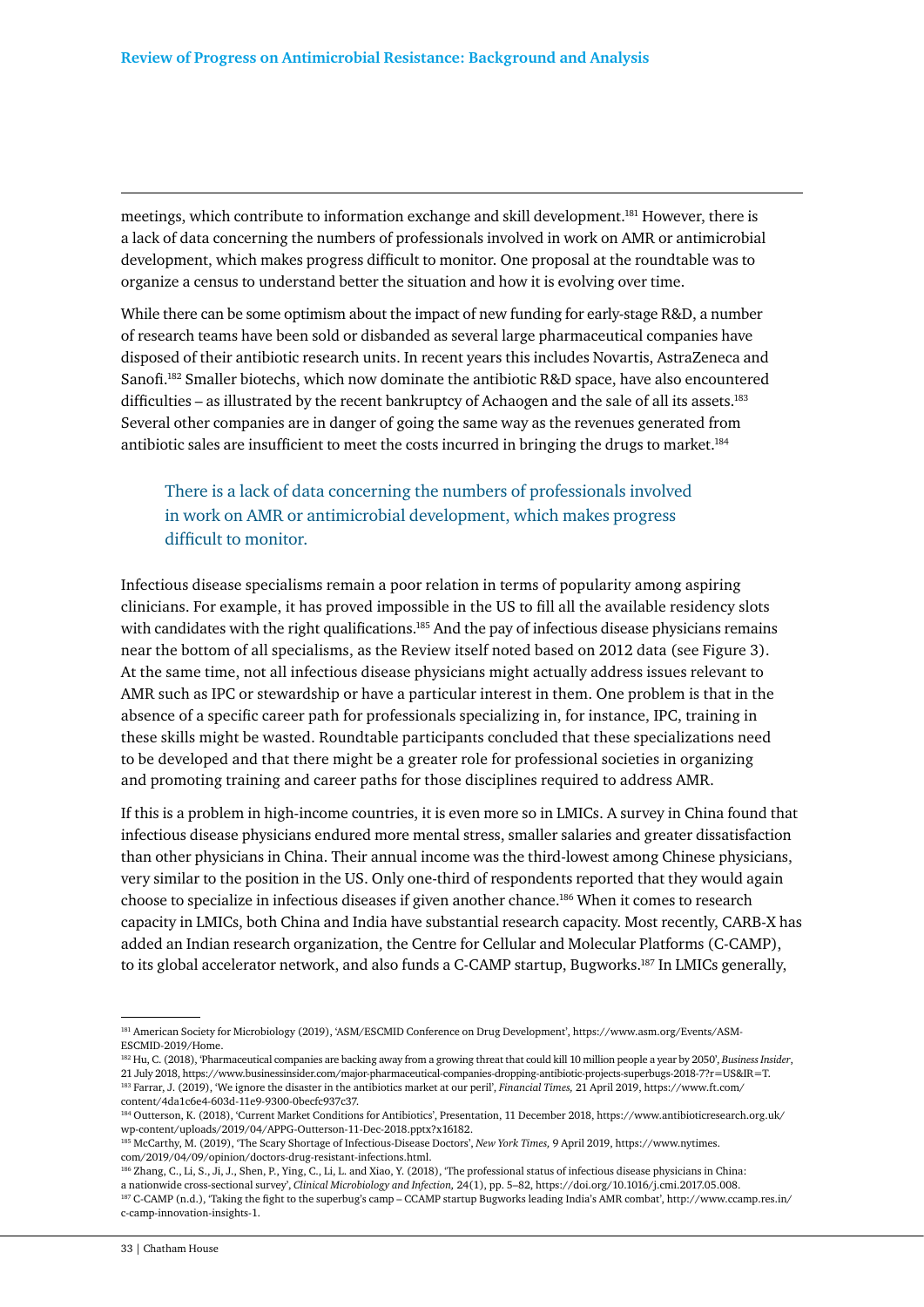there is evidence of growing research capacity overall but, particularly in Africa, it is likely that this capacity is predominantly built around the big three diseases – HIV, tuberculosis and malaria.188



#### **Figure 3: Relative pay of physicians in the US**

Source: Figure reproduced with permission from Medscape (2018), *Infectious Disease Physician Compensation Report 2018*. 189

#### Conclusion

Much would be achieved in improving research capacity if the current enhanced level of push funding directed at early-stage research were maintained or further enhanced and if effective pull mechanisms could be implemented to draw resources into late-stage product development, where there is currently the biggest bottleneck in unlocking the pipeline. Market forces, as modified by public intervention, would naturally improve the numbers, pay and recognition of researchers in the area. Regarding

<sup>188</sup> Franzen, S., Chandler, C. and Lang, T. (2016), 'Health research capacity development in low and middle income countries: reality or rhetoric? A systematic meta-narrative review of the qualitative literature', *BMJ Open,* 7, doi: 10.1136/bmjopen-2016-012332. 189 Medscape (2018), *Infectious Disease Physician Compensation Report 2018*, https://www.medscape.com/slideshow/2018-compensationinfectious-disease-6009658#2.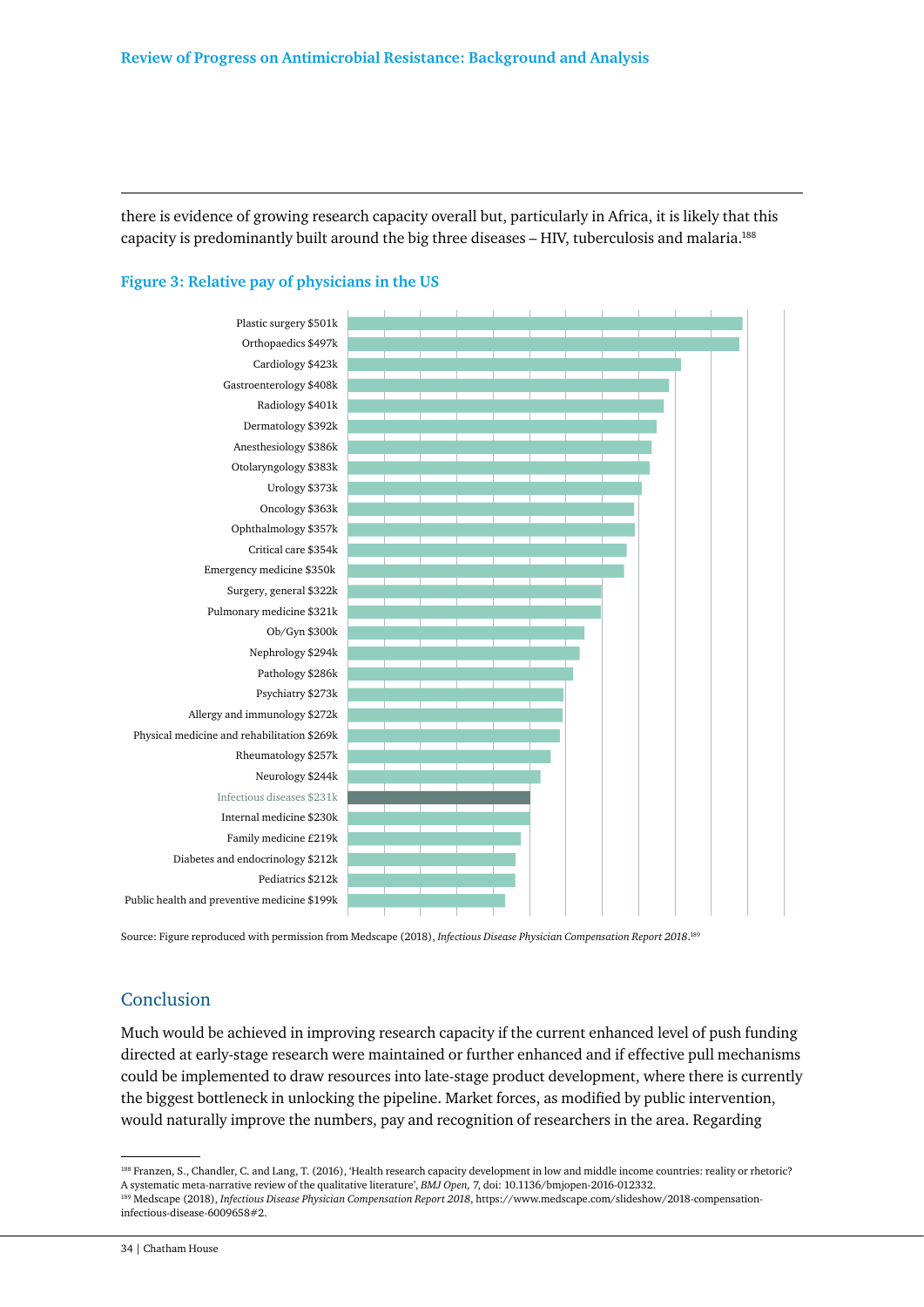clinicians and other health workers, the need is for the incorporation of AMR-relevant training at all levels of professional education and for creating paths for career progression in those specialisms most relevant to stewardship of antibiotics.

# **Funding for early-stage and non-commercial innovation**

The Review recommended the establishment of a Global Innovation Fund (GIF) with an endowment of \$2 billion over five years to fund early-stage and non-commercial research. While there has been no move to establish such a fund, and the Review chair apparently felt a fund, as such, was not necessary to achieve the objectives, the latest calculations suggest that current annual funding of such research is approaching \$500 million a year, close to the level implied by the recommendation. However, the Review itself appears to have envisaged that funding from the GIF would be additional to the existing initiatives on AMR and those it identified as in the process of implementation. The Review noted recent improvements in funding to support company efforts including:

- The programmes of the Biomedical Advanced Research and Development Authority (BARDA) in the US, which were initiated in 2010.<sup>190</sup>
- The 'New Drugs for Bad Bugs' (ND4BB) programme of the European Union's Innovative Medicines Initiative (IMI), which was launched in 2012.<sup>191</sup>

The Review also recognized the important role of the US National Institutes of Health and the JPIAMR in supporting research relevant to AMR. A recent study commissioned by Wellcome identified 1,243 AMR research projects with a total public investment of  $\epsilon$ 1.3 billion, mostly on therapeutics across JPIAMR countries and at the European Union-level from 2007 to 2013.192 Membership of the JPIAMR has extended beyond Europe to include Argentina, Canada, Egypt, Israel, India, Japan, South Africa, South Korea and Turkey.

The Review also identified three imminent initiatives. CARB-X – was established in July 2016 and has now secured funding of \$550 million from the US, UK and German governments and two charitable foundations, Wellcome and the Bill & Melinda Gates Foundation. Another initiative mentioned was the Global Antibiotic Research & Development Partnership (GARDP), which was launched in May 2016. Its business plan envisages funding of €270 million in 2017–23.193 The third initiative was GAMRIF in the UK, which was launched in October 2015 in association with China194 and subsequently envisaged a commitment of £50 million over five years.<sup>195</sup> Funds from GAMRIF have been committed to a variety of projects, including cooperation with China, Canada and Argentina as well as funding of CARB-X and GARDP.196

<sup>190</sup> Houchens, C. and Larsen, J. (2017), 'The Role of the Biomedical Advanced Research and Development Authority (BARDA) in Promoting Innovation in Antibacterial Product Development', 2 August 2017, http://resistancecontrol.info/2017/the-role-of-the-biomedical-advancedresearch-and-development-authority-barda-in-promoting-innovation-in-antibacterial-product-development/.

<sup>191</sup> Kostyanev, T. et al. (2016), 'The Innovative Medicines Initiative's New Drugs for Bad Bugs programme: European public–private partnerships for the development of new strategies to tackle antibiotic resistance'.

<sup>&</sup>lt;sup>192</sup> Kelly, R. et al. (2016), 'Public funding for research on antibacterial resistance in the JPIAMR countries, the European Commission, and related European Union agencies: a systematic observational analysis'.

<sup>193</sup> GARDP (2017), 'Business Plan 2017-2023', https://www.gardp.org/wp-content/uploads/2017/05/GARDP\_Business\_Plan\_2017-2023.pdf. 194 HM Government (2015), 'UK and China start global fund to tackle drug resistant infections', 23 October 2015, https://www.gov.uk/ government/news/uk-and-china-start-global-fund-to-tackle-drug-resistant-infections.

<sup>195</sup> HM Government (2016), 'Expert advisory board to support the Global AMR Innovation Fund', 29 November 2016, https://www.gov.uk/ government/news/expert-advisory-board-to-support-the-global-amr-innovation-fund.

<sup>196</sup> AMR Centre (2018), *New Drugs for Anti-Microbial Resistance: Maximising the AMR Opportunity for the UK*, London: AMR Centre, https://www. amrcentre.com/wp-content/uploads/New\_Drugs\_for\_Anti-Microbial\_Resistance\_Maximising\_the\_AMR\_Opportunity\_for\_the\_UK\_report.pdf.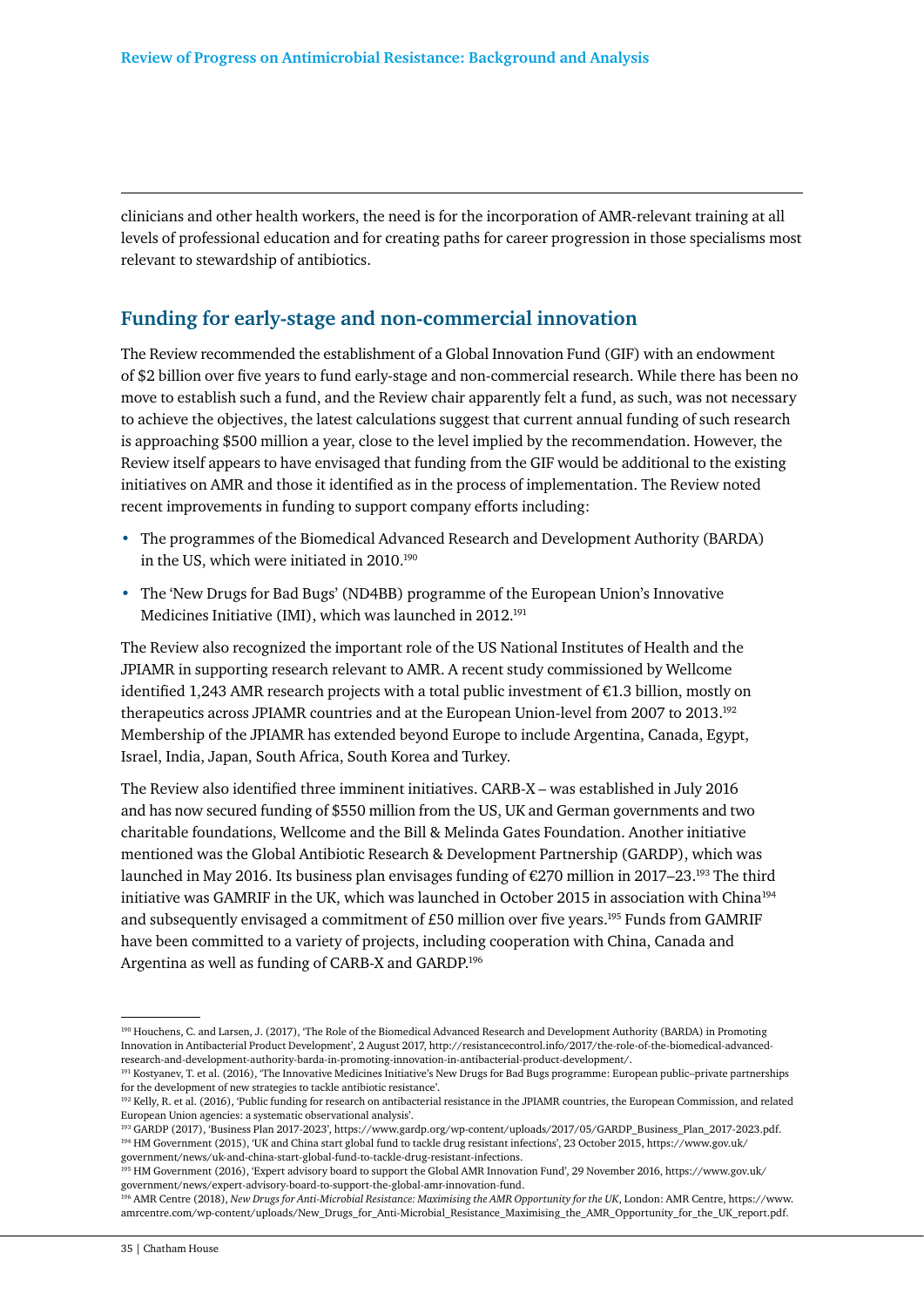A more recent development is the REPAIR Impact Fund, established by Novo Holdings in February 2018 with a total budget of \$165 million to invest in companies involved in the discovery and earlystage development of antimicrobial therapies. The fund is expected to invest \$20–\$40 million annually over 3–5 years in about 20 projects in Europe and the US, with the aim of bringing at least one new therapy to the market.197 Unlike CARB-X and GARDP, REPAIR is a for-profit social impact fund, making equity investments.

Table 2 shows a summary of recent initiatives and their actual or potential funding, but it should be noted that it involves some double counting because it includes amounts allocated by funders (such as BARDA) to recipients (such as CARB-X).

| <b>BARDA</b>                                          | US\$1.2bn (2010-19)<br>Phase 2 and 3 product development against 21st Century Health Threats, including<br>drug-resistant bacteria, and CARB-X.                                                                                                |
|-------------------------------------------------------|------------------------------------------------------------------------------------------------------------------------------------------------------------------------------------------------------------------------------------------------|
| <b>Bill &amp; Melinda Gates</b><br>Foundation         | US\$124m (2018-22)<br>Targets prevention of drug-resistant infections in low- and middle-income countries<br>(LMICs). Disease surveillance, vaccine development, economic modeling, and<br>CARB-X. Global.                                     |
| <b>CARB-X</b>                                         | US\$550m (2016-21)<br>Hit-to-lead to Phase 1 product development of therapeutics, diagnostics,<br>and preventatives against WHO and CDC priority drug-resistant bacteria.<br>Non-dilutive, Global,                                             |
| <b>GARDP</b>                                          | €270m (2017-23)<br>Product development from discovery to delivery including novel therapeutics,<br>optimizing antibiotics, developing combinations. WHO priority pathogen list.<br>Non-dilutive. Global.                                       |
| <b>UKaid</b>                                          | £315m (2018-21)<br>Funded through Global AMR Innovation Fund (GAMRIF) and the Fleming Fund to help<br>LMICs tackle AMR. Fleming Fund (surveillance capacity) and GAMRIF (Innovation<br>R&D) both have a 'One Health' focus.                    |
| <b>Federal Ministry of Education</b><br>and Research  | €500m (2018-28)<br>Support of national research programmes as well as contributions to international<br>initiatives like CARB-X, GARDP and JPIAMR.                                                                                             |
| ND4BB   IMI Innovative<br><b>Medicines Initiative</b> | €700m (2014-20)<br>Basic science, novel therapeutics, diagnostics, economic models. Priority pathogens<br>including pathogens on WHO priority list. Member states only.                                                                        |
| <b>JPIAMR</b>                                         | €234m (2012-24)<br>Novel therapeutics, diagnostics, surveillance, prevention, stewardship. WHO priority<br>pathogens. Member states only.                                                                                                      |
| <b>NIH</b>                                            | US\$1.4bn (2016-18)*<br>Basic research, SBIRs, pre-clinical services and other R&D against bacterial threats,<br>for vaccines therapeutics and diagnostics.<br>*Mostly antibacterial, but also includes viral, fungal and parasite resistance. |
| <b>REPAIR Impact Fund, Novo</b><br>Holdings           | US\$1.65m (2018-23)<br>Lead optimization to Phase 1 development of therapeutics & diagnostics against<br>priority drug-resistant bacteria defined by WHO and CDC. Dilutive. US and<br>European companies.                                      |
| Wellcome                                              | £175m (2016-21)<br>Drug-resistant infections programme focused on policy, strengthening evidence for<br>action, clinical trial capabilities and innovative product development including CARB-X.                                               |

#### **Table 2: Recent AMR initiatives**

Source: Compiled by Kevin Outterson, associate fellow, Centre on Global Health Security, Chatham House.

<sup>197</sup> REPAIR Impact Fund (n.d.), https://www.repair-impact-fund.com/about/.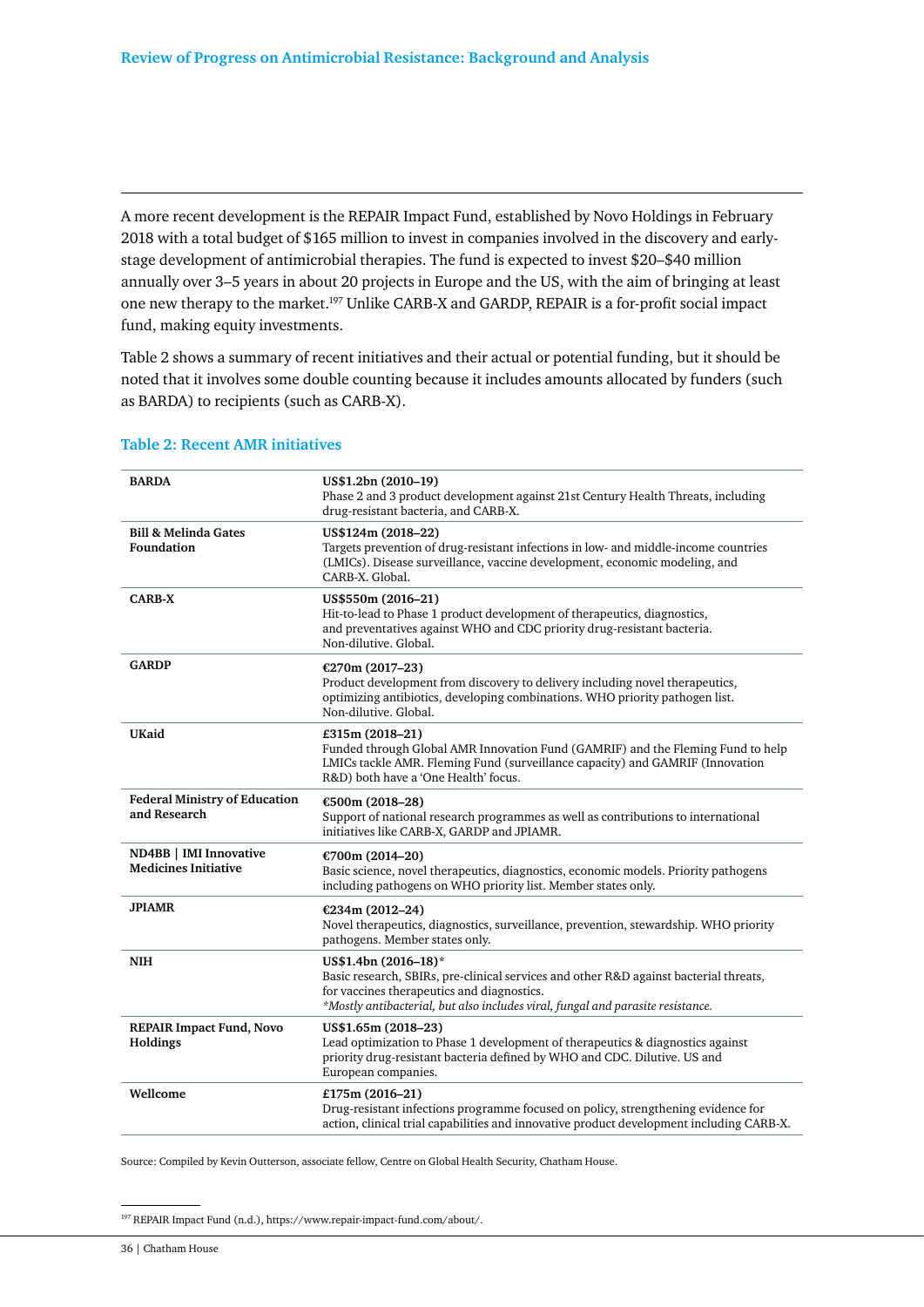While not a financial input, WHO published in early 2017 a priority list of pathogens to guide R&D for new antibiotics.198 Later in 2017 it published the full report along with an analysis for tuberculosis, which had been omitted from the earlier report.<sup>199</sup> Also in 2017, WHO produced a report on the pipeline of products in clinical development and concluded that the current clinical pipeline was insufficient to mitigate the AMR threat and that more investment was needed in basic science, drug discovery and clinical development.<sup>200</sup>

Because of the time drug development takes, and the high risk of failure, it is difficult to assess whether progress is being made in the course of a few years. However, CARB-X reports awards to preclinical products that represent more than a dozen new classes of antibiotics against priority Gram-negative bacteria and a greater number of products with new molecular targets, in addition to a growing list of products that are not traditional antibiotics, such as phages and microbiome therapeutics. These preclinical products should begin to have an impact on the clinical pipeline in the coming years.

An updated list of products in the clinical pipeline compiled by the Pew Charitable Trusts in 2019 concluded that there were still too few drugs in development to meet current and anticipated patient needs, particularly for the priority Gram-negative pathogens.201 The Pew data indicate that since 2014, 14 new antibiotics have been approved for marketing in the US, of which seven tackle Gram-negative bacteria. Of the latter, three are on the CDC list of priority pathogens – two belong to novel classes of antibiotic. During that time, the clinical development of 21 antibiotics has been discontinued: eight in Phase I, nine in Phase II, and four in Phase III. The positive features are the marked increase in antibiotics in Phase I clinical trials and the larger number that have reached Phase III. See Table 3.

| Phase   |    | П  | III | Approved | Discontinued |
|---------|----|----|-----|----------|--------------|
| 2014    |    | 17 | 8   |          |              |
| 2015    | 8  | 16 | 12  |          |              |
| 2016    | 13 | 12 | 11  |          |              |
| 2017    | 16 | 14 | 15  |          |              |
| 2018    | 15 | 11 | 13  |          |              |
| 2014-18 |    |    |     | 14       | 21           |

#### **Table 3: Pipeline of antibiotics in development since 2014**

Source: Adapted from Pew Charitable Trusts, 2019.202

200 World Health Organization (2017), *Antibacterial agents in clinical development: an analysis of the antibacterial clinical development pipeline,* Geneva: WHO, https://www.who.int/medicines/areas/rational\_use/antibacterial\_agents\_clinical\_development/en/. 201 Pew Charitable Trusts (2019), 'Tracking the Global Pipeline of Antibiotics in Development', 5 March 2019, https://www.pewtrusts.org/en/

research-and-analysis/issue-briefs/2019/03/tracking-the-global-pipeline-of-antibiotics-in-development.

<sup>198</sup> World Health Organization (2017), *Global priority list of antibiotic-resistant bacteria to guide research, discovery, and development of new antibiotics*, Geneva: WHO, https://www.who.int/medicines/publications/WHO-PPL-Short\_Summary\_25Feb-ET\_NM\_WHO.pdf. 199 World Health Organization (2017), *Prioritization of pathogens to guide discovery, research and development of new antibiotics for drug-resistant bacterial infections, including tuberculosis,* Geneva: WHO, https://www.who.int/medicines/areas/rational\_use/ PPLreport 2017 09 19.pdf?ua=1.

<sup>202</sup> Pew Charitable Trusts (2019), 'Five-Year Analysis Shows Continued Deficiencies in Antibiotic Development', 22 July 2019, https://www.pewtrusts.org/en/research-and-analysis/data-visualizations/2019/five-year-analysis-shows-continued-deficiencies-inantibiotic-development.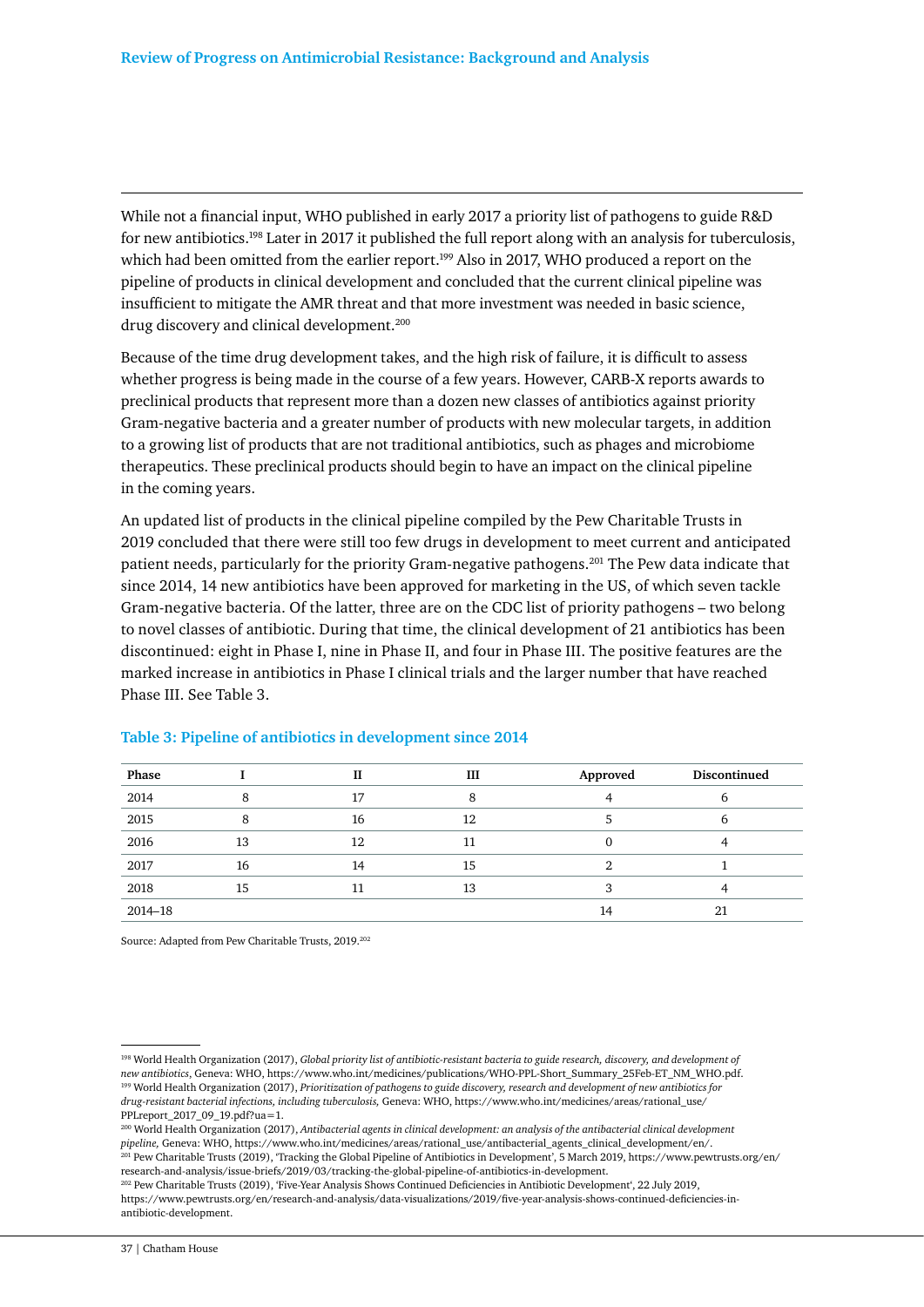#### Conclusion

It can be concluded that there have been positive developments in the funding of early-stage research and significantly more funding from a variety of sources has been attracted into the field, if not quite on the scale envisaged by the Review. However, there is limited evidence that the pipeline of products in development has significantly improved, particularly with respect to new classes of antibiotics needed to address identified priority pathogens. Moreover, as discussed in the next section, there remains a massive problem in financing later-stage development and in bringing promising products to marketing approval and beyond.

### **Better incentives to promote investment in new drugs and existing ones**

The Review called for a new system of 'market entry rewards' to provide lump-sum payments to successful developers of new antibiotics that meet a specified medical need and recommended that such a system be supra-national. It highlighted the particular need to incentivize new treatment regimens for tuberculosis. It also recommended harmonization and simplification of regulatory systems and the development of 'clinical trial networks' to reduce the time and cost of bringing new drugs to market.

It appears that the Review report was the first report to coin the phrase 'market entry rewards' as a way to describe a reward system that delinked the recovery of R&D costs from the volume of sales of the product. However, the idea behind it had been developed several years earlier in a different context – as a means to incentivize R&D while also facilitating access to new medicines, particularly in developing countries. In 2008, WHO member states endorsed consideration of 'a range of incentive schemes for research and development, including … the delinking of the costs of research and development and the price of health products … with the objective of addressing diseases that disproportionately affect developing countries'*.* <sup>203</sup> In the context of AMR, the idea is similar in that public money would be used to reward R&D, thus providing incentives to the private sector to develop new antibiotics while also removing the incentive for companies to promote sales of antibiotics (in ways that might promote AMR) in order to recover R&D costs. Various authors prior to the Review analysed the different pull (and push) options to stimulate R&D on new antibiotics.<sup>204</sup> In 2015, a working group at Chatham House produced a report that called for a new business model for antibiotics where the return on investment in R&D is delinked from the volume of sales and offered ideas as to how such a global effort could be implemented.<sup>205</sup>

Since the Review, the 2017 Boston Consulting Group (BCG) report referred to earlier in this paper made a number of detailed proposals for funding and incentive schemes that drew on and extensively referenced the work of the Review. In 2018, DRIVE-AB, a project established under the EU's Innovative Medicines Initiative, *inter alia*, to develop and cost new economic models to promote antibiotic

<sup>203</sup> World Health Organization (2011), *Global Strategy and Plan of Action on Public Health, Innovation and Intellectual Property*, Geneva: WHO, https://www.who.int/phi/publications/Global\_Strategy\_Plan\_Action.pdf.

<sup>204</sup> Mossialos, E., Morel, C. M., Edwards, S., Berenson, J., Gemmill-Toyama, M. and Brogan, D. (2010), *Policies and incentives for promoting innovation in antibiotic research,* Copenhagen: European Observatory on Health Systems and Policies, http://www.euro.who.int/\_\_data/assets/ pdf\_file/0011/120143/E94241.pdf; Towse, A. and Sharma, P. (2011), *Incentives for R&D for New Antimicrobial Drugs*, London: Office of Health Economics, https://www.ohe.org/publications/incentives-rd-new-antimicrobial-drugs#.

<sup>205</sup> Clift, C., Gopinathan, U., Morel, C., Outterson, K., Røttingen, J-A. and So, A. (2015), *Towards a New Global Business Model for Antibiotics: Delinking Revenues from Sales*, Chatham House Report, London: Royal Institute of International Affairs, https://www.chathamhouse.org/ publication/towards-new-global-business-model-antibiotics-delinking-revenues-sales.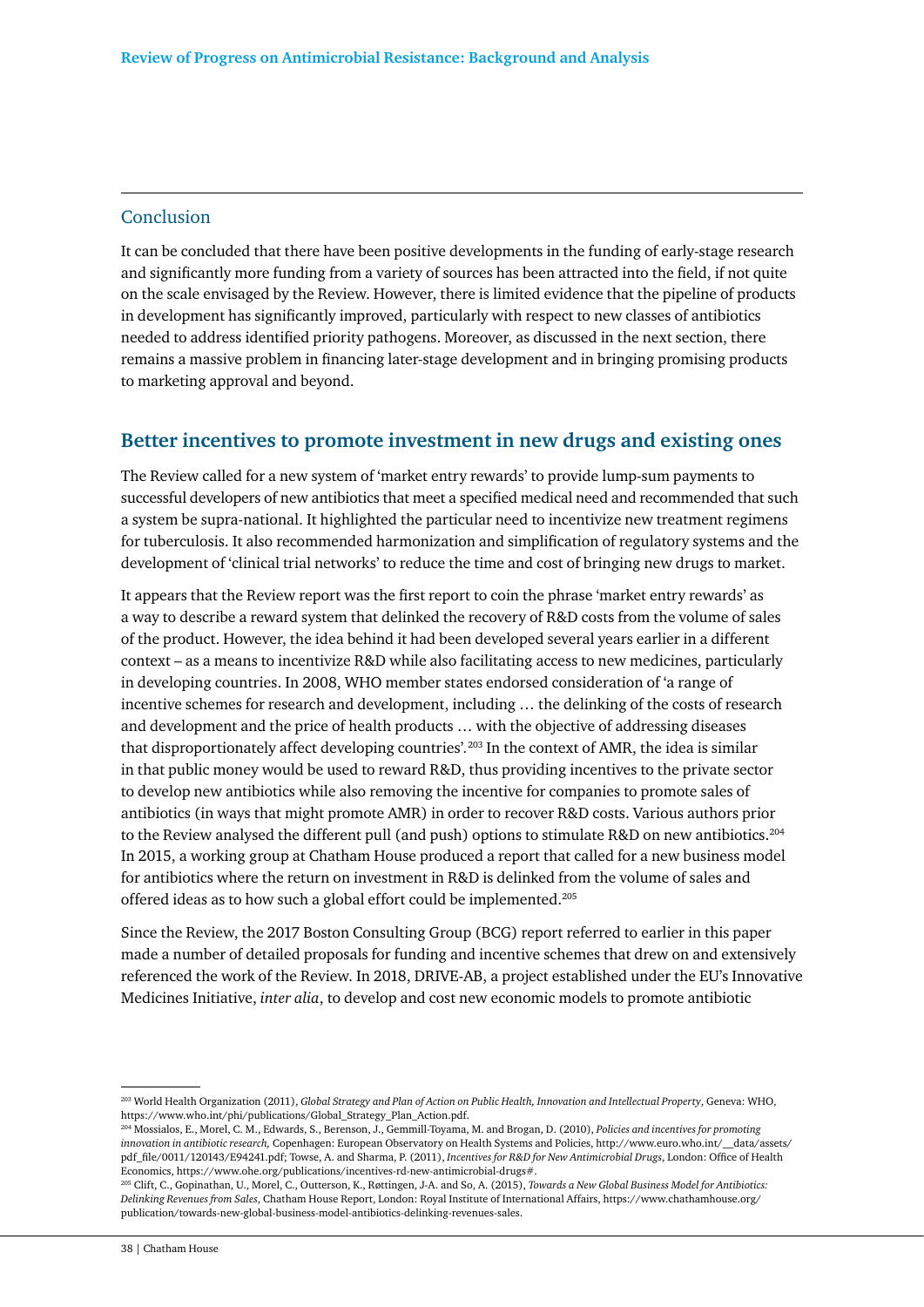innovation and sustainable use, published its final report.206 DRIVE-AB mainly focused on the ways in which a 'market entry reward' system could work and also extensively referenced the work of the Review.

As noted, the problem with the Review's recommendations on market entry rewards, as subsequently elaborated in different ways by BCG and DRIVE-AB, is that they have not been taken forward politically, at the level of the G20 or G7, in any meaningful sense. There seems to be a lack of collective political will to take the first concrete step towards establishing global mechanisms for managing and financing a new business model along the lines proposed by the Review and others. A concrete step would, for instance, be a high-level group tasked with establishing the parameters of such a scheme and consulting widely with interested countries and other stakeholders to generate a degree of consensus on ways forward. There was hope that the Global AMR R&D Hub might be such a vehicle, but this has not yet proved to be the case. It remains to be seen whether there will be a positive response from the latest G20 suggestion that interested G20 members and the Global AMR R&D Hub should analyse push and pull mechanisms to identify the best models for AMR R&D and report back to relevant G20 ministers.

In the absence of positive movement at the global level, there have been a number of relevant initiatives at the national level. The UK is currently in the process of developing a new system of paying for antibiotics based on subscription – the so-called Netflix model where payments are unrelated to actual use.<sup>207</sup> This is seen as a first step towards a system that would stimulate R&D, as it potentially allows companies to make a return on their investments in R&D irrespective of use. The UK government emphasizes that this is an important first step but notes that it will only address global market failure if other countries are prepared to do the same.<sup>208</sup> The system therefore could act as a market entry reward whereby payments are made annually for new antibiotics that meet specified criteria. But exactly how it will work with existing products and at what level payments are set will be critical factors in determining its likely impact on R&D investment. The model resembles existing schemes introduced in Australia and some US states that are rather differently designed to maximize access to expensive hepatitis C drugs.<sup>209</sup>

# The UK is currently in the process of developing a new system of paying for antibiotics based on subscription – the so-called Netflix model where payments are unrelated to actual use.

Similar ideas were proposed in 2018 by the US Commissioner of Food and Drugs – the head of the US Food and Drug Administration (FDA) – to incentivize product development and stewardship by delinking revenues from use.<sup>210</sup> In August 2019, the US announced new rules for rewarding antibiotic producers. The rules for an existing scheme (New Technology Add-on Payments) were liberalized

<sup>206</sup> DRIVE-AB (2018), *Revitalizing the antibiotic pipeline: Stimulating innovation while driving sustainable use and global access*, London: Drive-AB, http://drive-ab.eu/wp-content/uploads/2018/01/CHHJ5467-Drive-AB-Main-Report-180319-WEB.pdf.

<sup>207</sup> *Economist* (2019), 'The antibiotic industry is broken', 4 May 2019, https://www.economist.com/leaders/2019/05/04/the-antibioticindustry-is-broken.

<sup>208</sup> Department of Health and Social Care (2019), 'Development of new antibiotics encouraged with new pharmaceutical payment system', 9 July 2019, https://www.gov.uk/government/news/development-of-new-antibiotics-encouraged-with-new-pharmaceutical-payment-system. 209 Rosenberg, T. (2019), 'Treat Medicines Like Netflix Treats Shows', *New York Times,* 5 March 2019, https://www.nytimes.com/2019/03/05/ opinion/can-netflix-show-americans-how-to-cut-the-cost-of-drugs.html.

 $^{10}$  Food and Drug Administration (2018), 'Statement from FDA Commissioner Scott Gottlieb, M.D., on FDA's efforts to foster discovery and development of new tools to fight antimicrobial-resistant infections', 12 June 2018, https://www.fda.gov/newsevents/newsroom/ pressAnnouncements/ucm610503.htm.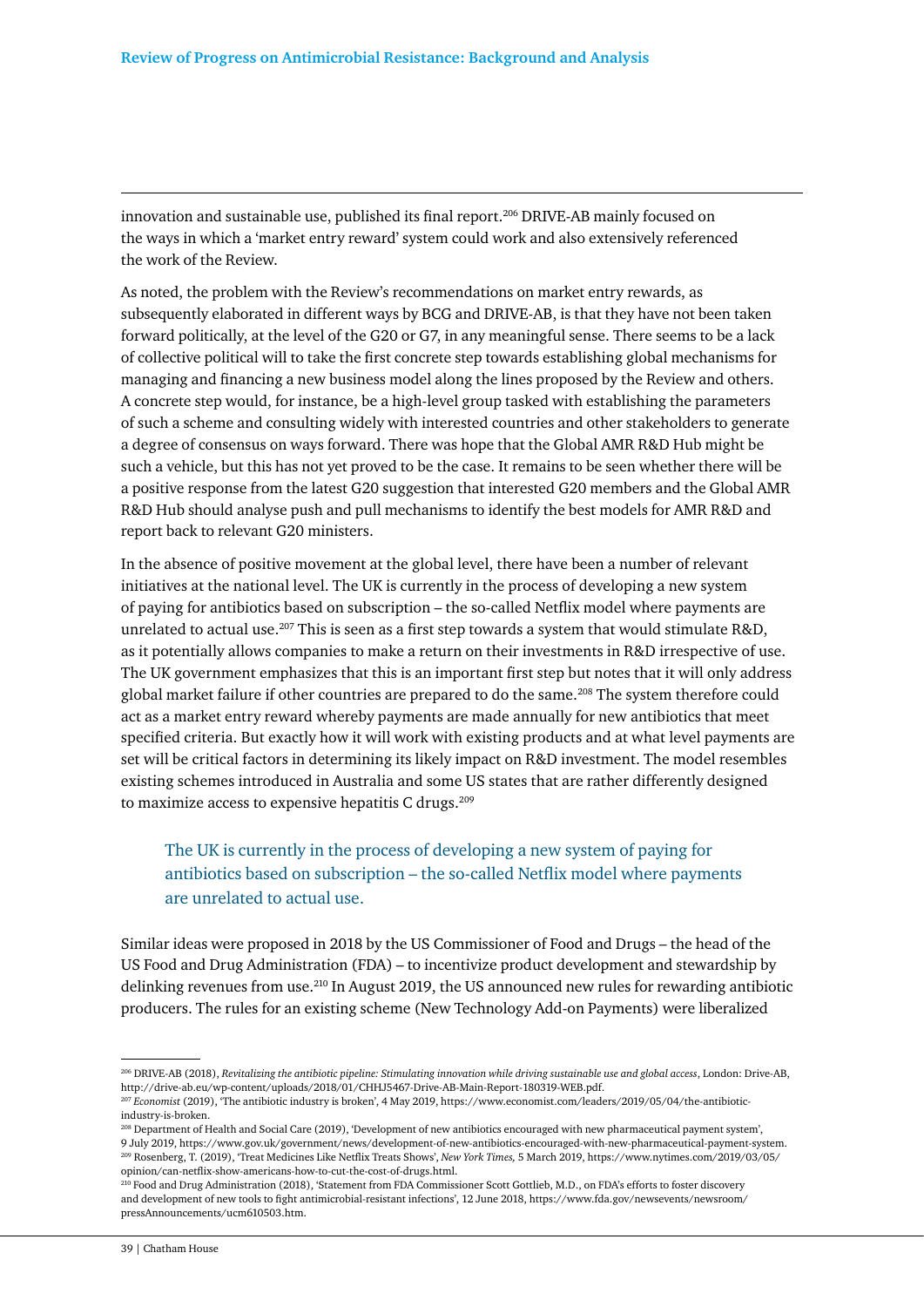to increase the price supplement offered to new innovations (from 50 per cent to 75 per cent) and replace the restriction on products that could not demonstrate superiority over existing treatments provided they are registered as qualified infectious disease products (QIDPs) under the 2012 Generating Antibiotic Incentives Now (GAIN) Act. The classification of 18 infectious disease conditions (ICD-10 codes) was also altered to allow higher payments to hospitals for treating patients affected by resistance.211 The US government also asked for input for the following year's rulemaking process, with a view to removing hospital-administered antibiotics from the Diagnosis-Related-Group bundled payment. Legislation to that effect has also been introduced in Congress in the DISARM Act.<sup>212</sup> But it should be noted that these US changes are reimbursement reforms, not a delinked market entry reward. They still depend on volume to drive revenues, which is difficult in an environment with strong antimicrobial stewardship. US legislation is currently being prepared to create a robust market entry reward fully congruent with the goals of the Review, but the political outlook for such legislation is unclear.

In addition to its main recommendations on R&D incentives, the Review also made proposals for complementary fundraising measures:

- An antibiotic investment charge for pharmaceutical companies ('pay or play') whereby all companies would be obliged either to have antibiotic R&D programmes or pay the charge; $^{213}$
- A tax on antibiotics: $214$
- A scheme that would entitle companies that developed specified antibiotics to a marketable voucher either to claim priority regulatory review on another product (as is the case in the US for products for specified tropical diseases) or an entitlement to extended market exclusivity on another product.<sup>215</sup>

The Review acknowledged a number of challenges in implementing all of these proposals. None of these ideas have come to fruition. The Review did not mention the GAIN Act in the US, which provides an extra five years of market exclusivity for QIDPs. A review by the FDA found that many products that qualified for QIDP designation were approved drugs being developed with modifications, such as a new dosage form or new indication, rather than novel classes of antibiotics and that new incentives were required to address this issue.<sup>216</sup>

It needs to be noted that there is not consensus among experts of different shades of opinion that market entry rewards – offering billion-dollar rewards to pharmaceutical companies – are the right answer.<sup>217</sup> Rather than try to recreate through large-scale public funding a 'market' for antibiotics that incentivizes private sector R&D in ways that will compete with, for instance, the returns on products for cancer or hepatitis C, some argue that non-profit organizations should be tasked with

<sup>211</sup> Verma, S. (2019), 'Aligning Payment And Prevention To Drive Antibiotic Innovation For Medicare Beneficiaries', *Health Affairs,* blog, 2 August 2019, https://www.healthaffairs.org/do/10.1377/hblog20190802.505113/full/.

<sup>212</sup> US Congress (2018), 'S.3787 – DISARM Act of 2018', 19 December 2018, https://www.congress.gov/bill/115th-congress/senate-bill/3787/text. 213 O'Neill, J. (2018), 'Pay-or-Play Capitalism', *Project Syndicate*, 8 February 2018, https://www.project-syndicate.org/commentary/pay-or-playcapitalism-corporate-levies-by-jim-o-neill-2018-02?barrier=accesspaylog.

<sup>214</sup> Hollis, A. and Ahmed, Z. (2013), 'Preserving Antibiotics, Rationally', *N Engl J Med.,* 369, pp. 2474–2476, DOI: 10.1056/NEJMp1311479. 215 Outterson, K. and Hollis, A. (2016), 'Funding Antibiotic Innovation With Vouchers: Recommendations On How To Strengthen A Flawed Incentive Policy', *Health Affairs*, 35(5), pp. 784–790, doi:10.1377/hlthaff.2015.1139.

<sup>216</sup> Department of Health and Human Services (n.d.), 'Required by Section 805 of the Food and Drug Administration Safety and Innovation Act Public Law 112-144', https://www.fda.gov/media/110982/download.

<sup>217</sup> Torreele, E. (2019), 'The search for new antibiotics—market based solutions are not the answer', *BMJ,* blog, 11 July 2019, https://blogs.bmj. com/bmj/2019/07/11/els-torreele-fixing-the-wrong-problem-in-the-search-for-new-antibiotics-market-based-solutions-are-not-the-answer/.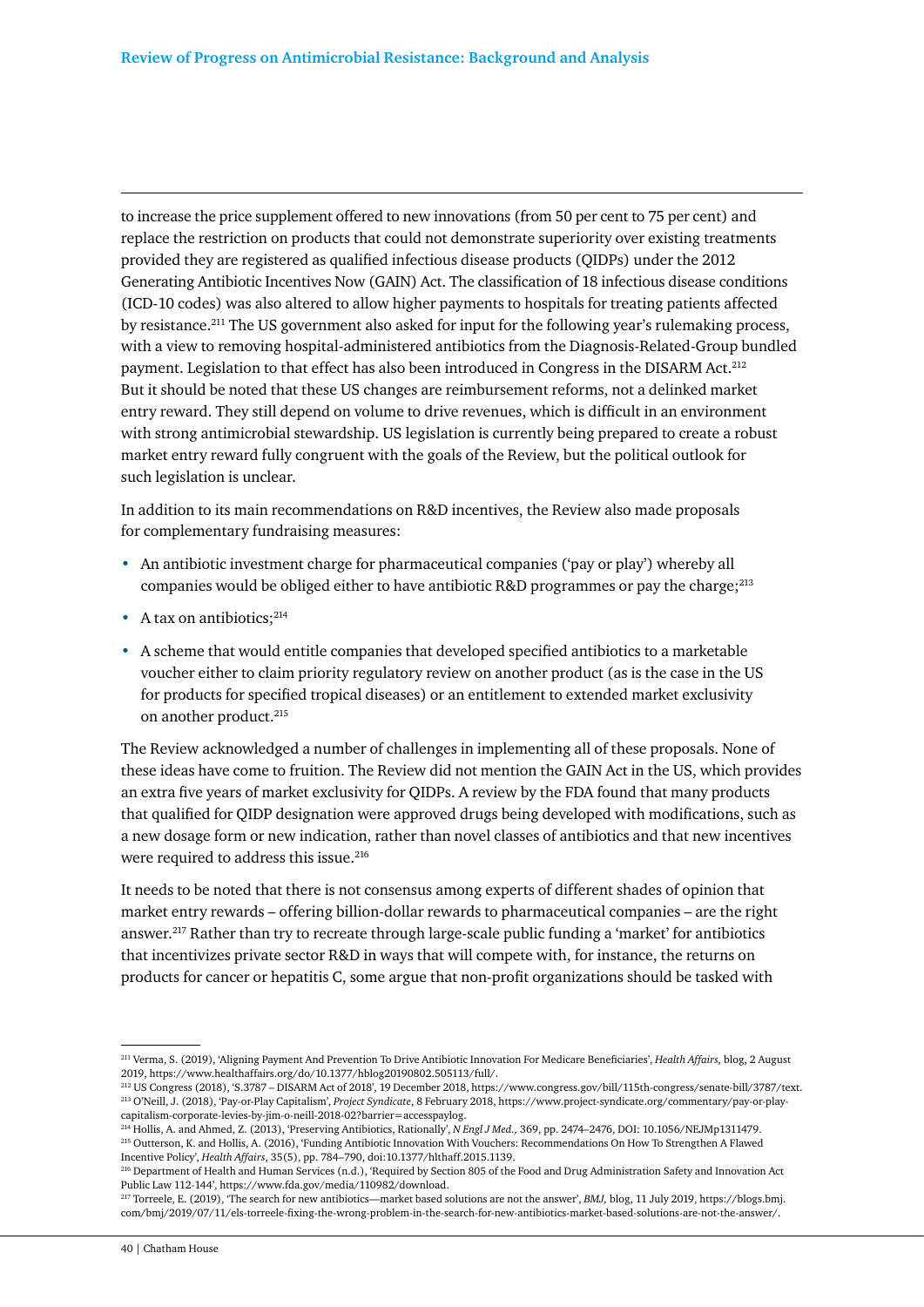the development of new products to fight AMR.218 Others have proposed that state-run companies should undertake antibiotic R&D.219 Yet it is not clear that these approaches, which seek an alternative to reliance on the traditional business model of the pharmaceutical industry, will prove more politically attractive than the market entry rewards proposal. Further work would be required to assess their feasibility, cost and effectiveness and to generate political support. Others argue that the emphasis on stimulating new antibiotic development is misplaced – its primacy in the discourse on AMR risks diverting both resources and attention from social and structural solutions that would reduce infections, antibiotic use and, in the long term, AMR.<sup>220</sup>

Regarding its recommendations for tuberculosis, the Review highlighted the proposal by Médecins Sans Frontières (MSF) of the 3P Project (Pull, Pool and Push), which aimed to combine a *pull* incentive, by rewarding research through prizes, with the *pooling* of intellectual property and data and the use of *push* incentives through research grants.221 The 3P Project was subsequently renamed the Life Prize and was mentioned in the 2018 UN political declaration on the fight against tuberculosis, which noted an estimated \$1.3 billion dollar gap in funding annually for tuberculosis research.222 However, the latest assessment of funding for tuberculosis research notes that 'no governments have yet been willing to put up the money to test alternative innovation models'.223

In relation to regulation, there is considerable activity between key regulatory agencies to improve global harmonization of regulatory pathways for new antibiotics. The Transatlantic Taskforce on Antimicrobial Resistance (TATFAR), a collaboration between the US, EU, Canada and Norway, has a workstream on 'Strategies for improving the pipeline of new antimicrobial drugs'. This includes an action whereby 'regulatory agencies will continue sharing approaches regarding antibacterial drug development to ensure that convergence in the requirements and in the regulation of antibacterial agents is maximized'.224 The European Medicines Agency (EMA) published earlier this year for consultation new guidelines on the evaluation of antibiotics that reflect discussions between regulators in the EU, US and Japan.225

Regarding the Review's recommendations on strengthening clinical trials networks, a business plan is currently being developed with European Commission funding to establish a private-public platform, the European Clinical Research Alliance on Infectious Diseases (ECRAID). ECRAID aims to create a clinical trial network for infectious diseases in hospital care and primary care for adults and children that is focused on carrying out high-quality phase II/III trials on a European scale, but globally connected. ECRAID's vision is to establish a coordinated and permanent European clinical research infrastructure for clinical research on infectious diseases. Built on the foundations laid by the European Commission-funded Combatting Bacterial Resistance in Europe (COMBACTE)226 and the

<sup>222</sup> United Nations (2016), 'Political declaration of the high-level meeting of the General Assembly on the fight against tuberculosis'. 223 Treatment Action Group (2018), *Tuberculosis Research Funding Trends 2005-2017,* New York: Treatment Action Group,

http://www.treatmentactiongroup.org/sites/default/files/tb\_funding\_2018\_final.pdf.

<sup>224</sup> TATFAR (2019), 'Actions & Recommendations', https://www.cdc.gov/drugresistance/tatfar/tatfar-recomendations.html.

225 European Medicines Agency (2019), *Revised guideline aims to strengthen global approach to development of new antibacterial medicines*, London: EMA, https://www.ema.europa.eu/en/news/revised-guideline-aims-strengthen-global-approach-development-new-antibacterial-medicines. 226 COMBACTE (n.d.), 'How it works', https://www.combacte.com/about/.

<sup>218</sup> Neilsen, T., Brass, E. P., Gilbert, D. N., Bartlett, J. G., Spellberg, B. (2019), 'Sustainable Discovery and Development of Antibiotics — Is a Nonprofit Approach the Future?', *New England Journal of Medicine,* 381(6), pp. 503–505, DOI: 10.1056/NEJMp1905589.

<sup>219</sup> *Guardian* (2019), 'Nationalised drug companies may be needed to 'fix antibiotics market'', 27 March 2019, https://www.theguardian.com/ business/2019/mar/27/nationalised-drug-companies-may-be-needed-to-fix-antibiotics-market.

<sup>220</sup> Glover, R., Manton, J., Willcocks, S., Stabler, R. (2019), 'Subscription model for antibiotic development: An unlikely answer to the global crisis in antibiotic resistance', *BMJ,* 366, https://doi.org/10.1136/bmj.l5364.

<sup>221</sup> MSF Access Campaign (2014), 'Out of Step: Deadly implementation gaps in the TB response', October 2014, https://msfaccess.org/sites/ default/files/MSF\_assets/TB/Docs/TB\_report\_OutofstepReport\_ENG\_2014.pdf.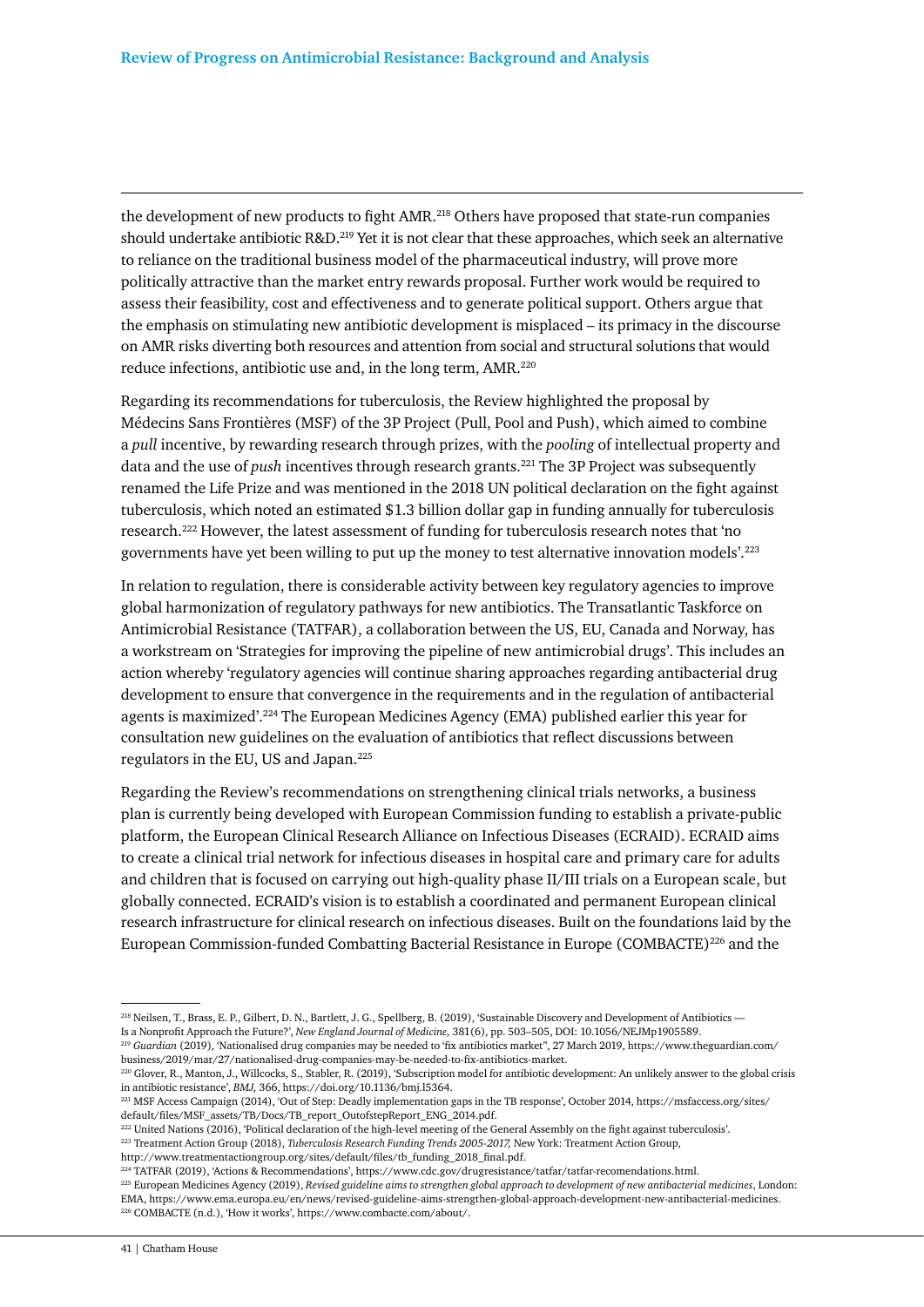Platform for European Preparedness Against (Re-)emerging Epidemics (PREPARE),227 ECRAID will be able to conduct clinical research faster and more easily.<sup>228</sup> The Antibacterial Resistance Leadership Group (ARLG) in the US aims to advance research by building transformational trials that will change clinical practice and reduce the impact of antibacterial resistance and AMR.229

### Conclusion

On the key issue of market entry rewards it is now becoming clear, following the recent G20 meeting in Osaka, that there is little, if any, progress being made towards a substantive outcome while the problems with the market for antibiotics continue to deteriorate, as illustrated by the travails of Achaogen and other biopharmaceutical companies. In the words of Jim O'Neill, 'what the world needs now is action, not empty words'.230 As noted earlier, this applies equally to vaccines and diagnostics, for which companies face similar challenges.

That being the case there is a need to look for, and develop, alternative ways to address the problem of insufficient investment in R&D.

# **Build a global coalition for real action via the G20 and the UN**

The Review recommended that the G20 take the lead on defined aspects of the AMR agenda, particularly on incentives for the development of new antibiotics, vaccines and diagnostics. As noted earlier, the response overall at the level of the G20 has been disappointing.

The Review also recommended that the UN, the Tripartite and governments consider the 'global coordinated structures' required to oversee the development, implementation and operation of global systems of financial support for fighting AMR.

The main activity in this area has been the establishment of the ad hoc Interagency Coordination Group (IACG), which was called for in the UN's 2016 Political Declaration of the High-level Meeting on Antimicrobial Resistance. The IACG published discussion papers in six areas, covering much of the same ground as the AMR Review. In January 2019, it published its draft recommendations for public discussion and its final report was published in April 2019.<sup>231</sup> It made 14 recommendations for action but with respect to governance its main recommendation was the urgent establishment of a 'One Health Global Leadership Group on Antimicrobial Resistance' supported by a small secretariat. The Group would consist of past and present political leaders, heads of UN and international agencies and the regional banks, and other prominent global leaders in relevant fields. This group would be complemented by an Independent Panel on Evidence for Action against Antimicrobial Resistance, along the lines of the Intergovernmental Panel on Climate Change (IPCC). Finally, it recommended that work on the Global Development and Stewardship Framework to Combat Antimicrobial Resistance be expedited.232 This had been called for in the 2015 World Health Assembly resolution

<sup>227</sup> Platform for European Preparedness Against (Re-)emerging Epidemics (n.d.), https://www.prepare-europe.eu/.

<sup>228</sup> European Clinical Research Alliance on Infectious Diseases (n.d.), https://www.ecraid.eu/.

<sup>229</sup> Antibacterial Resistance Leadership Group (n.d.), 'About the ARLG', https://arlg.org/about-the-arlg.

<sup>230</sup> O'Neill, J. (2019), 'Does the G20 Still Matter?', *Project Syndicate,* 16 July 2019, https://www.chathamhouse.org/expert/comment/doesg20-still-matter.

<sup>231</sup> Interagency Coordination Group on Antimicrobial Resistance (2019), *No Time to Wait: Securing the future from drug-resistant infections*, https://www.who.int/antimicrobial-resistance/interagency-coordination-group/final-report/en/.

<sup>232</sup> World Health Organization (2018), *Global Framework for Development & Stewardship to Combat Antimicrobial Resistance*, Geneva: WHO, https://www.who.int/phi/news/WHO\_OIE\_FAO\_UNEP\_Working\_paper\_of\_the\_framework\_FINAL.pdf?ua=1.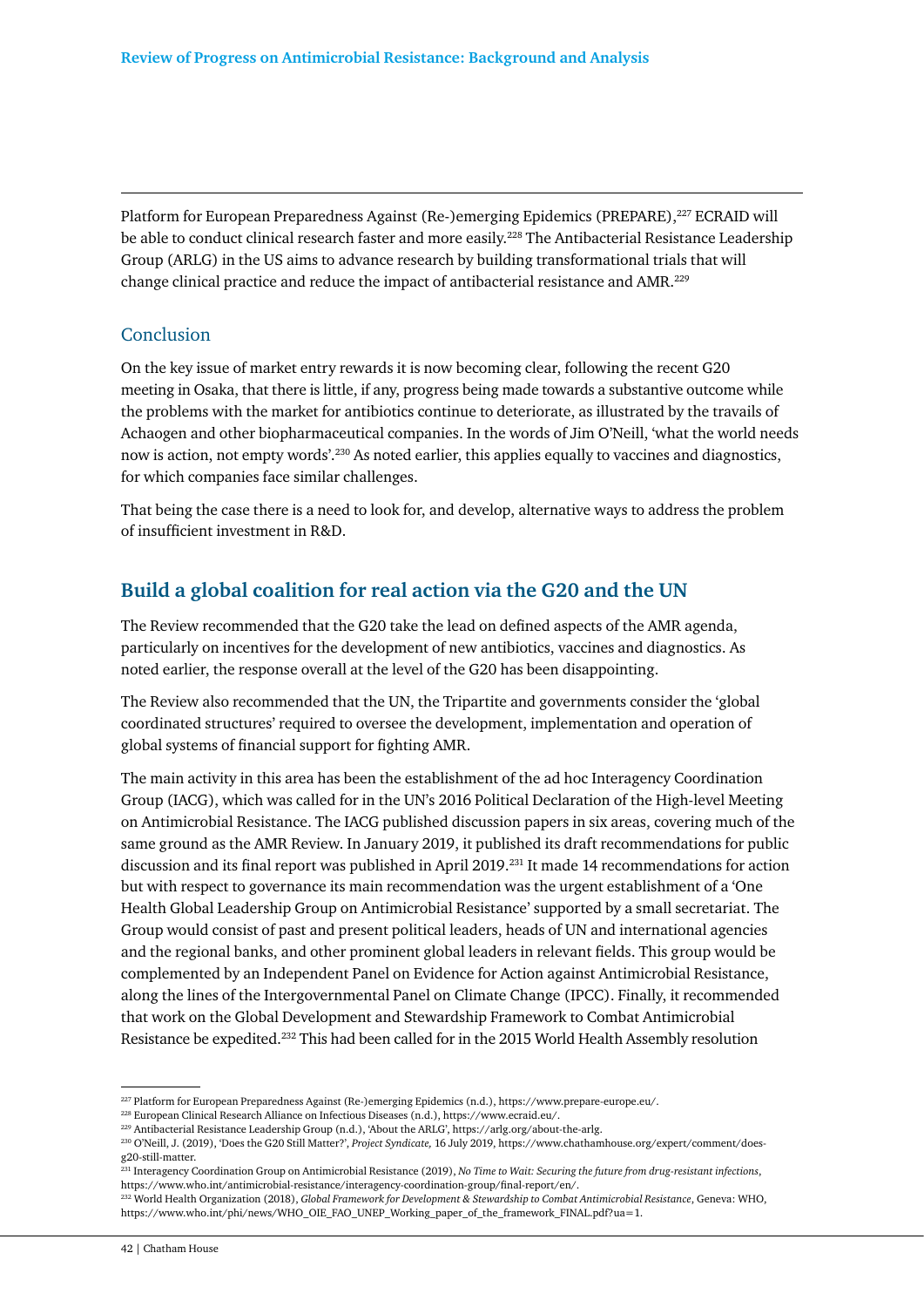adopting the Global Action Plan and reiterated by the 2016 UN Political Declaration. The IACG said consideration should be given to the need for new binding or non-binding international instruments, while also noting that debates on the issue should not detract from addressing already agreed priorities for action.

The Review also recommended that stakeholders work together to identify sustainable funding mechanisms to finance a long-term global response to AMR – including hypothecated revenues from new sources such as taxes on antibiotic use or healthcare products. A recent, possibly significant, development is the establishment of an AMR Multi-Partner Trust Fund, with an initial funding of \$5 million from the Netherlands. It aims to scale up efforts to support countries to counter the immediate threat of AMR.233

#### Conclusion

The UN Secretary-General has thus far not responded publicly to the recommendations of the IACG report. One possible concern is that both the new bodies proposed – the Leadership Group and the Independent Panel – sound, as described, rather unwieldy. There is a danger that they might become a forum for more talk rather than action. It is also not encouraging that discussions on the Global Development and Stewardship Framework that was originally called for in the 2016 UN Declaration have so far been inconclusive. Furthermore, the Global AMR R&D Hub, the only concrete innovation in global AMR governance, appears to have failed to find an effective role.

However, there are signs that the Tripartite agencies are mobilizing. A secretariat has been formally established, based in WHO but including staff designated by the FAO and OIE in Rome and Paris. The hope is that it can become the driving force for converting words into action and have a much greater operational role and impact than hitherto.

<sup>233</sup> World Health Organization (2019), 'New Multi-Partner Trust Fund launched to combat antimicrobial resistance globally', 19 June 2019, https://www.who.int/news-room/detail/19-06-2019-new-multi-partner-trust-fund-launched-to-combat-antimicrobial-resistance-globally.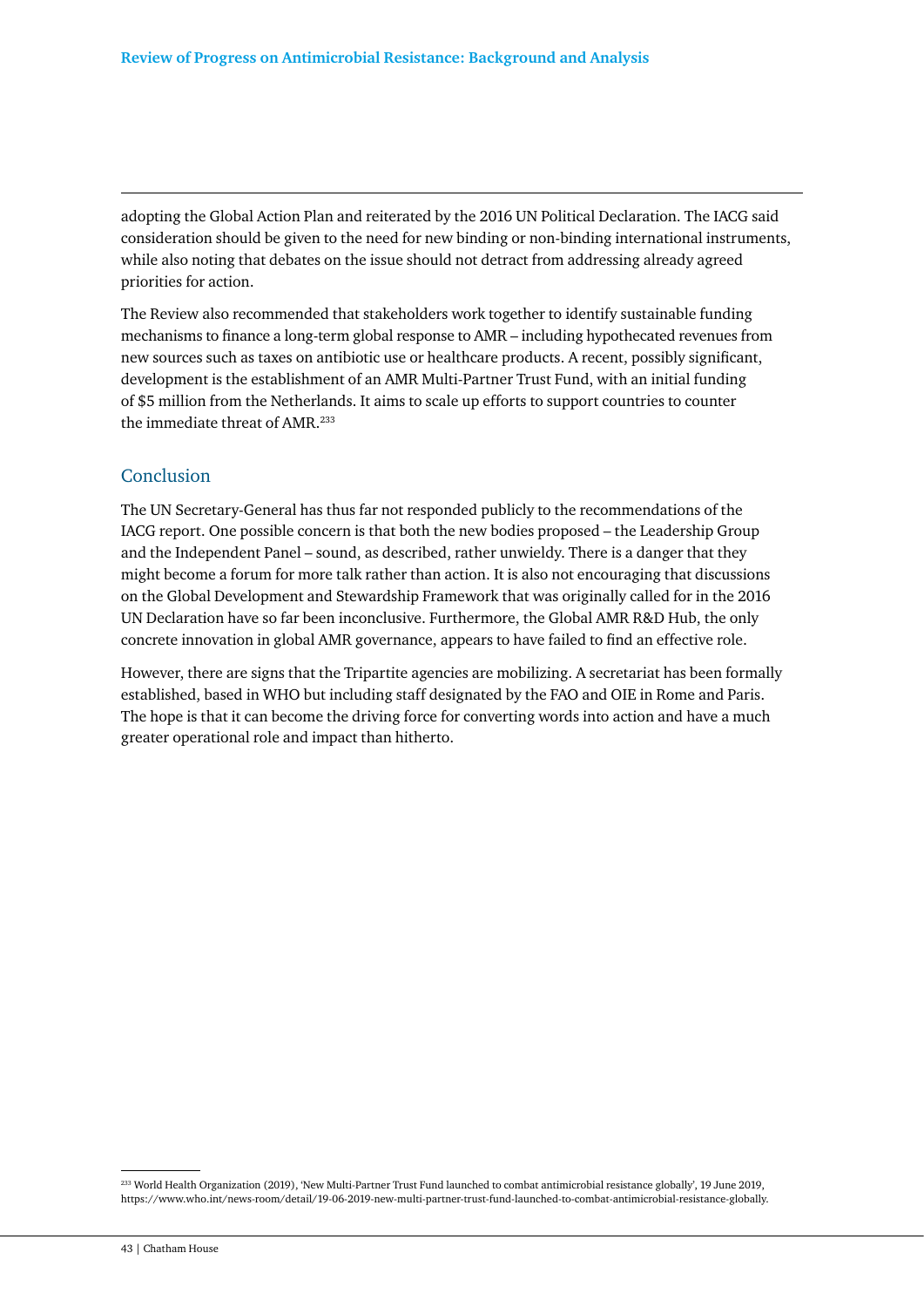# 3. Final Comments

The Review on Antimicrobial Resistance has had a global impact: as an advocacy tool, in raising the profile of AMR on the international agenda, and in helping to stimulate a number of new initiatives, in particular relating to funding early-stage research and the numbers of researchers involved in it. But there has been very little progress in its central and most expensive recommendations for transforming R&D incentives for antibiotics, vaccines and diagnostics.

There has been significant progress in reducing antibiotic use in agriculture, particularly in highincome countries, but there is a long way to go in LMICs. There has been progress in awareness raising but questions remain about its impact and effectiveness in changing behaviour. Proposals to restrict over-the-counter sales of antibiotics, as recommended by the Review, have foundered in the face of the realities of living conditions and access to healthcare in LMICs.

A major reason for the use of antibiotics in LMICs is the prevalence of unhygienic conditions, in the community and in healthcare facilities. These conditions contribute to infection and limit the impact of messages about awareness and infection prevention and control. A greater emphasis on investments in water, sanitation and housing will be central to reducing reliance on antibiotics in LMICs in the longer term. This agenda should inform the operations of governments and funding agencies such as the IMF and the World Bank. Providing quality healthcare to all and moving towards universal health coverage in LMICs will be crucial in addressing both adequate access to antibiotics and restricting over-the-counter sales.

Investments have been made in improving surveillance of antibiotic use and resistance, particularly for humans, but much more effort is required to create surveillance systems that provide data sufficiently accurate to influence policy and action. This applies also to antibiotics and resistant genes circulating in the environment.

The innovations being introduced in the global governance of AMR need to lead to action rather than more words.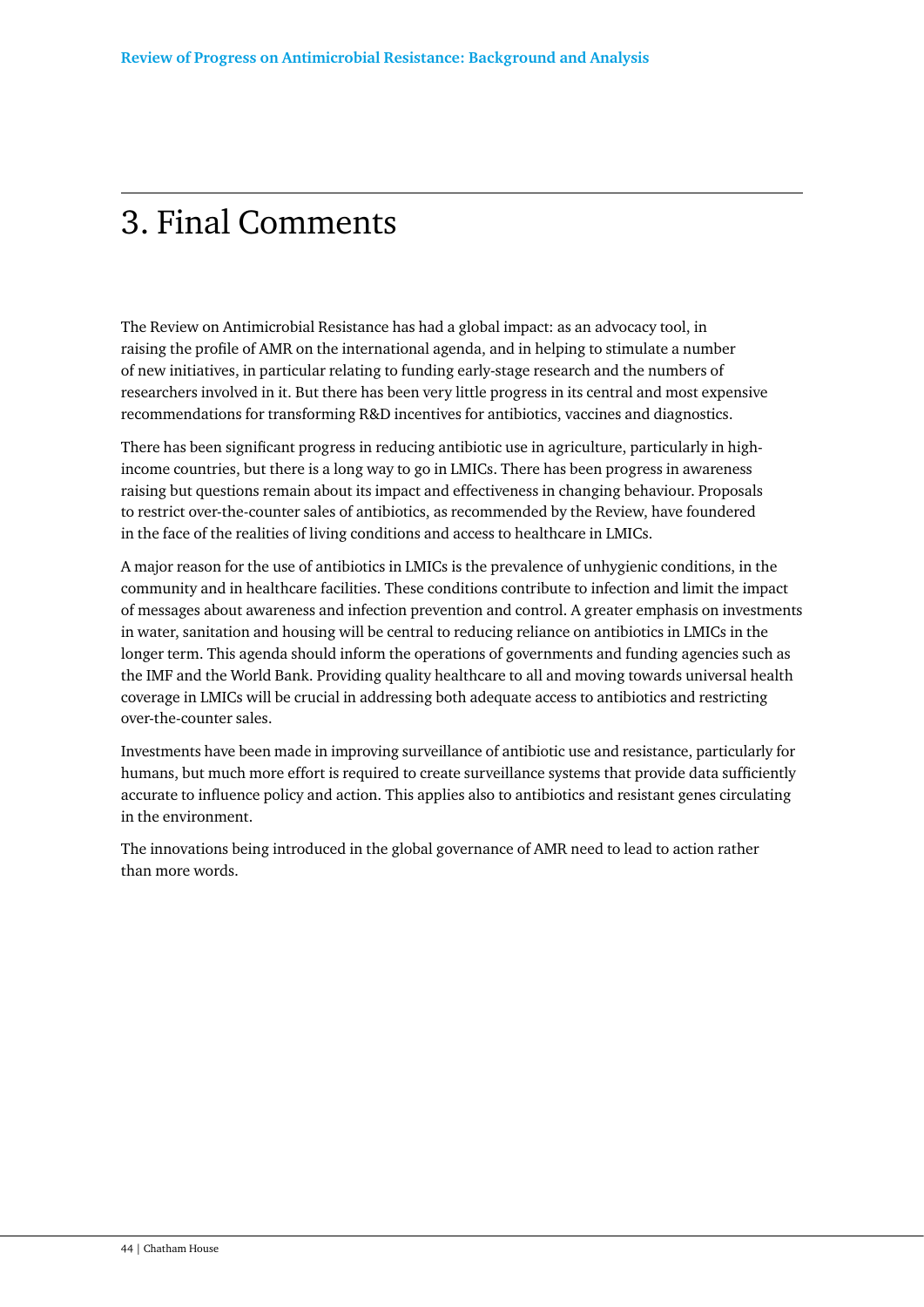# Annex 1

# **Participants at the Roundtable held at the Wellcome Trust on 2 May 2019**

- Jim O'Neill (Chatham House)
- James Anderson (GSK)
- Manica Balasegaram (GARDP)
- Hanan Balkhy (WHO)
- Peter Borriello (UK Veterinary Medicines Directorate)
- Charles Clift (Chatham House)
- Thomas Cueni (IFPMA)
- Sally Davies (IACG Co-Convenor)
- Elisabeth Erlacher-Vindel (OIE)
- Alyson Fox (Wellcome Trust)
- Haileyesus Getahun (WHO)
- Herman Goossens (University of Antwerp)
- Nina Grundmann (IFPMA)
- David Heymann (Chatham House)
- Tim Jinks (Wellcome)
- Cassandra Kelly (FIND)
- Jeremy Knox (Wellcome)
- Nana Kuo (UN)
- Marlieke de Kraker (HUG)
- Joakim Larsson (University of Gothenburg)
- Maria Lettini (FAIRR Initiative)
- Juan Lubroth (FAO)
- Estelle Mbadiwe (GARP, CDDEP, Nigeria)
- Donal Murphy (NOAH)
- Louise Norton-Smith (UK DHSC)
- Kevin Outterson (CARB-X, Boston University)
- Jo Raven (FAIRR Initiative)
- John H Rex (AMR Solutions)
- Jay Varma (Africa CDC)
- Ed Whiting (Wellcome)
- Ghada Zoubiane (Wellcome)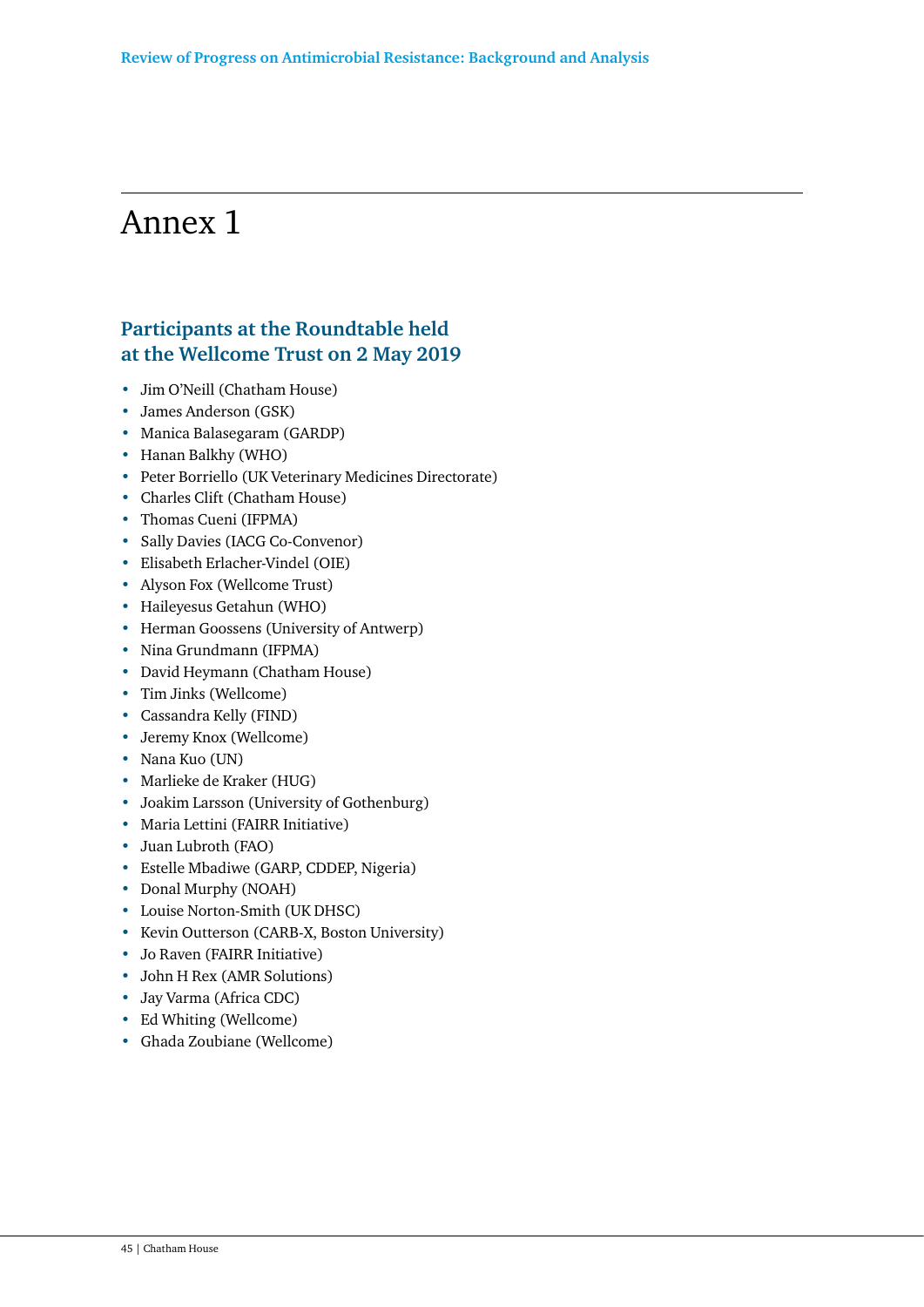# Annex 2

# **Recommendations of the Review on Antimicrobial Resistance**

### 1. A massive global public awareness campaign

- 1.1 With leadership from an appropriate global body, establish an internationally-coordinated public awareness campaign to improve public understanding of the problems of drug resistance and support positive behaviour change regarding antibiotic use. Whilst globally consistent in its overall message, this should be delivered at country or regional level, with the message and the medium (e.g. social media, broadcast advertising, celebrity endorsement) tailored to local and regional norms.
- 1.2 At a country level, establish robust regulations to prevent the sale of antibiotics and other antimicrobials 'over-the-counter' (OTC) without a prescription, and ensure that these are properly enforced. Such policies to be locally-tailored to recognise instances where OTC sales may be only means of accessing antimicrobials – but where this is the case, provision of proper, clinician-led access should be a priority.
- 1.3 Global organisations (including the WHO, INTERPOL and World Customs Organization) to ensure a robust and internationally-coordinated effort to prevent cross-border sales of antimicrobials over the internet without prescription. This should be supported by outright bans on non-prescription internet sales at country level.

# 2. Improve hygiene and prevent the spread of infection

- 2.1 Governments, insurers, regulators and other healthcare system leaders should embed infection prevention and control (IPC) as a top priority at all levels within healthcare systems, using defined healthcare-associated infection (HCAI) reduction goals as the basis for targets, incentives and other performance management measures.
- 2.2 Public and philanthropic funding bodies to support improvements in funding for studies that demonstrate the effectiveness and cost-effectiveness of novel IPC interventions in health and care settings, and measures to induce positive behaviour change by clinicians and other healthcare workers.
- 2.3 Governments of low and middle-income countries should ensure that the benefits of improved public health and reduced antimicrobial resistance are properly factored into investment decisions about improved access to water and sanitation infrastructure.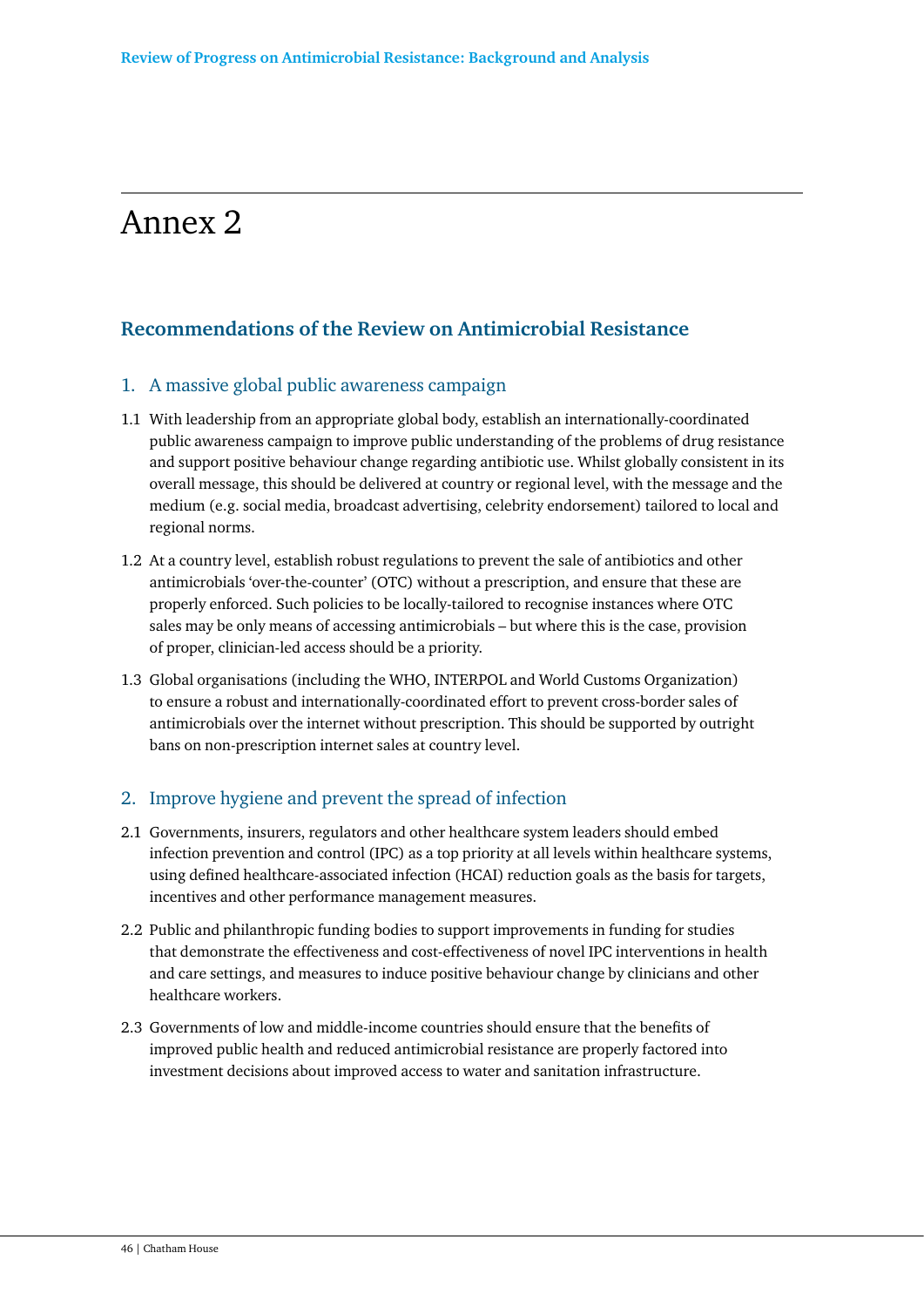### 3. Reduce unnecessary use of antimicrobials in agriculture and their dissemination in the environment

- 3.1 The G20 and UN, with input from the WHO, FAO and OIE, should lead urgent global efforts to improve the collection and use of surveillance data regarding the use of antibiotics in agriculture, and the emergence and spread of drug-resistant microbes amongst animals. This should be prioritised over the next two years to inform targets to reduce unnecessary use of antibiotics starting in 2018.
- 3.2 International institutions with the relevant experience should undertake now a detailed economic analysis of the transition costs associated with lowering the use of antibiotics in farming across different regions and countries – particularly those in low and middle-income settings, where less analysis has been done to date.
- 3.3 The WHO, FAO and OIE should, as a matter of urgency, convene a global group of experts, working across the relevant regulatory bodies and international organisations, to agree a single, harmonised list of those antibiotics most critical to human health. This would help to inform those antibiotics that should be banned or restricted from use in agriculture.
- 3.4 Food producers and retailers to take steps should improve transparency for consumers regarding the use of antibiotics in the meat that we eat, to enable better informed decisionmaking by customers. As part of this we call on major producers, retailers and regulators to agree standards for 'responsible use', to be used as the basis for an internationally-recognised label, or used by existing certification bodies.
- 3.5 In 2018, defined targets should be established at the country level to reduce unnecessary use of antibiotics in agriculture. There will not be a one-size-fits-all target, but all countries need to play their part in reducing use. An international panel of experts will be needed to guide the design of these targets and help countries implement them, alongside support from the WHO, FAO and OIE. Our suggestions on how they could be formulated: targets could be set over 10 years, with milestones to ensure regular progress, for reductions in total agricultural usage of antibiotics. These could be defined on the basis of milligrams of antibiotic used per kilogram of meat or fish production, with consideration given to appropriate variation by species. 50 mg/kg would be a reasonable objective for many high-income countries, but each country will need to have and regularly review their own ambitious targets.
- 3.6 Global bodies/national governments and regulators should establish evidence-based, enforceable targets for maximum levels of antimicrobial active pharmaceutical ingredient (API) discharge associated with the manufacture of pharmaceutical products.
- 3.7 Pharmaceutical companies should improve monitoring of API emissions from directly-operated manufacturing facilities as well as those of third party suppliers, and support the installation of proper waste processing facilities to reduce or eliminate API discharge. Such efforts should be based in voluntary, transparent and auditable commitments, with a globally-consistent 'quality mark' applied to end products produced on 'environmentally responsible' basis.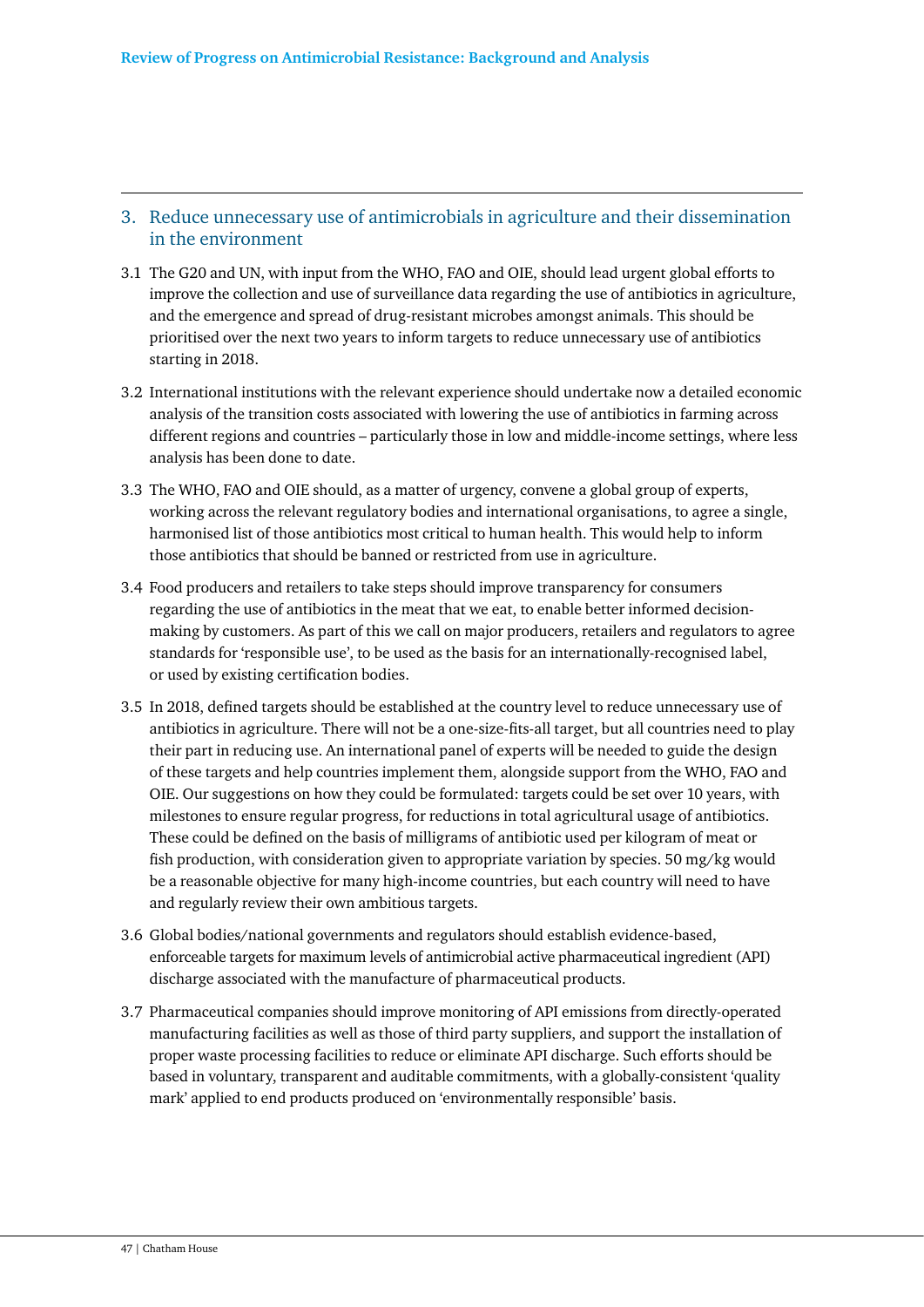#### 4. Improve global surveillance of drug resistance in humans and animals

- 4.1 WHO to provide global leadership and coordination to efforts supported from governments, regional organisations, and philanthropic organisations – to establish a global surveillance system to monitor the emergence and spread of drug-resistant infections.
- 4.2 National governments/regulators and globally-representative bodies to initiate work to incentivise and remove barriers to the safe, secure and appropriate sharing of data of use to global surveillance efforts between public and private organisations on a large scale, with a particular view to unleashing the potential of advances in 'big data', cloud computing and machine learning in the coming years.

#### 5 Promote new, rapid diagnostics to cut unnecessary use of antibiotics

- 5.1 In high-income countries, governments, regulators and other health system leaders to support the uptake and use of rapid point-of-care diagnostics in primary and secondary care. Incentives should be considered in high-income countries to facilitate the mandatory use of such tests to support clinical decision-making, where they are available, or the use of up-todate epidemiological data where they are not, by 2020.
- 5.2 In low and middle-income countries, the uptake and use of rapid point-of-care diagnostics to guide the use of antimicrobials should be supported via a globally-administered 'diagnostic market stimulus' system, providing a direct per unit subsidy to diagnostic test manufacturers upon evidence of their product's purchase or use.

### 6 Promote the development and use of vaccines and alternatives

- 6.1 Promote the uptake and use of existing vaccines more widely in humans and animals to save lives and reduce unnecessary antibiotic use, including through the work of Gavi or by initiating comparable new initiatives.
- 6.2 Sustain a viable market for vaccines with the greatest potential in tackling drug resistance. Depending on the characteristics of the vaccines in question, this might be through 'pull' funding using a similar form to existing Advanced Market Commitments (to promote broad uptake in mid to large-sized populations), or as market entry rewards (to ensure availability for smaller populations at high risk).
- 6.3 Some alternatives aim to prevent infection, as vaccines do, others to replace antibiotics as treatment, and still others to make antibiotics more effective or reduce the likelihood of resistance arising by being taken alongside them. We believe that alternatives should be eligible for the same incentives as vaccines or antibiotics, where they fulfill the same role in combating AMR.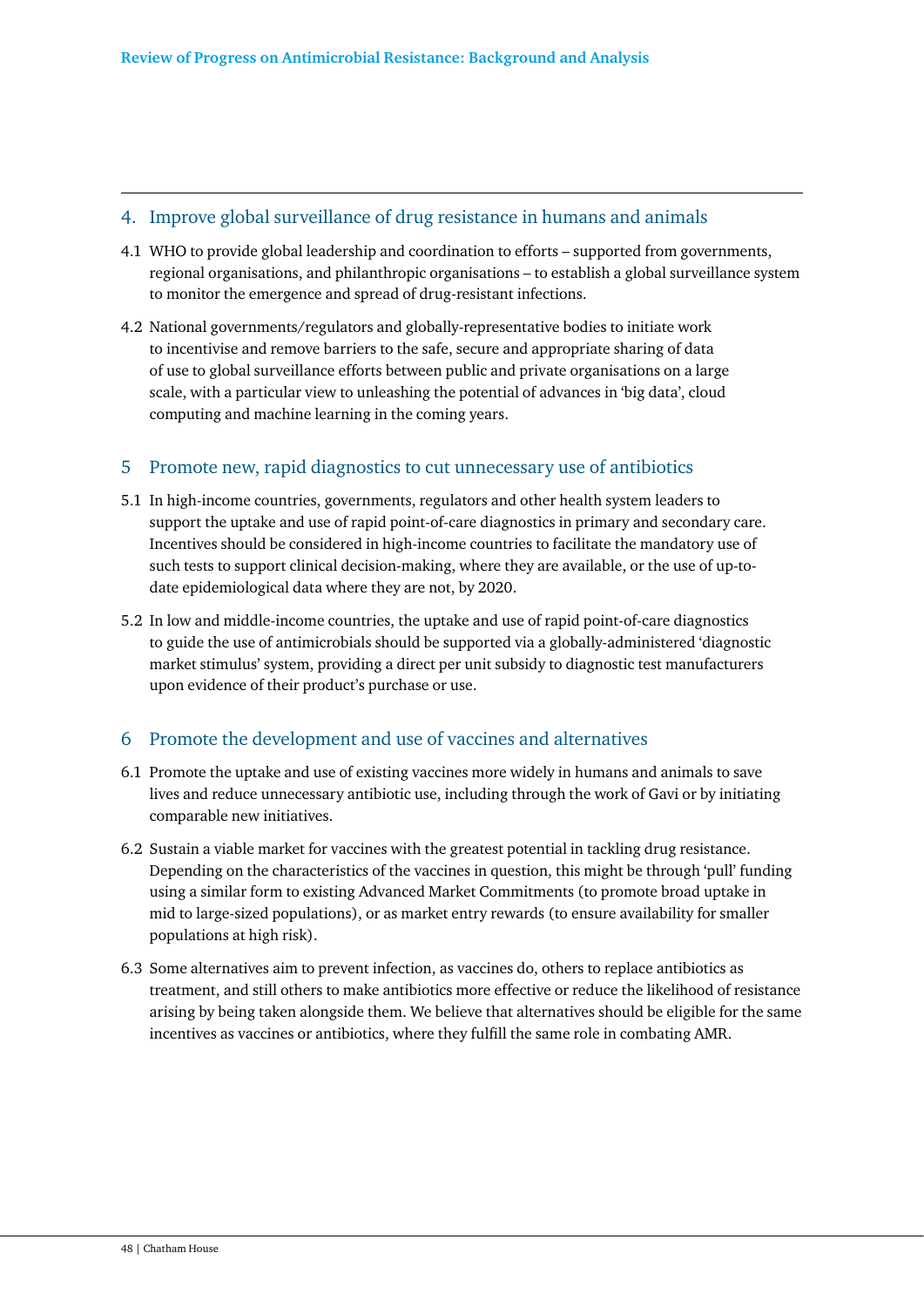### 7 Improve the numbers, pay and recognition of people working in infectious disease

7.1 Governments, healthcare system leaders and private actors (such as clinical professional bodies and academic institutions), should work together to expand funding and training opportunities to increase the number and capacity of healthcare workers on the frontline of fighting resistance, and of academic scientists working in the field. These efforts should extend to considering the pay, recognition and standing of professionals working in fields relevant to AMR within the healthcare, academic, and commercial communities.

### 8 Establish a Global Innovation Fund for early-stage and non-commercial research

8.1 Governments, and public and philanthropic research funding organisations, to collaborate on a global basis to develop a Global Innovation Fund for R&D into new antimicrobials and other related products (including vaccines and diagnostics.) This fund should build on existing bilateral and multilateral arrangements for pooling and coordinating the spending of research funds, but do more to ensure that AMR-related research is properly funded and more proactively targeted towards neglected areas (e.g. re-purposing of older products.)

#### 9 Better incentives to promote investment for new drugs and existing ones

- 9.1 Institute a system of 'market entry rewards' to provide lump-sum payments to the successful developers of new antibiotics that meet a specified unmet medical need. In principle, this should be administered and funded on a supra-national basis, with support for global, affordable, and responsible access to antibiotics at its heart. Detailed work on the design and implementation of such a system should be picked up as a matter of urgency by the appropriate international partners.
- 9.2 Consider the role that such a system of market entry rewards can play in supporting the development of complete treatment regimens for tuberculosis (TB), as a means of 'supercharging' systems of support for TB product development.
- 9.3 Key regulatory agencies should work together to improve the global harmonisation of regulatory pathways for new antibiotics, and explore the possibilities for mutual recognition of regulatory approval across multiple jurisdictions.
- 9.4 Pharmaceutical companies, regulators and healthcare system leaders to work together to institute national and regional 'clinical trial networks' for antibiotics, to streamline the clinical trial process and reduce the costs and duration of antibiotic development.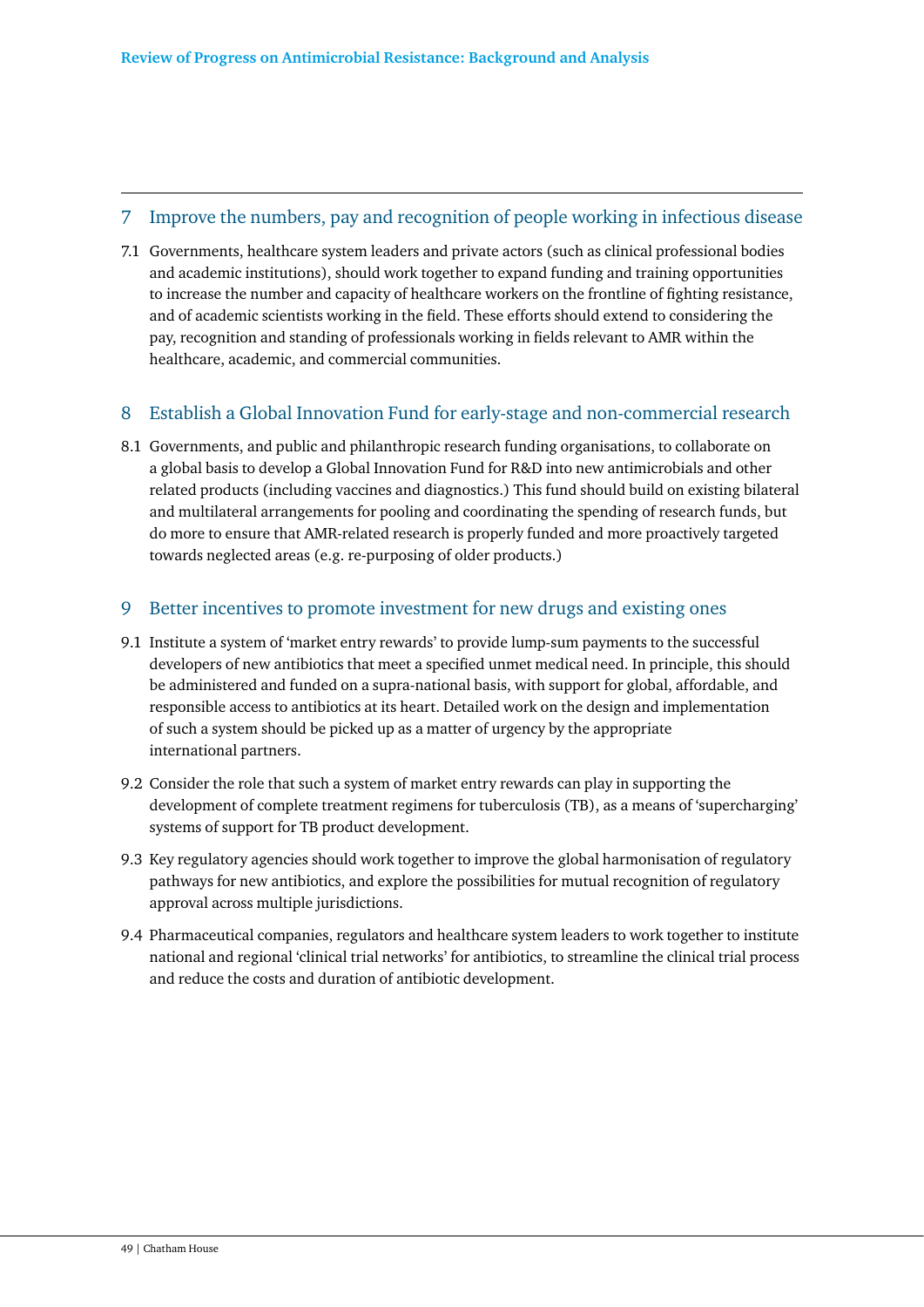#### 10 Build a global coalition for real action – via the G20 and the UN

- 10.1 The G20 group of countries should take leadership on defined aspects of the global response to AMR, particularly work to develop and implement new incentive models to support the development of new antibiotics, diagnostics and vaccines. This should be complementary to wider discussions on the global response to AMR as part of the UN General Assembly, and the continuing efforts of the WHO, FAO and OIE in their respective sectors.
- 10.2 Governments and relevant global bodies to initiate rapid work to consider in detail the global coordinated structures which would be required to oversee the development, implementation, and operation of global systems of financial support for antibiotic and diagnostic development and use.
- 10.3 Governments, industry and relevant global bodies should continue to work together to identify adequate and sustainable global, national and local funding mechanisms for raising the money required to finance a long-term global response to AMR. This should include the exploration of – amongst other options – mechanisms to raise revenue from new sources and on a hypothecated basis, for instance through modest and targeted levies on antibiotic use and/or on the global pharmaceutical, healthcare products, and medical device industries.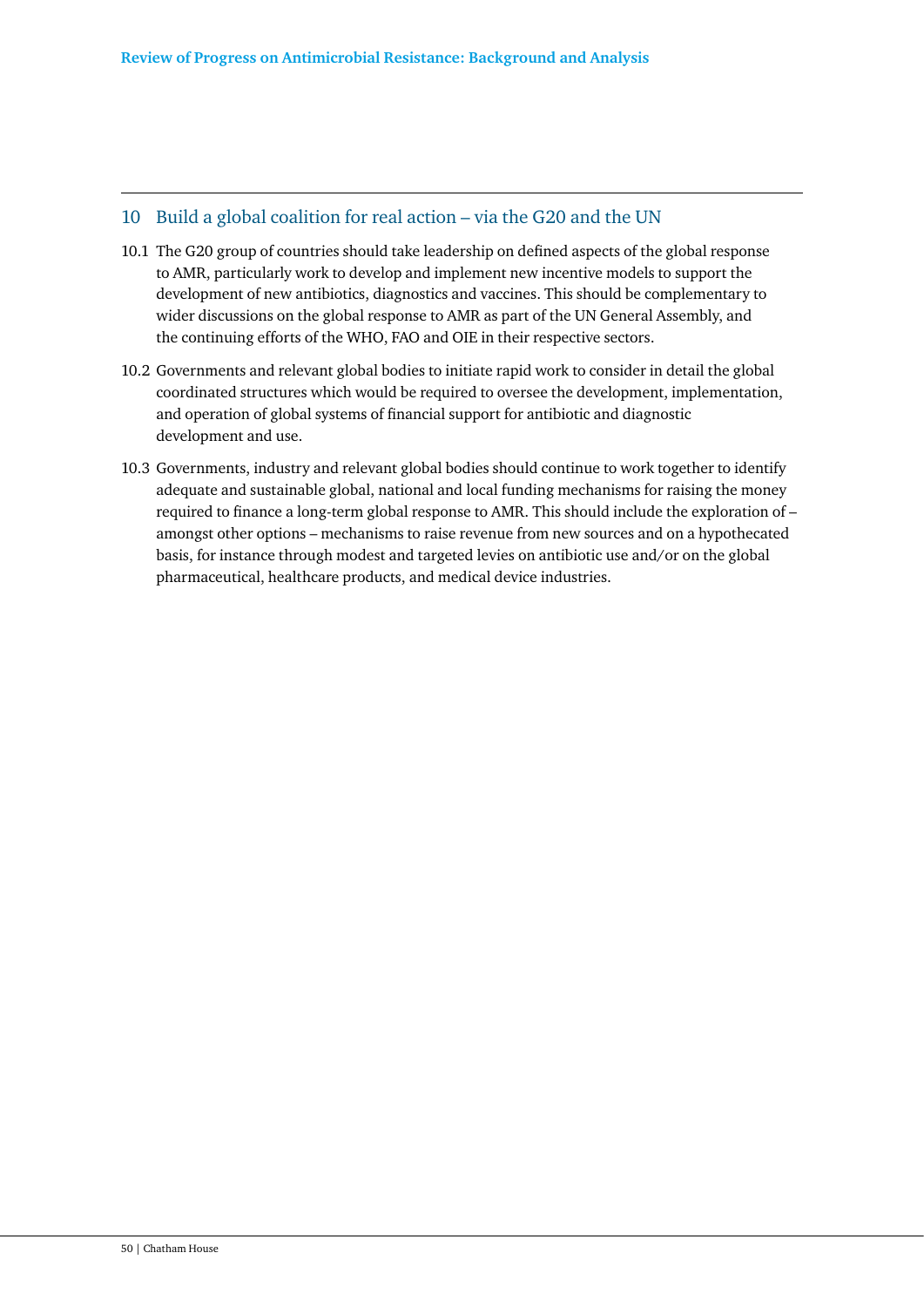# About the Author

**Charles Clift** is a board member of the Medicines Patent Pool, a Swiss charitable foundation seeking to increase access to medicines for people living with HIV and other diseases in developing countries. For a large part of his career he worked as an economist in the UK Department for International Development with experience of working in Kenya, India and the Caribbean.

From 2004 to 2006 he was a staff member of WHO. In addition to his work for Chatham House, he has been a consultant to WHO, UNITAID, the World Intellectual Property Organization, Wellcome and the Access to Medicine Foundation.

His research interests at Chatham House include counterfeit medicines, global health governance and financing, and antimicrobial resistance.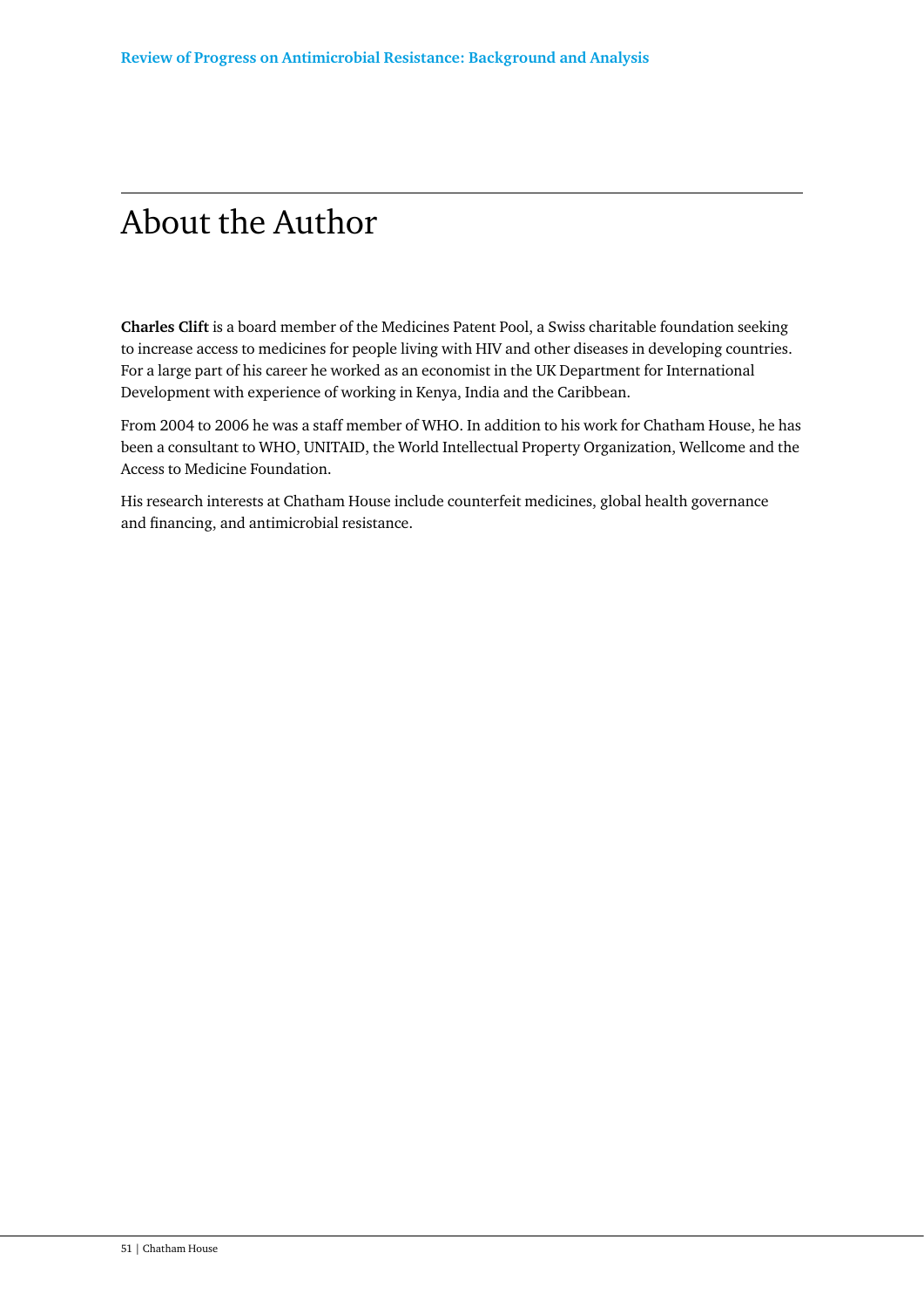# Acknowledgments

Covering all the aspects of the Review and all aspects of the AMR issue was a challenge and could not have been done without the help of, and inputs from, many people. Special thanks are due to:

- Wellcome for funding this work and sharing their extensive expertise in the Drug-resistant Infections Programme team – in particular Jeremy Knox and Rebecca Sugden, who provided help and advice throughout.
- Colleagues at Chatham House for their help and assistance in producing and editing this report.
- Participants at the roundtable (listed in Annex 1), many of whom also commented on the draft of this report.
- Further experts who also provided valuable peer review comments on the draft of this report.

Finally, it was a pleasure to work with Jim O'Neill. He largely left me to my own devices and did not attempt to steer the report in any particular direction while clearly having his own views, as he has expressed in the foreword to the companion research paper and elsewhere!